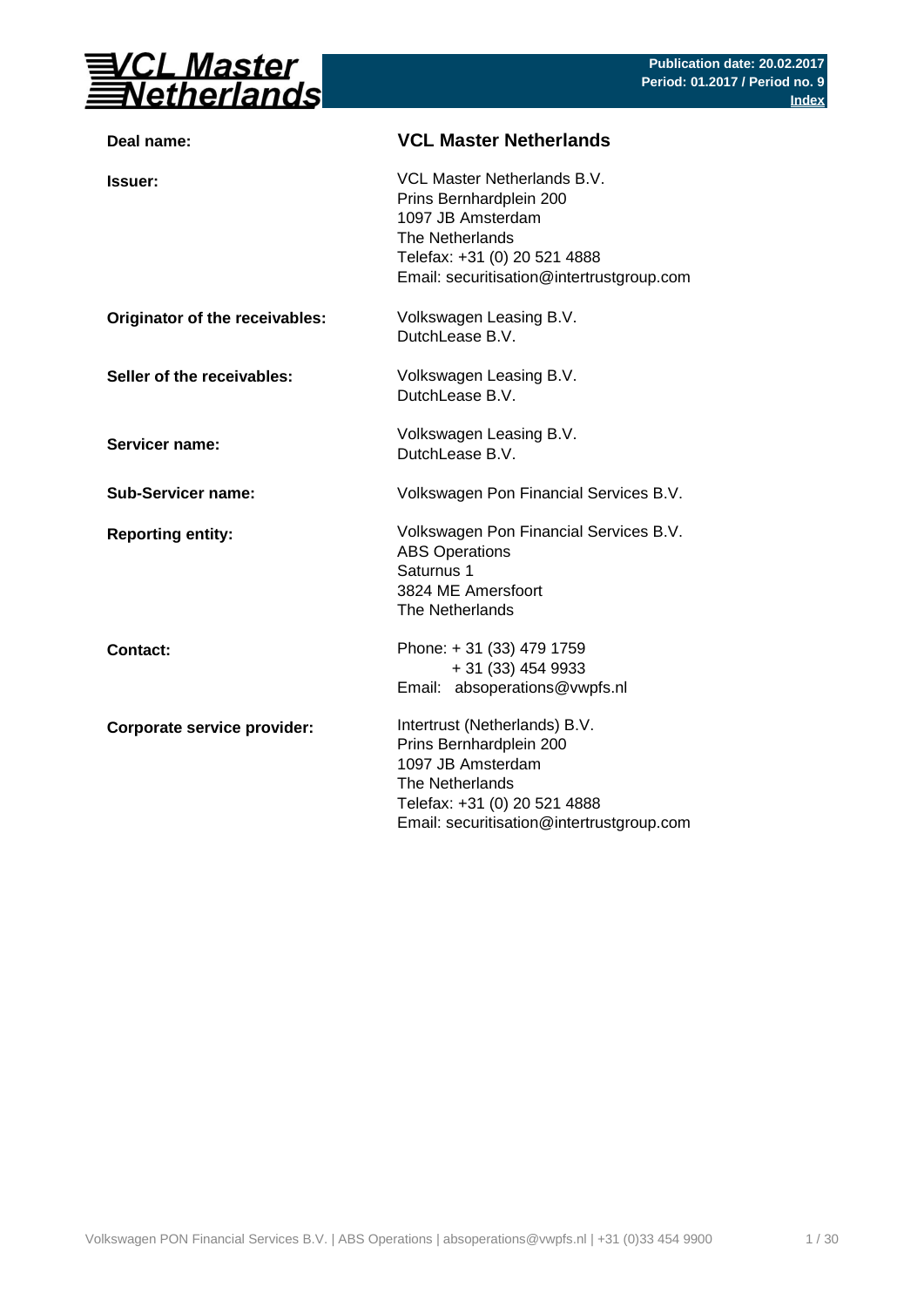

## **Contents**

| Page             | <b>Table of contents</b>           |
|------------------|------------------------------------|
| 1                | Cover                              |
| $\overline{2}$   | <b>Contents</b>                    |
| 3                | <b>Reporting details</b>           |
| 4                | <b>Parties overview</b>            |
| 5                | <b>Transaction events I</b>        |
| 6                | <b>Transaction events II</b>       |
| $\overline{7}$   | <b>Transaction events III</b>      |
| 8                | Information regarding the notes I  |
| $\boldsymbol{9}$ | Information regarding the notes II |
| 10               | <b>Cash collateral account</b>     |
| 11               | Swap fixing / Waterfall            |
| 12               | <b>Retention</b>                   |
| 13               | <b>Amortisation profile I</b>      |
| 14               | <b>Amortisation profile II</b>     |
| 15               | Run out schedule I                 |
| 16               | Run out schedule II                |
| 17               | <b>Outstanding contracts</b>       |
| 18               | Delinquencies & defaults I         |
| 19               | Delinquencies & defaults II        |
| 20               | Delinquencies & defaults III       |
| 21               | <b>Write-Offs</b>                  |
| 22               | Prepayments                        |
| 23               | Pool data I                        |
| 24               | Pool data II                       |
| 25               | Pool data III                      |
| 26               | Pool data IV                       |
| 27               | Pool data V                        |
| 28               | Pool data VI                       |
| 29               | Lease level data                   |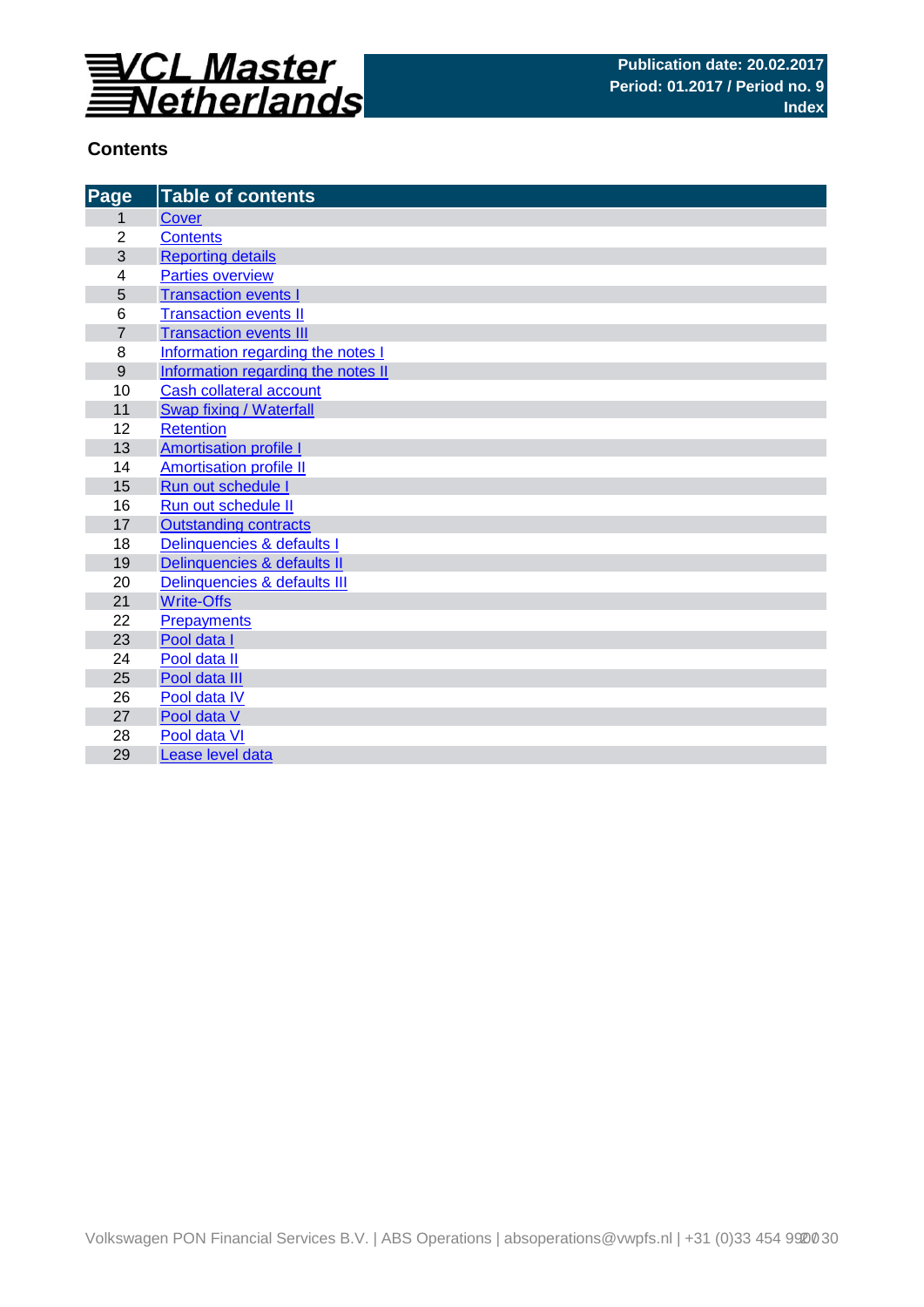

### **Reporting details**

| <b>Deal overview</b>                |                                    |                                     |
|-------------------------------------|------------------------------------|-------------------------------------|
| Cut-Off-Date                        | 30-4-2016 Publication date:        | 20.02.2017 (18th of each month)     |
| Scheduled date of Clean-Up-<br>Call | n.a. Payment date:                 | 27.02.2017 (25th of each month)     |
| Legal final maturity date           | 25-11-2024 Reporting date:         | 31.01.2017 (last day of each month) |
| <b>Issue date</b>                   | 31-5-2016 Asset collection period: | from 01.01.2017 until 31.01.2017    |
| Period no.:                         | 9 Interest accrual period          | from 25.01.2017 until 27.02.2017    |
| Reporting frequency:                | Monthly Note payment period:       | from 25.01.2017 until 27.02.2017    |
| Next payment date:                  | 27-3-2017 Days accrued:            | 33                                  |

| Type of car at pool cut | Number of<br>contracts | Percentage of<br>contracts | Outstanding<br>discounted<br>balance | Percentage outstanding<br>discounted balance |
|-------------------------|------------------------|----------------------------|--------------------------------------|----------------------------------------------|
| New cars                | 13.108                 | 94.62%                     | €244.342.851.74                      | 96,01%                                       |
| Used cars               | 746                    | 5.38%                      | €10.167.048.13                       | 3.99%                                        |
| <b>Total</b>            | 13.854                 | 100.00%                    | €254.509.899.87                      | 100.00%                                      |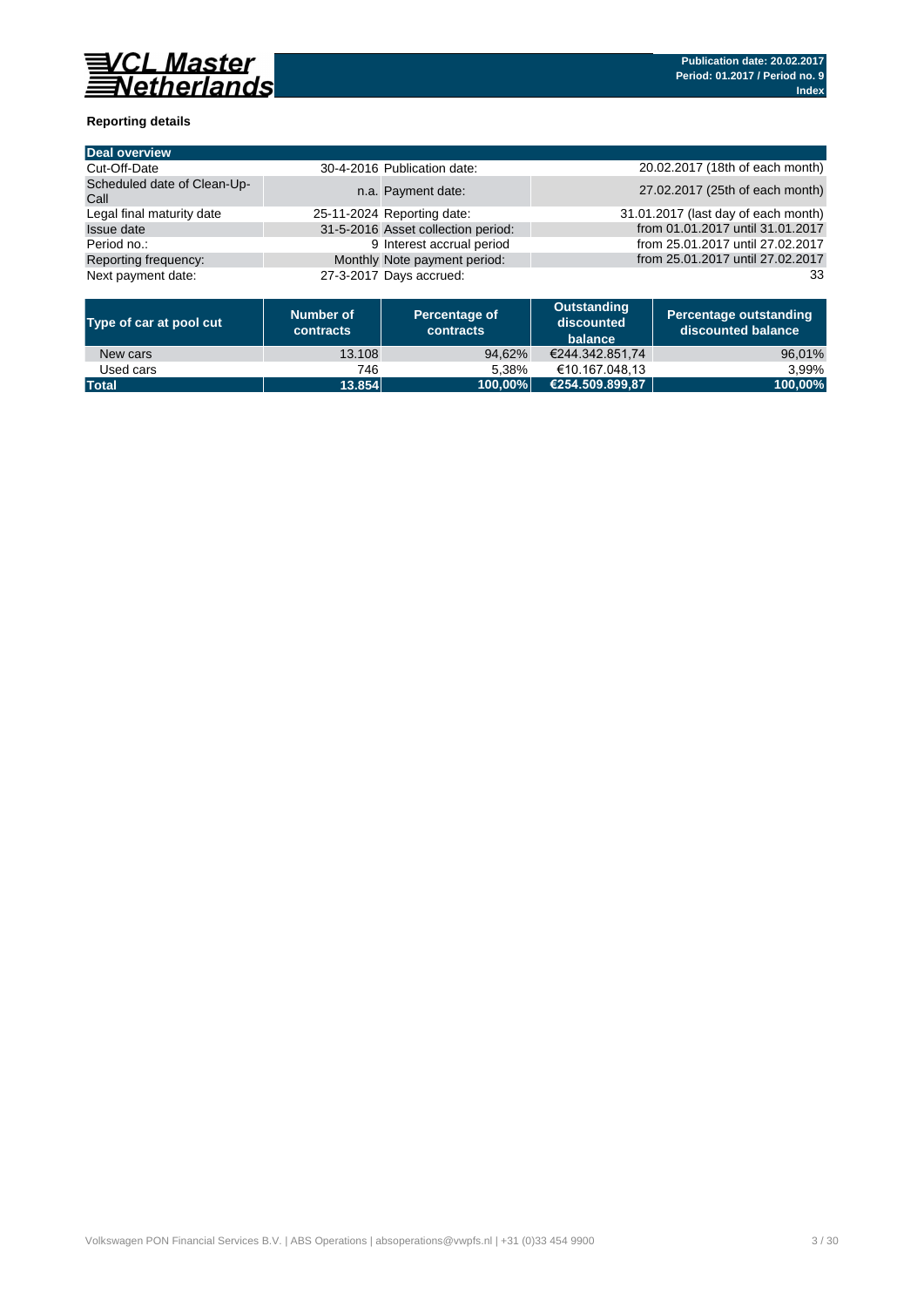

**Parties overview**

| Issuer:                                                                                                                                           | VCL Master Netherlands B.V.<br>Attn.: Directors<br>Prins Bernhardplein 200<br>1097 JB Amsterdam<br>The Netherlands<br>Telefax: +31 (0)20 521 48888<br>Email: securitisation@intertrustgroup.com                                                                                                                                              | <b>Lead Manager</b>     | <b>HSBC Bank plc</b><br>Attn.: Transaction Management Group<br>8 Canada Square<br>London E14 5HQ<br>United Kingdom<br>Telefax: +44 20 7992 4973<br>Email: transaction.management@hsbcib.com                                                                                                                                                                                                                                                                                                                                                                                                                             |
|---------------------------------------------------------------------------------------------------------------------------------------------------|----------------------------------------------------------------------------------------------------------------------------------------------------------------------------------------------------------------------------------------------------------------------------------------------------------------------------------------------|-------------------------|-------------------------------------------------------------------------------------------------------------------------------------------------------------------------------------------------------------------------------------------------------------------------------------------------------------------------------------------------------------------------------------------------------------------------------------------------------------------------------------------------------------------------------------------------------------------------------------------------------------------------|
| Co-Arranger:                                                                                                                                      | <b>Volkswagen Financial Services AG</b><br>Attn.: Heiko Wiegmann, Dr. Dmitriy Ostapenko<br>Gifhorner Strasse 57<br>38112 Braunschweig<br>Germany<br>Telefax: +49 (531) 212 75423, +49 (531) 212 7 88276<br>Email: heiko.wiegmann@vwfs.com,<br>dmitriy.ostapenko@vwfs.com                                                                     | Co-Arranger:            | <b>HSBC Bank plc</b><br>Attn.: Transaction Management Group<br>8 Canada Square<br>London E14 5HQ<br>United Kingdom<br>Telefax: +44 20 7992 4973<br>Email: transaction.management@hsbcib.com                                                                                                                                                                                                                                                                                                                                                                                                                             |
| <b>Principal Paying Agent,</b><br><b>Calculation Agent, Interest</b><br><b>Determination Agent, Account</b><br><b>Bank and Cash Administrator</b> | <b>Elavon Financial Services Limited, UK Branch</b><br>Attn.: Structures Finance Relationship Management<br>5th Floor, 125 Old Broad Street<br>London EC2N 1AR<br>United Kingdom<br>Telefax: +44 207 365 2577<br>Email: mbs.relationship.management@usbank.com                                                                               | <b>Security Trustee</b> | <b>Stichting Security Trustee VCL Master Netherlands</b><br>Attn.: Director<br>Prins Bernhardplein 200<br>1097 JB Amsterdam<br>The Netherlands<br>Telefax: +31 (0)20 521 48888<br>Email: securitisation@intertrustgroup.com                                                                                                                                                                                                                                                                                                                                                                                             |
| <b>Listing Agent</b>                                                                                                                              | <b>Lucid Issuer Services Limited</b><br>Attn.: Jackie Geisen<br><b>Tankerton Works</b><br>12 Argyle Walk<br>London WC1H 8HA<br>United Kingdom<br>Email: jgeisen@lucid-is.com                                                                                                                                                                 | Registrar               | <b>Elavon Financial Services Limited</b><br>Attn.: Structured Finance Agency Services<br>Block E, Cherrywood Business Park<br>Loughlinstown, Dublin<br>Ireland<br>Telefax: +353 (1) 6569442<br>Email: mbs.relationship.management@usbank.com                                                                                                                                                                                                                                                                                                                                                                            |
| Subservicer:                                                                                                                                      | Volkswagen Pon Financial Services B.V.<br>Attn.: ABS Operations<br>Saturnus 1<br>3824 ME Amersfoort<br>The Netherlands<br>Telefax: +31 (0) 33 479 1800<br>Email: absoperations@vwpfs.nl                                                                                                                                                      | Swap counterparty:      | <b>HSBC Bank plc</b><br>Attn.: Swaps & Derivatives Processing<br>8 Canada Square<br>London E14 5HQ<br>United Kingdom<br>Telefax: +44 207 992 4457<br>Email: transaction.management@hsbcib.com<br><b>ING Bank N.V.</b><br>Attn.: MJH Henzen/ S de Visser / TRC 00.040<br>Foppingadreef 7<br>NL-1000 BV Amsterdam<br>The Netherlands<br>Telephone: +31-20-563-8002<br>Email: mathijs.henzen@ingbank.com                                                                                                                                                                                                                   |
| Sellers, Servicers, Call Option<br><b>Buyers, Issuer Facility</b><br>Borrowers:                                                                   | Volkswagen Leasing B.V.<br>Attn.: ABS Operations<br>Saturnus 1<br>3824 ME Amersfoort<br>The Netherlands<br>Telefax: +31 (0) 33 479 1800<br>Email: absoperations@vwpfs.nl<br>DutchLease B.V.<br>Attn.: ABS Operations<br>Saturnus 1<br>3824 ME Amersfoort<br>The Netherlands<br>Telefax: +31 (0) 33 479 1800<br>Email: absoperations@vwpfs.nl | <b>Rating agencies:</b> | <b>DBRS Ratings Limited</b><br>Attn.: Alexander Garrod<br>1 Minister court, 10th Floor Mincing Lane<br>London, EC3R 7AA<br>United Kingdom<br>Telefax: +44 20 3137 5129<br>Email: EU.ABS.Surveillance@dbrs.com<br><b>Standard &amp; Poor's Ratings Group</b><br>Attn.: Structured Finance, Surveillance Department<br>20 Canada Square, Canary Wharf<br>London E14 5LH<br>United Kingdom<br>Telefax: +44 20 7176 3598<br>Email: ABSeuropeansurveillance@standardandpoors.com<br>Moody's Investors Service Ltd.<br>One Canada Square<br>Canary Wharf<br>London E14 5FA<br>United Kingdom<br>Email: monitor.abs@moodys.com |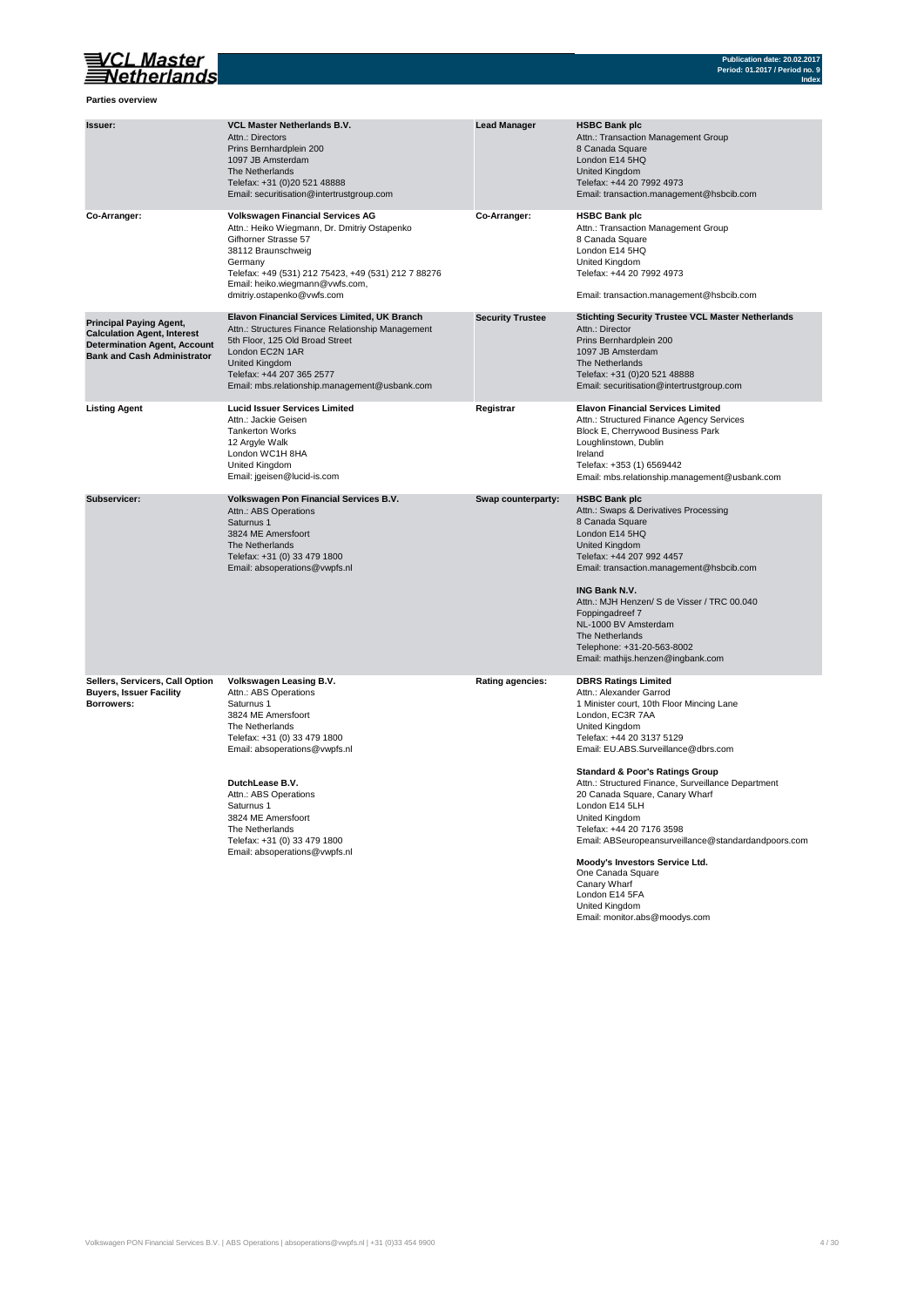

#### **Transaction events I**

### **Clean-up-call**

| <b>Clean-Up-Call condition</b>                         |         |
|--------------------------------------------------------|---------|
| Percentage of current outstanding discounted portfolio | 174.66% |
| Min. Percentage of outstanding discounted portfolio    | 10.00%  |

\*N.B. This percentage may become greater 100% whenever the current total outstanding discounted balance is larger than the initial discounted balance as of initial Cut-Off-Date.

Fulfilled when the aggregate discounted Balance is less than 10,00% of the initial discounted balance as of initial Cut-Off date provided that all payment obligations under the Compartment 1 notes will be thereby fulfilled.

| <b>Repurchase of receivables</b> | Number of contracts   Percentage of contracts | balance | Outstanding discounted Percentage of outstanding<br>discounted balance | <b>Re-Purchase price</b> |
|----------------------------------|-----------------------------------------------|---------|------------------------------------------------------------------------|--------------------------|
| Current period                   |                                               |         |                                                                        |                          |
| Previous periods                 |                                               |         |                                                                        |                          |
| <b>Total</b>                     |                                               |         |                                                                        |                          |

If a repurchase of receivables occurred, it would only result from non-eligibility as of the respective Cut-Off-Date (which has been discovered at a later stage).

#### **Transaction party replacements**

| <b>Capacity of transaction party</b> | Date of replacement   Reason for replacement | <b>Replaced party</b> | <b>Replaced by</b> |
|--------------------------------------|----------------------------------------------|-----------------------|--------------------|
|                                      |                                              |                       |                    |
|                                      |                                              |                       |                    |
|                                      |                                              |                       |                    |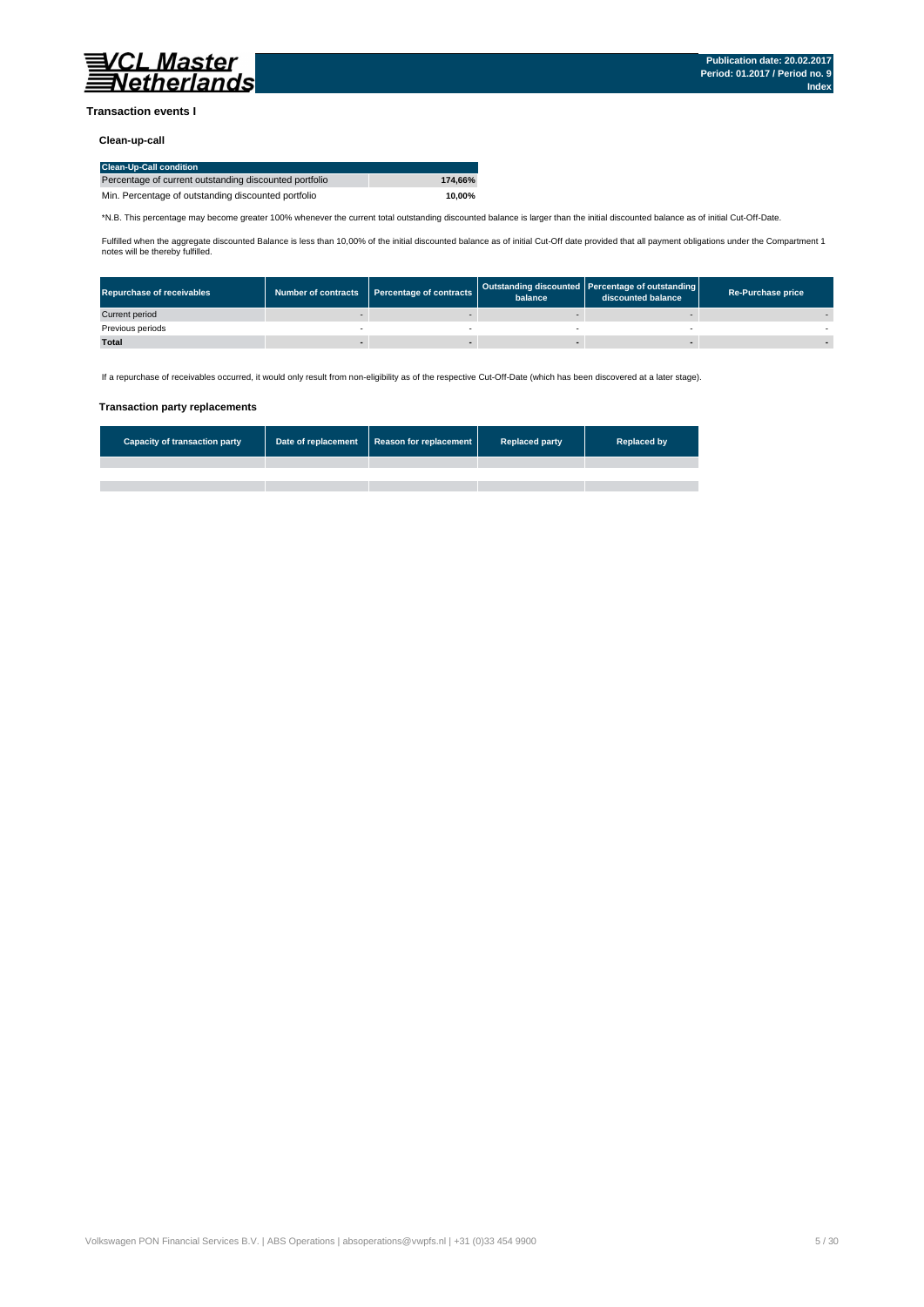# 

**No**

#### **Transaction events II**

| <b>Revolving period</b>                                                            |           |
|------------------------------------------------------------------------------------|-----------|
| Series revolving period expiration date of<br>the last outstanding series of notes | 25-5-2017 |
| Date of occurance of an early amortisation<br>event                                | n.a.      |
| Revolving period                                                                   | 25-5-2017 |

| <b>Accumulation account balance</b>                              | 31-12-2016 | 31-1-2017 |
|------------------------------------------------------------------|------------|-----------|
| Amounts not invested for the purchase of<br>additional assets    | €0.00      | €0.00     |
| Percentage not invested for the purchase of<br>additional assets | $0.00\%$   | $0.00\%$  |

| <b>Dynamic gross loss ratio</b> | Ratio    | >1.0% | $> 2.0\%$ |
|---------------------------------|----------|-------|-----------|
| 30-11-2016                      | 0.04956% | No    | No        |
| 31-12-2016                      | 0.09126% | No    | No        |
| 31-1-2017                       | 0.04470% | No    | No        |

| Cumulative gross loss ratio                             | Ratio    | $> 2.00\%$ | $\geq 3.50\%$ | $\geq 4.50\%$ | $\geq 5.50\%$   |
|---------------------------------------------------------|----------|------------|---------------|---------------|-----------------|
| 31-1-2017                                               | 0.17423% | <b>No</b>  | <b>No</b>     | <b>No</b>     | <b>No</b>       |
|                                                         |          |            |               |               |                 |
| Discounted balance as of the previous period            |          |            |               |               | €444.454.906.82 |
| Discounted balance of all initial and additional assets |          |            |               |               | €510.194.196.71 |
| Weighted average seasoning                              |          |            |               |               | 14.05           |
| Late delingency ratio                                   |          |            |               |               | 0.00000%        |

#### **Enforcement event**

| <b>Credit enhancement increase condition</b>                                                          |       | <b>Not in effect</b> |
|-------------------------------------------------------------------------------------------------------|-------|----------------------|
| a) the dynamic gross loss ratio for three consecutive payment dates exceeds                           |       |                      |
| (i) if weighted average seasoning is less 12 months                                                   | 1.00% | <b>No</b>            |
| (ii) if weighted average seasoning is $\geq$ = 12 months                                              | 2,00% | <b>No</b>            |
| b) the cumulative gross loss ratio exceeds                                                            |       |                      |
| (i) if weighted average seasoning is less then 12 months                                              | 2.00% | <b>No</b>            |
| (ii) if weighted average seasoning is between 12 (incl.) - 24 (incl.) months                          | 3.50% | <b>No</b>            |
| (iii) if weighted average seasoning is between 24 (excl.) - 36 (incl.) months                         | 4.50% | <b>No</b>            |
| (iv) if weighted average seasoning is $>$ 36 months                                                   | 5.50% | <b>No</b>            |
| c) the late delinguency ratio exceeds at any payment date                                             | 2.00% | <b>No</b>            |
| d) the occurence of a servicer replacement event                                                      |       | <b>No</b>            |
| e) the occurence of an insolvency event with respect to VWL/DL                                        |       | <b>No</b>            |
| f) the cash collateral account does not contain the specified general cash collateral account balance |       | No                   |

| <b>Early amortisation event</b>                                                                                                                                                                                                                                                                                                                                                                                                                                                                                                                                                                                                                    | No        |
|----------------------------------------------------------------------------------------------------------------------------------------------------------------------------------------------------------------------------------------------------------------------------------------------------------------------------------------------------------------------------------------------------------------------------------------------------------------------------------------------------------------------------------------------------------------------------------------------------------------------------------------------------|-----------|
| (i) Occurence of a foreclosure event                                                                                                                                                                                                                                                                                                                                                                                                                                                                                                                                                                                                               | <b>No</b> |
| (ii) VCL Master accumulation account balance > 10% of total discounted receivables balance on two consecutive months                                                                                                                                                                                                                                                                                                                                                                                                                                                                                                                               | <b>No</b> |
| (iii) the Credit Enhancement Increase Condition is in effect                                                                                                                                                                                                                                                                                                                                                                                                                                                                                                                                                                                       | <b>No</b> |
| (iv) In case of default/termination event: failure to replace swap counterparty or failure to post collatereal by swap counterparty                                                                                                                                                                                                                                                                                                                                                                                                                                                                                                                | <b>No</b> |
| (v) Any payment date after six consecutive payment dates following the initial issue date, the sum of Class A Actual Overcollateralisation<br>Percentage is lower than 32,25% or the Class B Actual Overcollateralisation Percentage is lower than 24,75%                                                                                                                                                                                                                                                                                                                                                                                          | No        |
| (vi) Either of the Sellers ceases to be an Affiliate of the Volkswagen AG or any successor thereto                                                                                                                                                                                                                                                                                                                                                                                                                                                                                                                                                 | <b>No</b> |
| (vii) The 403-declaration with respect to a Seller is withdrawn by Volkswagen Pon Financial Services B.V. by depositing a declarartion to<br>this effect with the Trade Register of the Chamber of Commerce unless Volkswagen Pon Financial B.V. has provided to the relevant<br>Seller, no later than 30 Business Days following the depositing of the declaration to this effect, replacement security by other means in<br>form and substance sufficient to the Issuer and the Issuer and the Security Trustee (which may, at the sole discretion of Volkswagen Pon<br>Financial Services B.V., take the form of a quarantee or any other form. | No        |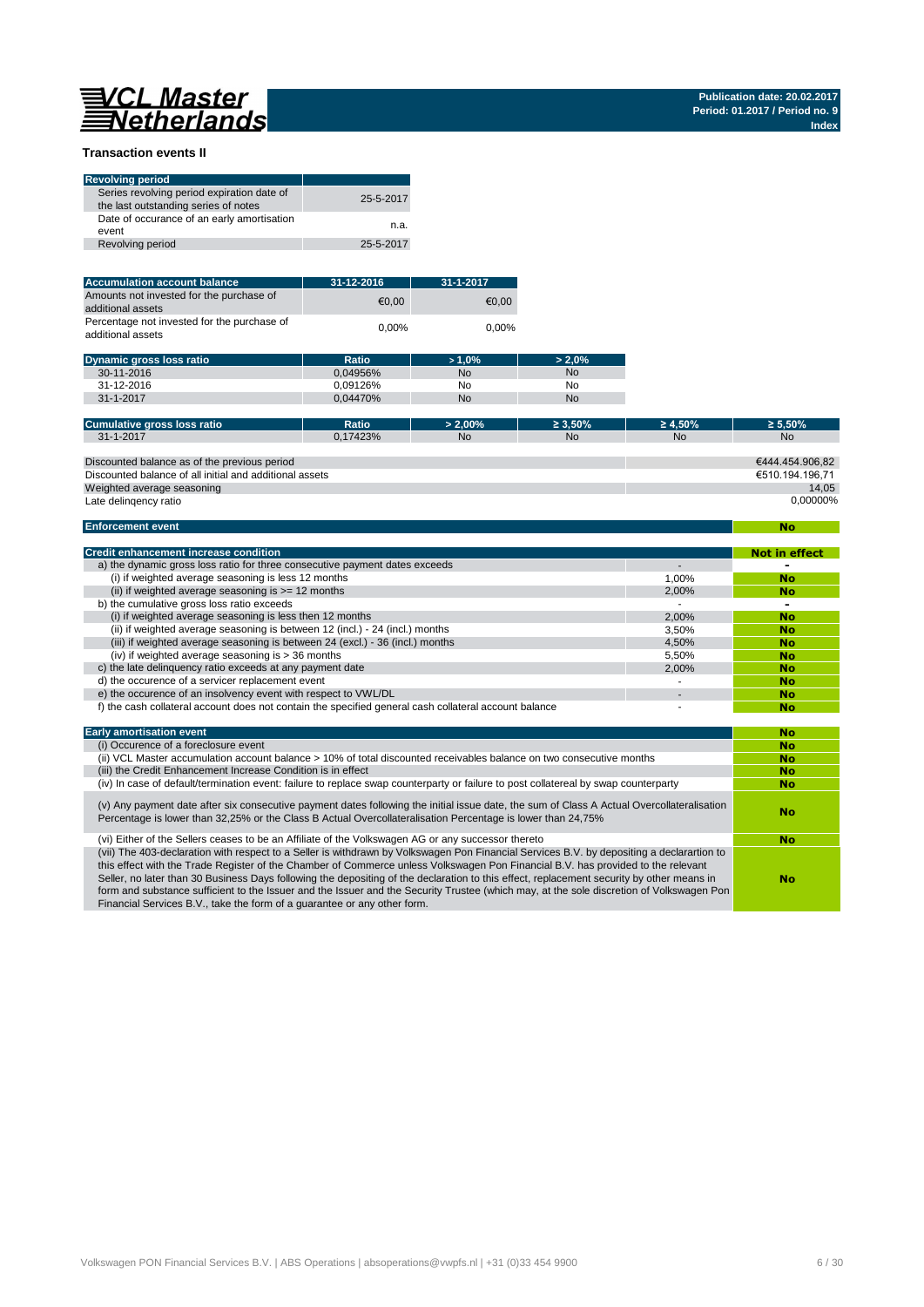| VCL Master<br>Netherlands                                                                                                                                                           |                  |                                                                                                                                                                                                                                                                                                                                                                                                                                                                                                                                                 |                            |                                                                                                                                         |                                                                                                                                                               |                          |                          |                             | Publication date: 20.02.2017<br>Period: 01.2017 / Period no. 9<br>Index |
|-------------------------------------------------------------------------------------------------------------------------------------------------------------------------------------|------------------|-------------------------------------------------------------------------------------------------------------------------------------------------------------------------------------------------------------------------------------------------------------------------------------------------------------------------------------------------------------------------------------------------------------------------------------------------------------------------------------------------------------------------------------------------|----------------------------|-----------------------------------------------------------------------------------------------------------------------------------------|---------------------------------------------------------------------------------------------------------------------------------------------------------------|--------------------------|--------------------------|-----------------------------|-------------------------------------------------------------------------|
| <b>Transaction events III</b>                                                                                                                                                       |                  |                                                                                                                                                                                                                                                                                                                                                                                                                                                                                                                                                 |                            |                                                                                                                                         |                                                                                                                                                               |                          |                          |                             |                                                                         |
| <b>Account bank</b>                                                                                                                                                                 |                  | Moody's                                                                                                                                                                                                                                                                                                                                                                                                                                                                                                                                         |                            |                                                                                                                                         | <b>DBRS</b>                                                                                                                                                   |                          |                          | S&P                         |                                                                         |
| Elavon Financial Services Limited UK branch                                                                                                                                         | Long term        | Short term                                                                                                                                                                                                                                                                                                                                                                                                                                                                                                                                      | Outlook                    | Long term <sup>*</sup>                                                                                                                  | Short term                                                                                                                                                    | Outlook                  | Long term                | Short term                  | Outlook                                                                 |
| Current rating                                                                                                                                                                      | Aa2              | $P-1$                                                                                                                                                                                                                                                                                                                                                                                                                                                                                                                                           | <b>Stable</b>              | *AA                                                                                                                                     | R-1 (middle)                                                                                                                                                  | <b>Stable</b>            | AA-                      | $A-1+$                      | <b>Stable</b>                                                           |
| Minimum required rating<br>· it no such rating assigned, a UBRS Equivalent                                                                                                          |                  | $P-1$                                                                                                                                                                                                                                                                                                                                                                                                                                                                                                                                           |                            | А                                                                                                                                       | A-1                                                                                                                                                           |                          | $A/A+$                   | A-1                         | ٠                                                                       |
| Doting<br>** If not subject to short-term rating, long term rating of If the account bank ceases to have the account bank required rating it shall, at its own cost,<br>at least A+ |                  | (iii) take any other action in order to maintain the rating of the Notes or to restore the rating of the Notes.<br>(Please refer to the prospectus for a complete description of the mechanism)                                                                                                                                                                                                                                                                                                                                                 |                            | (ii) find an irrevocable and unconditional guarantor providing the guarantee from an entity with Account Bank Required Rating, or       | (i) procure transfer of the accounts held with it to an Eligible Collateral Bank which is to be appointed by the Issuer once selected by the Account Bank, or |                          |                          | Required rating:            | <b>Fulfilled</b>                                                        |
|                                                                                                                                                                                     |                  |                                                                                                                                                                                                                                                                                                                                                                                                                                                                                                                                                 |                            |                                                                                                                                         |                                                                                                                                                               |                          |                          |                             |                                                                         |
| Swap counterparty                                                                                                                                                                   |                  | <b>Moody's</b>                                                                                                                                                                                                                                                                                                                                                                                                                                                                                                                                  |                            |                                                                                                                                         | <b>DBRS</b>                                                                                                                                                   |                          |                          | S&P                         |                                                                         |
| HSBC Bank plc<br>Current rating                                                                                                                                                     | Long term<br>Aa2 | <b>Short term</b><br>$P-1$                                                                                                                                                                                                                                                                                                                                                                                                                                                                                                                      | Outlook<br><b>Negative</b> | Long term<br>AA (low)                                                                                                                   | Short term<br>R-1 (middle)                                                                                                                                    | Outlool<br><b>Stable</b> | Long term<br>AA-         | <b>Short term</b><br>$A-1+$ | Outlool<br><b>Negative</b>                                              |
| Minimum required rating                                                                                                                                                             | Baa1             |                                                                                                                                                                                                                                                                                                                                                                                                                                                                                                                                                 |                            | A                                                                                                                                       |                                                                                                                                                               |                          | $A+$                     |                             |                                                                         |
| * and either posts collateral or obtains garuantee from<br>a person having minimum required rating                                                                                  |                  | If the swap counterparty ceases to maintain its credit rating at the miniumum required rating, the swap counterparty:<br>(i) posts an amount of collateral (in the form of cash and/or securities) as set forth in the Swap Agreement; or<br>(ii) obtains a guaranty from an instituton with an acceptable ratng; or<br>(Please refer to the prospectus for a complete description of the mechanism)                                                                                                                                            |                            | (iii) assigns its rights and obligations under the relevant Swap Agreement to a substitute swap counterparty with an acceptable rating. |                                                                                                                                                               |                          |                          | <b>Required rating:</b>     | <b>Fulfilled</b>                                                        |
| <b>ING Bank NV</b>                                                                                                                                                                  | ong term         | Short term                                                                                                                                                                                                                                                                                                                                                                                                                                                                                                                                      | Outlook                    | ong term                                                                                                                                | Short term                                                                                                                                                    | Outlook                  | Long term                | Short term                  | Outlook                                                                 |
| Current rating                                                                                                                                                                      | A1               | $P-1$                                                                                                                                                                                                                                                                                                                                                                                                                                                                                                                                           | <b>Stable</b>              | A (High)                                                                                                                                | R-1 (middle)                                                                                                                                                  | <b>Stable</b>            |                          | $A-1$                       | <b>Stable</b>                                                           |
| Minimum required rating<br>* and either posts collateral or obtains garuantee from                                                                                                  | Baa1             | ×.                                                                                                                                                                                                                                                                                                                                                                                                                                                                                                                                              | $\sim$                     | А                                                                                                                                       |                                                                                                                                                               | - 1                      | $A+$                     | ÷                           | - 1                                                                     |
| a person having minimum required rating                                                                                                                                             |                  | If the swap counterparty ceases to maintain its credit rating at the miniumum required rating, the swap counterparty:<br>(i) posts an amount of collateral (in the form of cash and/or securities) as set forth in the Swap Agreement; or<br>(ii) obtains a guaranty from an instituton with an acceptable ratng; or<br>(iii) assigns its rights and obligations under the relevant Swap Agreement to a substitute swap counterparty with an acceptable rating.<br>(Please refer to the prospectus for a complete description of the mechanism) |                            | Required rating:                                                                                                                        | <b>Fulfilled</b>                                                                                                                                              |                          |                          |                             |                                                                         |
|                                                                                                                                                                                     |                  | Moody's                                                                                                                                                                                                                                                                                                                                                                                                                                                                                                                                         |                            |                                                                                                                                         | <b>DBRS</b>                                                                                                                                                   |                          |                          | S&P                         |                                                                         |
| Volkswagen AG                                                                                                                                                                       | Long term        | Short term                                                                                                                                                                                                                                                                                                                                                                                                                                                                                                                                      | Outlook                    | Long term                                                                                                                               | Short term                                                                                                                                                    | Outlook                  | Long term                | Short term                  | Outlook                                                                 |
| Current rating                                                                                                                                                                      | A3               | $P-2$                                                                                                                                                                                                                                                                                                                                                                                                                                                                                                                                           | <b>Positive</b>            | BBB (high)                                                                                                                              |                                                                                                                                                               | <b>Negative</b>          | BBB+                     | $A-2$                       | <b>Negative</b>                                                         |
| Minimum required rating                                                                                                                                                             | $\overline{a}$   | ٠                                                                                                                                                                                                                                                                                                                                                                                                                                                                                                                                               | $\sim$                     | BBB(high)                                                                                                                               | $\overline{a}$                                                                                                                                                | $\sim$                   | $\overline{\phantom{a}}$ | $\blacksquare$              | ٠                                                                       |
|                                                                                                                                                                                     |                  |                                                                                                                                                                                                                                                                                                                                                                                                                                                                                                                                                 |                            |                                                                                                                                         |                                                                                                                                                               |                          |                          | <b>Required rating:</b>     | <b>Fulfilled</b>                                                        |
|                                                                                                                                                                                     |                  | <b>Moody's</b>                                                                                                                                                                                                                                                                                                                                                                                                                                                                                                                                  |                            |                                                                                                                                         | <b>DBRS</b>                                                                                                                                                   |                          |                          | S&P                         |                                                                         |
| Volkswagen Financial Services AG                                                                                                                                                    | Long term        | Short term                                                                                                                                                                                                                                                                                                                                                                                                                                                                                                                                      | Outlook                    | Long term                                                                                                                               | Short term                                                                                                                                                    | Outlook                  | ong term                 | Short term                  | Outlook                                                                 |
| Current rating                                                                                                                                                                      | A1               | $P-1$                                                                                                                                                                                                                                                                                                                                                                                                                                                                                                                                           | <b>Negative</b>            |                                                                                                                                         |                                                                                                                                                               |                          | BBB+                     | $A-2$                       | <b>Negative</b>                                                         |
| Minimum required rating                                                                                                                                                             | Baa1             |                                                                                                                                                                                                                                                                                                                                                                                                                                                                                                                                                 |                            |                                                                                                                                         |                                                                                                                                                               |                          | <b>BBB</b>               | $A-2$                       | $\sim$                                                                  |
|                                                                                                                                                                                     |                  |                                                                                                                                                                                                                                                                                                                                                                                                                                                                                                                                                 |                            |                                                                                                                                         |                                                                                                                                                               |                          |                          | Required rating:            | <b>Fulfilled</b>                                                        |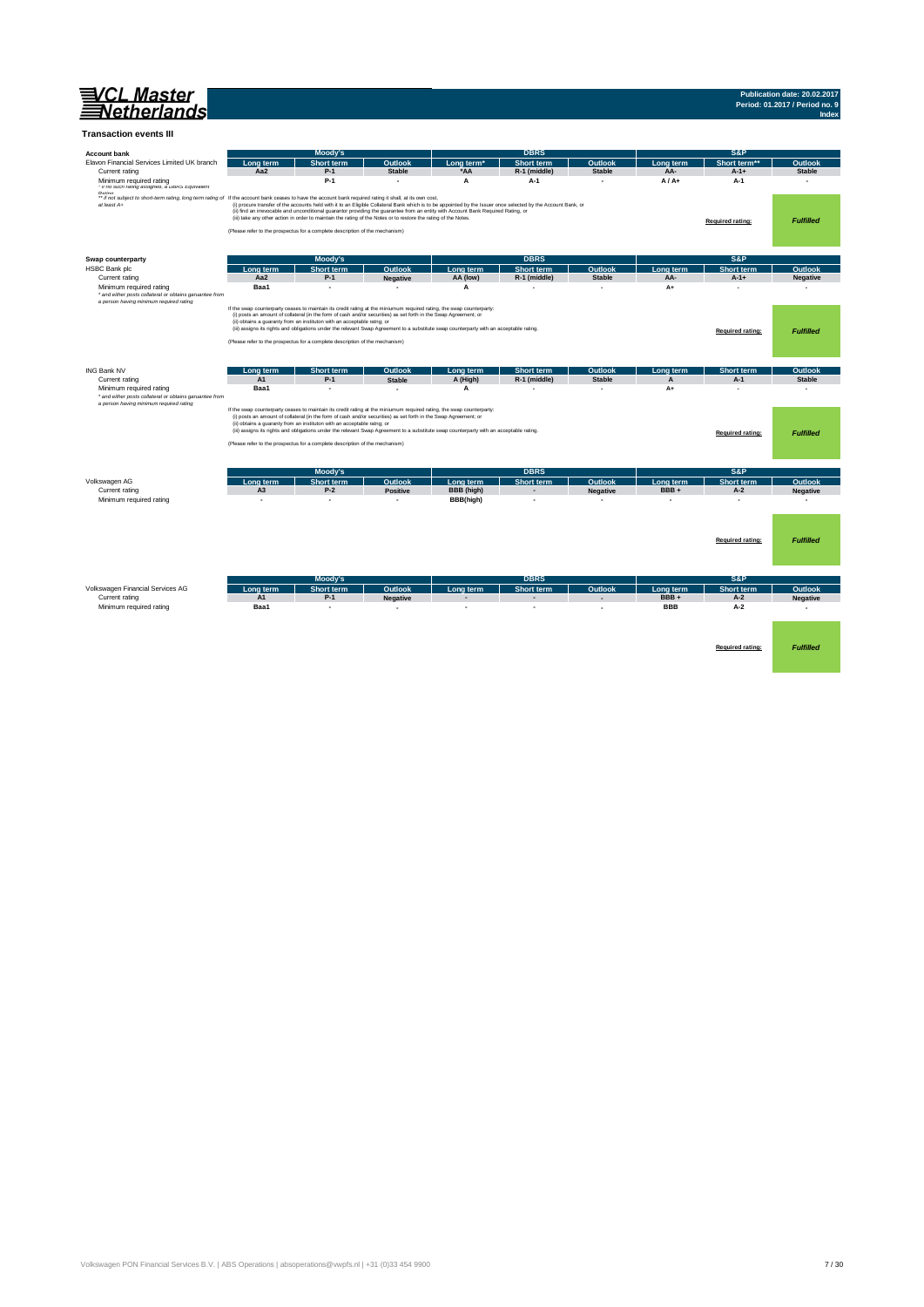

|                       |                        | <b>Class B Notes</b>   |                        |                        |                        |                        |                        |                        |
|-----------------------|------------------------|------------------------|------------------------|------------------------|------------------------|------------------------|------------------------|------------------------|
| Rating at issue date  | <b>Series A 2016-1</b> | <b>Series A 2016-2</b> | <b>Series A 2016-3</b> | <b>Series A 2016-4</b> | <b>Series A 2016-5</b> | <b>Series A 2016-6</b> | <b>Series B 2016-1</b> | <b>Series B 2016-2</b> |
| Moody's               | Aaa (sf)               | Aaa (sf)               | Aaa (sf)               | Aaa (sf)               | Aaa (sf)               | Aaa (sf)               | Aa1 (sf)               | Aa1 $(sf)$             |
| <b>DBRS</b>           | AAA (sf)               | AAA (sf)               | AAA (sf)               | AAA (sf)               | AAA (sf)               | AAA (sf)               | A (high) (sf)          | A (high) (sf)          |
| S&P                   | AAA (sf)               | AAA (sf)               | AAA (sf)               | AAA (sf)               | AAA (sf)               | AAA (sf)               | $AA - (sf)$            | $AA - (sf)$            |
|                       |                        |                        |                        |                        |                        |                        |                        |                        |
| <b>Current rating</b> |                        |                        |                        |                        |                        |                        |                        |                        |
| Moody's               | Aaa (sf)               | Aaa (sf)               | Aaa (sf)               | Aaa (sf)               | Aaa (sf)               | Aaa (sf)               | Aa1 $(sf)$             | Aa1 $(sf)$             |
| <b>DBRS</b>           | AAA (sf)               | AAA (sf)               | AAA (sf)               | AAA (sf)               | AAA (sf)               | AAA (sf)               | A (high) (sf)          | A (high) (sf)          |
| S&P                   | AAA (sf)               | AAA (sf)               | AAA (sf)               | AAA (sf)               | AAA (sf)               | AAA (sf)               | $AA - (sf)$            | $AA - (sf)$            |
|                       |                        |                        |                        |                        |                        |                        |                        |                        |
| Information on notes  |                        |                        |                        |                        |                        |                        |                        |                        |
| <b>ISIN</b>           | XS1417315725           | XS1419661035           | XS1419662272           | XS1419662603           | XS1419662942           | XS1452378745           | XS1417318588           | XS1419666851           |
| Common code           | 141731572              | 141966103              | 141966227              | 141966260              | 141966294              | 145237874              | 141731858              | 141966685              |
| Original face value   | €16.200.000.00         | €48.600.000.00         | €32.400.000.00         | €16.200.000.00         | €58.300.000.00         | €37.100.000.00         | €13.600.000.00         | €5.400.000.00          |
| Spread / Margin       | 0.700%                 | 0,700%                 | 0,700%                 | 0,700%                 | 0,700%                 | $0,700\%$              | 1,350%                 | 1,350%                 |
| Current coupon        | 0,328%                 | 0,328%                 | 0,328%                 | 0,328%                 | 0,328%                 | 0.328%                 | 0,978%                 | 0.978%                 |

### **Information regarding the notes I**

| Information on notes         | <b>Class A-Series</b> | <b>Class B-Series</b> |
|------------------------------|-----------------------|-----------------------|
| Legal final maturity date    | $nov-24$              | $nov-24$              |
| Fixed/Floating               | floating              | floating              |
| Day count convention         | actual/360            | actual/360            |
| Index rate (1-Month-Euribor) | $-0.372%$             | $-0.372\%$            |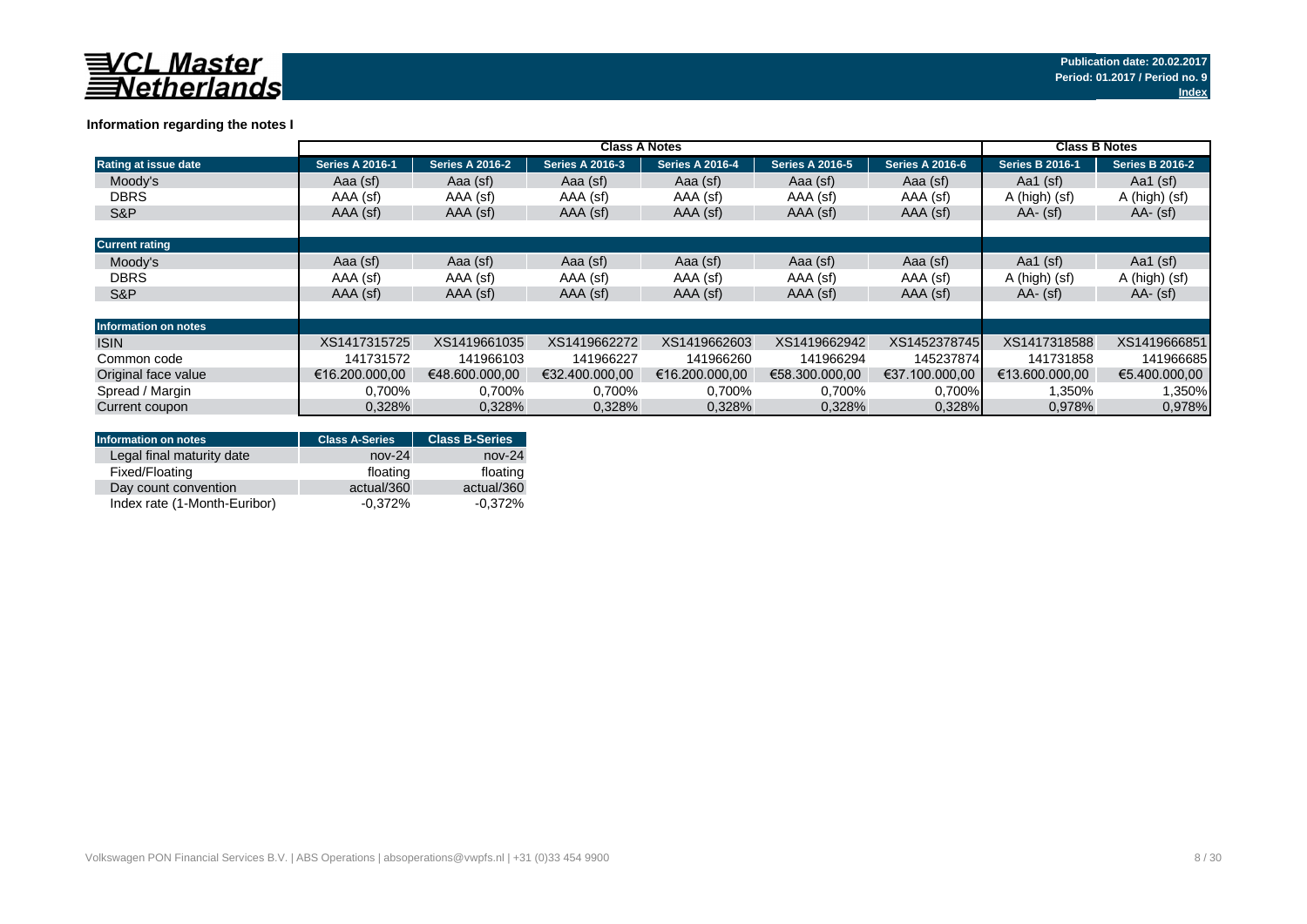#### **Information regarding the notes II**

| Monthly period:                      | 1-2017                      |
|--------------------------------------|-----------------------------|
| Payment date:                        | 27-2-2017                   |
| Interest accrual period (from/until) | 25.01.2017 until 27.02.2017 |
| Days accrued                         | 33                          |
| Index rate                           | 1-Month Euribor             |
| Base interest rate:                  | $-0.3720%$                  |
| Day count convention                 | actual/360                  |

|                                                           |                            | <b>Class A Notes</b>   |                        |                        |                        |                        |                        | <b>Class B Notes</b> |                        |                        |                      |
|-----------------------------------------------------------|----------------------------|------------------------|------------------------|------------------------|------------------------|------------------------|------------------------|----------------------|------------------------|------------------------|----------------------|
| <b>Interest payments</b>                                  | <b>Total Class A and B</b> | <b>Series A 2016-1</b> | <b>Series A 2016-2</b> | <b>Series A 2016-3</b> | <b>Series A 2016-4</b> | <b>Series A 2016-5</b> | <b>Series A 2016-6</b> | <b>Total Class A</b> | <b>Series B 2016-1</b> | <b>Series B 2016-2</b> | <b>Total Class B</b> |
| Note balance                                              | €329.400.000.00            | €23.500.000.00         | €70.600.000.00         | €47.100.000.00         | €23.500.000.00         | €84,800,000,00         | €47.100.000,00         | €296.600.000.00      | €23.500.000.00         | €9.300.000.00          | €32.800.000.00       |
| Paid interest                                             | €118.582.94                | €7.065.67              | €21.227.07             | €14.161,40             | €7.065.67              | €25.496.53             | €14.161.40             | €89.177.74           | €21.067,75             | €8.337,45              | €29.405,20           |
| <b>Unpaid Interest</b>                                    |                            |                        |                        |                        |                        |                        |                        |                      |                        |                        |                      |
| Unpaid interest of the reporting period                   | €0.00                      | €0,00                  | €0,00                  | €0,00                  | €0,00                  | €0,00                  | €0,00                  | €0,00                | €0,00                  | €0,00                  | €0,00                |
| Cumulative unpaid interest                                | €0.00                      | €0,00                  | €0,00                  | €0,00                  | €0,00                  | €0,00                  | €0,00                  | €0.00                | €0.00                  | €0,00                  | €0,00                |
| <b>Note balance</b>                                       |                            |                        |                        |                        |                        |                        |                        |                      |                        |                        |                      |
| Note balance as of the beginning of the period            | €329.400.000.00            | €23.500.000.00         | €70.600.000,00         | €47.100.000.00         | €23.500.000.00         | €84.800.000.00         | €47.100.000,00         | €296.600.000.00      | €23.500.000.00         | €9.300.000,00          | €32.800.000,00       |
| Additional issue amount                                   | €0.00                      | €0.00                  | €0,00                  | €0,00                  | €0,00                  | €0.00                  | €0,00                  | €0.00                | €0.00                  | €0,00                  | €0,00                |
| Redemption amount due to amortizing series                | €0.00                      | €0,00                  | €0,00                  | €0,00                  | €0,00                  | €0.00                  | €0,00                  | €0,00                | €0.00                  | €0,00                  | €0,00                |
| Term take out redemption                                  | €0.00                      | €0.00                  | €0.00                  | €0.00                  | €0.00                  | €0.00                  | €0.00                  | €0.00                | €0.00                  | €0.00                  | €0.00                |
| Class balance as of the end of the period                 | €329.400.000.00            | €23.500.000.00         | €70.600.000.00         | €47.100.000.00         | €23.500.000.00         | €84.800.000.00         | €47.100.000.00         | €296.600.000.00      | €23.500.000.00         | €9.300.000.00          | €32.800.000.00       |
| Payments to Investors per note                            |                            |                        |                        |                        |                        |                        |                        |                      |                        |                        |                      |
| Interest                                                  |                            | €30.07                 | €30.07                 | €30.07                 | €30.07                 | €30.07                 | €30.07                 |                      | €89.65                 | €89,65                 |                      |
| Principal repayment by note                               |                            | €0.00                  | €0,00                  | €0.00                  | €0,00                  | €0,00                  | €0,00                  |                      | €0.00                  | €0,00                  |                      |
| <b>Total</b>                                              |                            | €30.07                 | €30.07                 | €30.07                 | €30.07                 | €30.07                 | €30.07                 |                      | €0.00                  | €0.00                  |                      |
|                                                           |                            |                        |                        |                        |                        |                        |                        |                      |                        |                        |                      |
| <b>Notes</b>                                              |                            |                        |                        |                        |                        |                        |                        |                      |                        |                        |                      |
| Number of notes as of the beginning of the period         | 3.294                      | 235                    | 706                    | 471                    | 235                    | 848                    | 471                    | 2.966                | 235                    | 93                     | 328                  |
| Increase of outstanding notes from tap-up                 |                            |                        |                        |                        |                        |                        |                        |                      |                        |                        |                      |
| Reduction of outstanding notes from term take out         |                            |                        |                        |                        |                        |                        |                        |                      |                        |                        |                      |
| Number of notes as of the end of the period               | 3.294                      | 235                    | 706                    | 471                    | 235                    | 848                    | 471                    | 2.966                | 235                    | 93                     | 328                  |
| Face value per note                                       |                            | €100.000.00            | €100.000,00            | €100.000,00            | €100,000,00            | €100.000.00            | €100,000,00            | €100.000.00          | €100,000,00            | €100,000,00            | €100.000.00          |
| Balance per note                                          |                            | €100.000,00            | €100.000,00            | €100.000,00            | €100.000,00            | €100.000,00            | €100.000,00            | €100.000,00          | €100.000.00            | €100.000,00            | €100.000,00          |
| Note factor                                               |                            | 1.000000               | 1.000000               | 1.000000               | 1.000000               | 1.000000               | 1.000000               | 1.000000             | 1.000000               | 1.000000               | 1.000000             |
| Overcollateralisation                                     |                            |                        |                        |                        |                        |                        |                        |                      |                        |                        |                      |
| Current OC amount (before TU / TTO)                       |                            | €10.802.677.66         | €32.454.001.83         | €21.651.324.17         | €10.802.677.66         | €38.981.577.27         | €21.651.324.17         | €136.343.582.77      | €74.185.188,87         | €29.358.393.90         | €103.543.582.77      |
| Current OC percentage (before TU / TTO)                   |                            | 31,4922%               | 31,4922%               | 31,4922%               | 31,4922%               | 31,4922%               | 31,4922%               | 31.4922%             | 23,2968%               | 23.2968%               | 23.2968%             |
| Target OC percentage (revolving period/amortising period) |                            | 34% / 43%              | 34% / 43%              | 34% / 43%              | 34% / 43%              | 34% / 43%              | 34% / 43%              | 34% / 43%            | 26.5% / 35.5%          | 26.5% / 35.5%          | 26.5% / 35.5%        |
| Current OC amount (after TU / TTO)                        |                            | €11.719.957.76         | €35.209.745,45         | €23.489.787,69         | €11.719.957,76         | €42.291.592,27         | €23.489.787,69         | €147.920.828,63      | €82.479.861.98         | €32.640.966,65         | €115.120.828,63      |
| Current OC percentage (after TU / TTO)                    |                            | 33.2765%               | 33.2765%               | 33.2765%               | 33.2765%               | 33.2765%               | 33.2765%               | 33.2765%             | 25.8977%               | 25.8977%               | 25.8977%             |

| <b>Subordinated loan</b>                  |                      |                      |
|-------------------------------------------|----------------------|----------------------|
| Balance as of the beginning of the period | €101.756.263.78      |                      |
| Balance increase from tap up              | €0.00                |                      |
| Redemption payments from term take out    | €0.00                |                      |
| Regular redemption from waterfall         | €0.00                |                      |
| Redemption from cash collateral account   | €0.00                |                      |
| Balance as of the end of the period       | €101.756.263.78      |                      |
| Capitalization of interest                | €1.564.882.92        |                      |
| O/C                                       | <b>Class A Notes</b> | <b>Class B Notes</b> |
| Current OC amount (before TU / TTO)       | € 136.343.582.77     | € 103.543.582.77     |
| Current OC percentage (before TU / TTO)   | 31.4922%             | 23.2968%             |
| Current OC amount (after TU / TTO)        | €147.920.828.63      | €115.120.828.63      |
| Current OC percentage (after TU / TTO)    | 33.2765%             | 25.8977%             |
|                                           |                      |                      |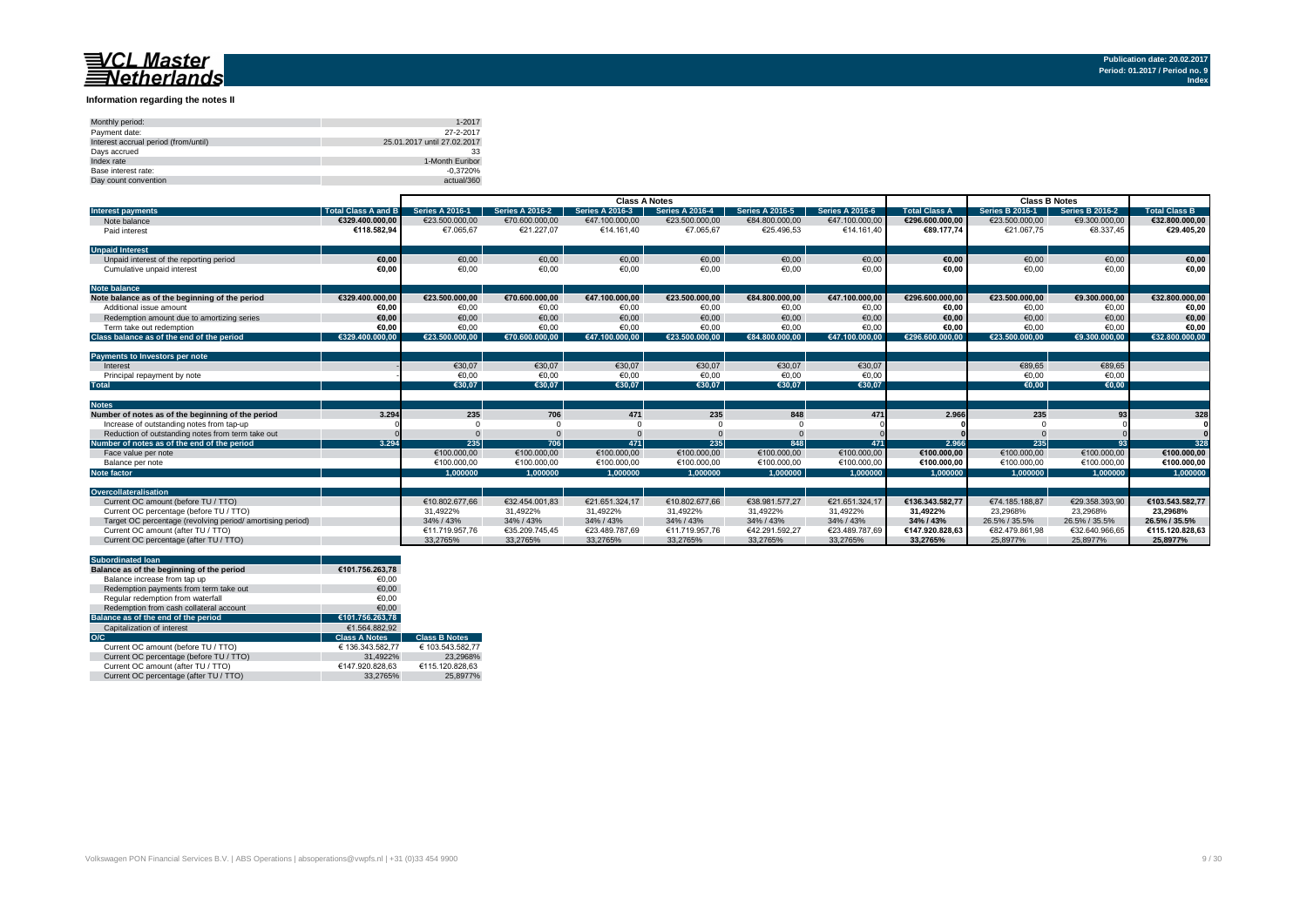

## **Credit enhancement**

| <b>Cash collateral account (CCA)</b>                             | in EUR           |
|------------------------------------------------------------------|------------------|
| Initial balance at poolcut                                       | €9.158.618,28    |
| Thereof general cash reserve                                     | €2.288.400,00    |
| Thereof maintenance reserve                                      | €6.870.218,28    |
| Targeted balance (floor after Top Up)                            | €23.122.628,38   |
| Thereof general cash reserve                                     | €3.952.800,00    |
| Thereof maintenance reserve                                      | €19.169.828,38   |
| Balance as of the beginning of the period                        | €22.309.382,82   |
| Thereof general cash reserve                                     | €3.952.800,00    |
| Thereof maintenance reserve                                      | €18.356.582,82   |
| <b>Payments</b>                                                  | €813.245,56      |
| General payment from CCA                                         | € $0,00$         |
| General payment to CCA                                           | €0,00            |
| Payment from CCA due to TTO                                      | € $0,00$         |
| Payment to CCA due to tap-up                                     | €0,00            |
| Payment from CCA due to maintenance reserve                      | (E1.401.510, 56) |
| Payment to CCA due to maintenance reserve                        | €2.183.909,14    |
| Payment to CCA due to top-up                                     | €30.846,98       |
| Balance as of the end of the period                              | €23.122.628,38   |
| Thereof general cash reserve                                     | €3.952.800,00    |
| Thereof maintenance reserve                                      | €19.169.828,38   |
| General cash reserve in percent of total current note<br>balance | 1,200%           |
| Specified general cash collateral amount                         | €3.952.800,00    |
| <b>Accrued interest</b>                                          | €0,00            |

## **Set off risk**

There is no set off risk applicable.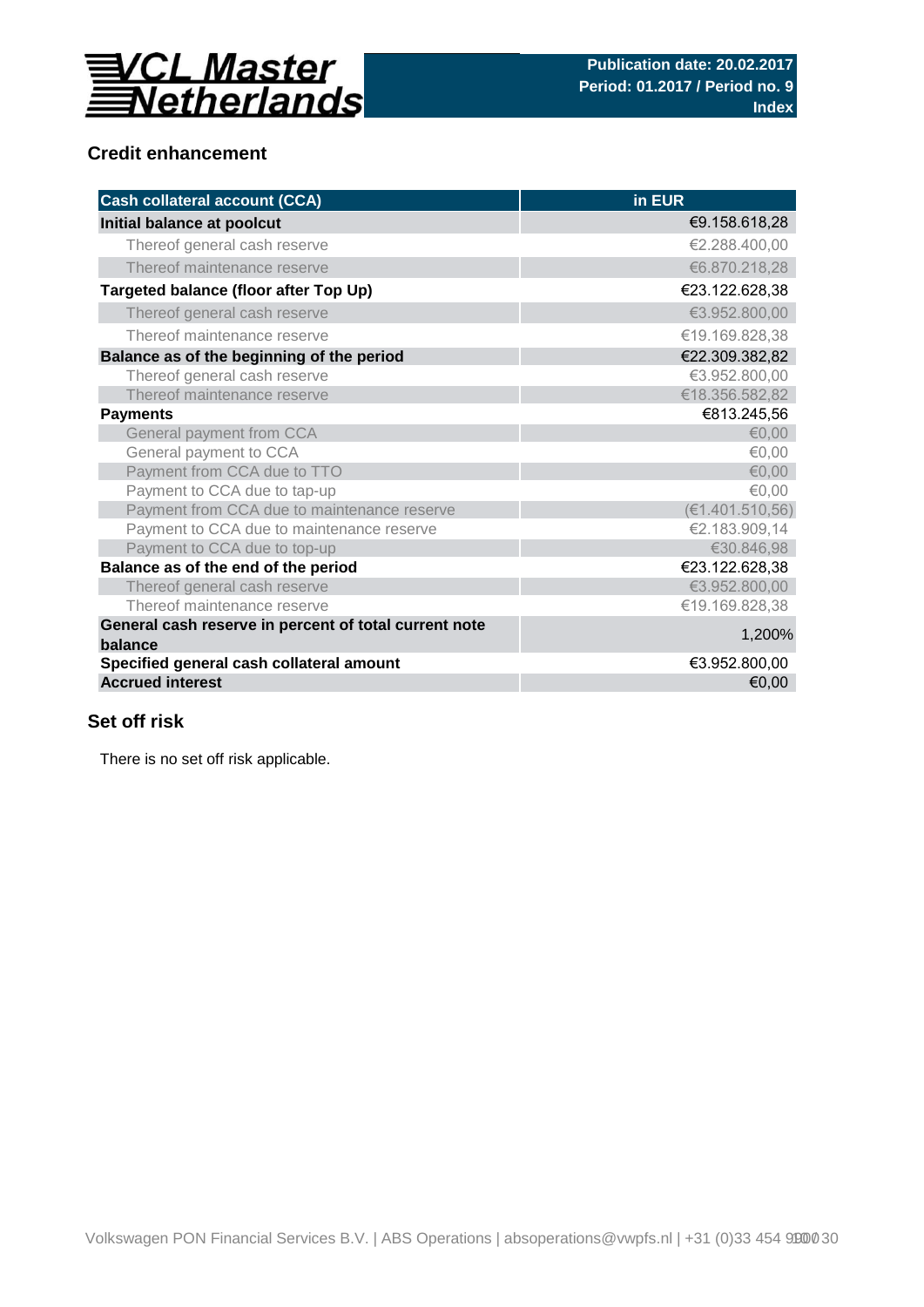

### **Swap fixing / Waterfall**

| Amortising interest rate swap                                                               | <b>Class A</b>                       | <b>Class B</b>          |
|---------------------------------------------------------------------------------------------|--------------------------------------|-------------------------|
| Underlying principal for reporting period                                                   | €296.600.000,00                      | €32.800.000,00          |
| Paying leg                                                                                  | Fix interest rate                    | Fix interest rate       |
| Receiving leg                                                                               | Floating interest rate               | Floating interest rate  |
|                                                                                             |                                      |                         |
| Net swap payments / receipts                                                                | (€8.102, 15)                         | €1.251,87               |
|                                                                                             |                                      |                         |
| Available distribution amount calculation                                                   | <b>Payment to waterfall position</b> | <b>Remaining amount</b> |
| (i) Lease Collections, minus (A) amounts credited to the Maintenance Surplus Reserve Ledger | €16.834.759,42                       | €16.834.759,42          |
| and (B) amounts of any Issuer Increase Advance                                              |                                      |                         |
| (ii) amounts of interest paid or principal repaid under the Issuer Facility Agreement       | €0.00                                | €16.834.759,42          |
| (iii) Vehicle Realisation Proceeds                                                          | €4.479.866,57                        | €21.314.625,99          |
| (iv) Lease Incidental Shortfall payments                                                    | €0.00                                | €21.314.625,99          |
| (vi) payments from the CCA                                                                  | €0.00                                | €21.314.625,99          |
| (vii) amounts debited from the Maintenance Reserve Ledger                                   | €1.401.510,56                        | €22.716.136,55          |
|                                                                                             |                                      |                         |
| (viii) Maintenance Surplus debited from the Maintenance Reserve Ledger                      | €0,00                                | €22.716.136,55          |
| (ix) Net Swap Receipts                                                                      | €3.379.22                            | €22.719.515.77          |
| (x) transfers from the Accumulation Account to the Distribution Account                     | €0,00                                | €22.719.515.77          |
| (xi) the Buffer Release Amount                                                              | (6912.206.66)                        | €21.807.309,11          |
|                                                                                             |                                      |                         |
| Waterfall                                                                                   | Payment to waterfall position        | <b>Remaining amount</b> |
| Available distribution amount                                                               |                                      | €21.807.309,11          |
|                                                                                             | €0,00                                | €21.807.309,11          |
| 1) Taxes and Issuer Profit Amount                                                           |                                      |                         |
| 1.i) Taxes                                                                                  | €0.00                                | €21.807.309,11          |
| 1.ii) Issuer Profit Amount                                                                  | €0,00                                | €21.807.309,11          |
| 2) Senior Maintenance Coordinator Fee                                                       | (€9.977.703,45)                      | €11.829.605,66          |
| 3) Payments in respect of fees I                                                            | (€389.544,14)                        | €11.440.061,52          |
| 3.i) Payment to directors of the issuer                                                     | €0,00                                | €11.829.605,66          |
| 3.ii) Servicer Fee - Volkswagen Leasing B.V.                                                | (€315.520, 19)                       | €11.514.085,47          |
|                                                                                             |                                      |                         |
| Servicer Fee - DutchLease B.V.                                                              | (€54.858,90)                         | €11.459.226,57          |
| 3.iii) Payment to Maintenance Coordinator - Volkswagen Leasing B.V.                         | €0,00                                | €11.459.226,57          |
| Payment to Maintenance Coordinator - DutchLease B.V.                                        | €0,00                                | €11.459.226,57          |
| 3.iv) Payment to Rating Agencies                                                            | €0.00                                | €11.459.226,57          |
| 3.v) Payment to Process Agent                                                               | €0,00                                | €11.459.226,57          |
| 3.vi) Payment to Account Bank                                                               | €0,00                                | €11.459.226,57          |
| 3. vii) Payment to Agents                                                                   | €0.00                                | €11.459.226,57          |
| 3. viii) Payment in respect of listing of the notes                                         | €0.00                                |                         |
|                                                                                             |                                      | €11.459.226,57          |
| 3.ix) Payment in respect of auditors' fees and legal counsel fees                           | €0,00                                | €11.459.226.57          |
| 3.x) Payment in respect administration costs and expenses                                   | (€19.165,05)                         | €11.440.061,52          |
| 3.xi) Payment to other third parties providing services                                     | €0,00                                | €11.440.061,52          |
| 4) Net Swap Payments or Swap Termination Payments - Series A and B                          | (E10.229, 50)                        | €11.429.832,02          |
| - Net swap payments on series A 2016-1                                                      | (6963, 50)                           | €11.439.098,02          |
| - Net swap payments on series A 2016-2                                                      | (E2.894, 60)                         | €11.436.203,42          |
|                                                                                             |                                      |                         |
| - Net swap payments on series A 2016-3                                                      | (E1.931, 10)                         | €11.434.272,32          |
| - Net swap payments on series A 2016-4                                                      | (6963, 50)                           | €11.433.308,82          |
| - Net swap payments on series A 2016-5                                                      | (€3.476,80)                          | €11.429.832,02          |
| - Net swap payments on series A 2016-6                                                      | €0,00                                | €11.429.832,02          |
| - Net swap payments on series B 2016-1                                                      | €0,00                                | €11.429.832,02          |
| - Net swap payments on series B 2016-2                                                      | €0,00                                | €11.429.832,02          |
|                                                                                             |                                      |                         |
| 5) Interest payment class A                                                                 | (€89.177,74)                         | €11.340.654,28          |
| (a) Accrued interest & (b) interest shortfalls on series A 2016-1                           | (E7.065, 67)                         | €11.422.766,35          |
| (a) Accrued interest & (b) interest shortfalls on series A 2016-2                           | (E21.227,07)                         | €11.401.539,28          |
| (a) Accrued interest & (b) interest shortfalls on series A 2016-3                           | (€14.161,40)                         | €11.387.377,88          |
| (a) Accrued interest & (b) interest shortfalls on series A 2016-4                           | (E7.065, 67)                         | €11.380.312,21          |
| (a) Accrued interest & (b) interest shortfalls on series A 2016-5                           | (E25.496,53)                         | €11.354.815,68          |
| (a) Accrued interest & (b) interest shortfalls on series A 2016-6                           | (E14.161, 40)                        | €11.340.654,28          |
|                                                                                             |                                      |                         |
| 6) Interest payment class B                                                                 | (E29.405, 20)                        | €11.311.249,08          |
| (a) Accrued interest & (b) interest shortfalls on series B 2016-1                           | (E21.067,75)                         | €11.319.586,53          |
| (a) Accrued interest & (b) interest shortfalls on series B 2016-2                           | (68.337, 45)                         | €11.311.249.08          |
| 7) Payment to cash collateral account until the general CCA equals specified general CCA    | €0,00                                | €11.311.249,08          |
| 8) Redemption amount class A                                                                | €0,00                                | €11.311.249,08          |
| (a) Redemption on series A 2016-1                                                           | €0,00                                | €11.311.249,08          |
| (a) Redemption on series A 2016-2                                                           | €0,00                                | €11.311.249,08          |
| (a) Redemption on series A 2016-3                                                           | €0,00                                | €11.311.249,08          |
|                                                                                             | €0,00                                |                         |
| (a) Redemption on series A 2016-4                                                           |                                      | €11.311.249,08          |
| (a) Redemption on series A 2016-5                                                           | €0,00                                | €11.311.249,08          |
| (a) Redemption on series A 2016-6                                                           | €0,00                                | €11.311.249,08          |
| Class A accumulation account                                                                | (€11.311.249,08)                     | €0,00                   |
| 9) Redemption amount class B                                                                | €0,00                                | €0,00                   |
| (a) Redemption on series B 2014-1                                                           | €0,00                                | €0,00                   |
| (a) Redemption on series B 2014-2                                                           | €0,00                                | €0,00                   |
|                                                                                             |                                      |                         |
| Class B accumulation account                                                                | €0,00                                | €0,00                   |
| 10) Payments to swap counterparties, other than those made under item 4                     |                                      | €0,00                   |
| 11) Accrued and unpaid interest on the subordinated loan                                    | €0,00                                | €0,00                   |
| (a) Interest subordinated loan                                                              | €0,00                                | €0,00                   |
| (b) Unpaid interest subordinated loan                                                       | €0,00                                | €0,00                   |
| 12) Redemption subordinated loan                                                            | €0,00                                | €0,00                   |
|                                                                                             |                                      |                         |
| 13) Final success fee                                                                       | €0,00                                | €0,00                   |
|                                                                                             |                                      |                         |
| Distribution of cash collateral account surplus                                             | Payment to waterfall position        | <b>Remaining amount</b> |
| Payment in respect of accrued and unpaid interest on the Subordinated Loan                  | €0,00                                | €0,00                   |
| Payment in respect of reduction of outstanding principal amount of Subordinated Loan        | €0,00                                | €0,00                   |
| Payment in respect of Sellers final success fee                                             | €0,00                                | €0,00                   |
|                                                                                             |                                      |                         |
| Payments due to term take out - not part of the waterfall                                   | <b>Payment</b>                       | <b>Remaining amount</b> |
|                                                                                             |                                      |                         |
| Purchase price from term take out                                                           | €0,00                                | €0,00                   |
| Redemption class A                                                                          | €0,00                                | €0,00                   |
| Redemption class B                                                                          | €0,00                                | €0,00                   |
| Redemption subordinated loan                                                                | €0,00                                | €0,00                   |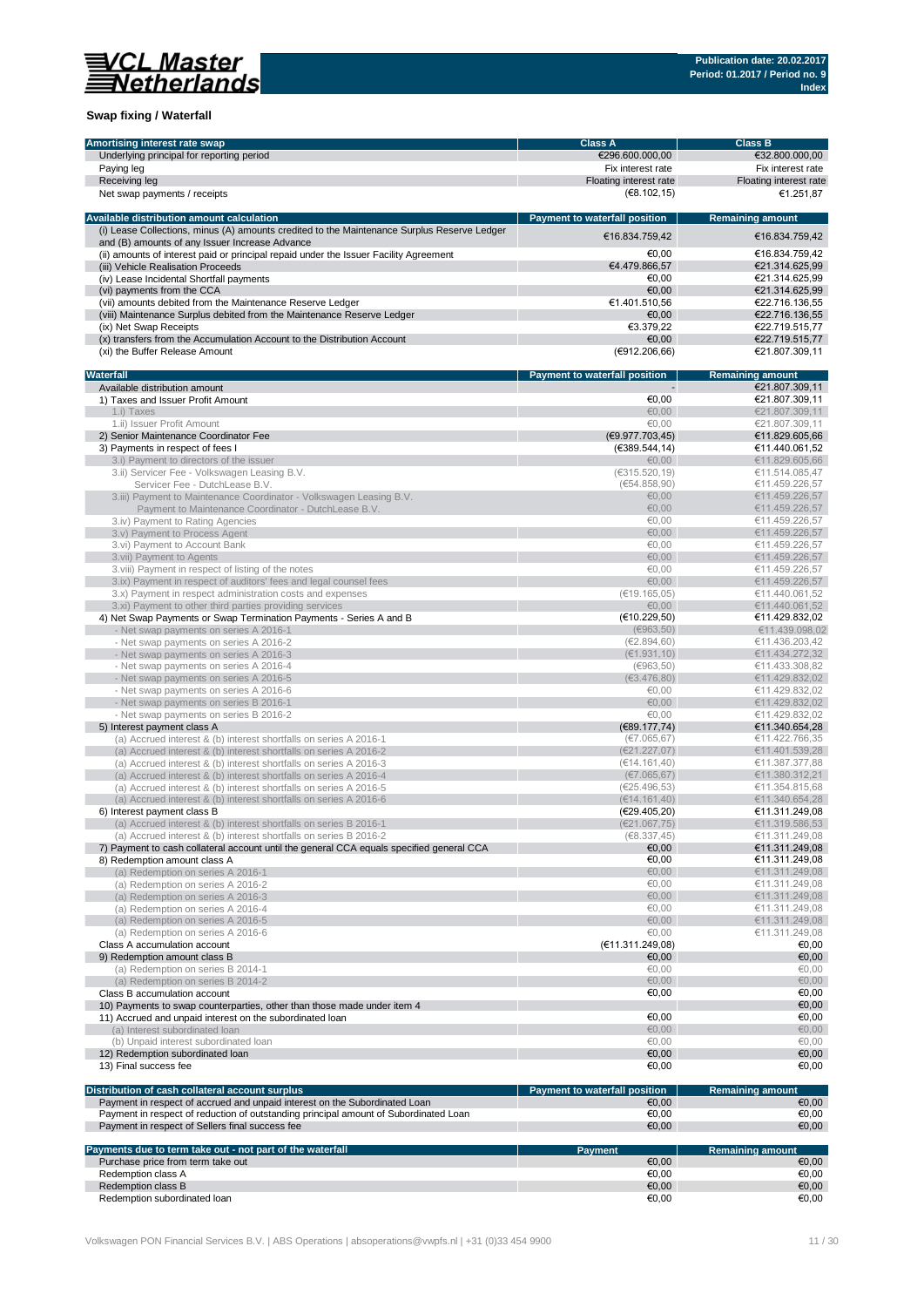

## **Retention of net economic interest**

## **Retention amount at poolcut**

| <b>Type of asset</b>     | Number of<br><b>contracts</b> | Percentage of<br><b>contracts</b> | <b>Outstanding</b><br>nominal balance | Percentage of<br>nominal balance |
|--------------------------|-------------------------------|-----------------------------------|---------------------------------------|----------------------------------|
| Portfolio sold to SPV    | 13.854                        | 95,05%                            | €280.729.495,18                       | 95,00%                           |
| Retention of VWL/DLN     | 722                           | 4.95%                             | €14.783.720,00                        | 5,00%                            |
| <b>Total</b>             | 14.576                        | 100,00%                           | €295.513.215,18                       | 100,00%                          |
|                          |                               |                                   |                                       |                                  |
| <b>Retention amounts</b> |                               |                                   |                                       |                                  |
| Minimum retention        | €14.775.660,76                | 5,00%                             |                                       |                                  |
| Actual retention         | €14.783.720,00                | 5.00%                             |                                       |                                  |

## **Retention amount end of reporting period**

| Type of asset         | Number of<br><b>contracts</b> | Percentage of<br><b>contracts</b> | <b>Outstanding</b><br>nominal balance | Percentage of<br>nominal balance |
|-----------------------|-------------------------------|-----------------------------------|---------------------------------------|----------------------------------|
| Portfolio sold to SPV | 24.709                        | 95,00%                            | €485.043.281,68                       | 94,96%                           |
| Retention of VWL/DLN  | 1.301                         | 5.00%                             | €25.741.871,62                        | 5.04%                            |
| <b>Total</b>          | 26.010                        | 100,00%                           | €510.785.153,30                       | 100,00%                          |

| <b>Retention amounts</b> |                |       |
|--------------------------|----------------|-------|
| Minimum retention        | €25.528.593.77 | 5.00% |
| Actual retention         | €25.741.871.62 | 5.04% |

article 405 Abs. 1 c CRR. In its capacity as originator and original lender, Volkswagen Leasing B.V. and DutchLease B.V. comply with the retention requirements of a material net economic interest in accordance with

By adhering to option c) of the direction, Volkwagen Leasing B.V. and DutchLease B.V. keep the exposure designated for retention on its balance sheet on an ongoing basis.

The latest end of month level of retention will be published on a monthly basis within the investor report.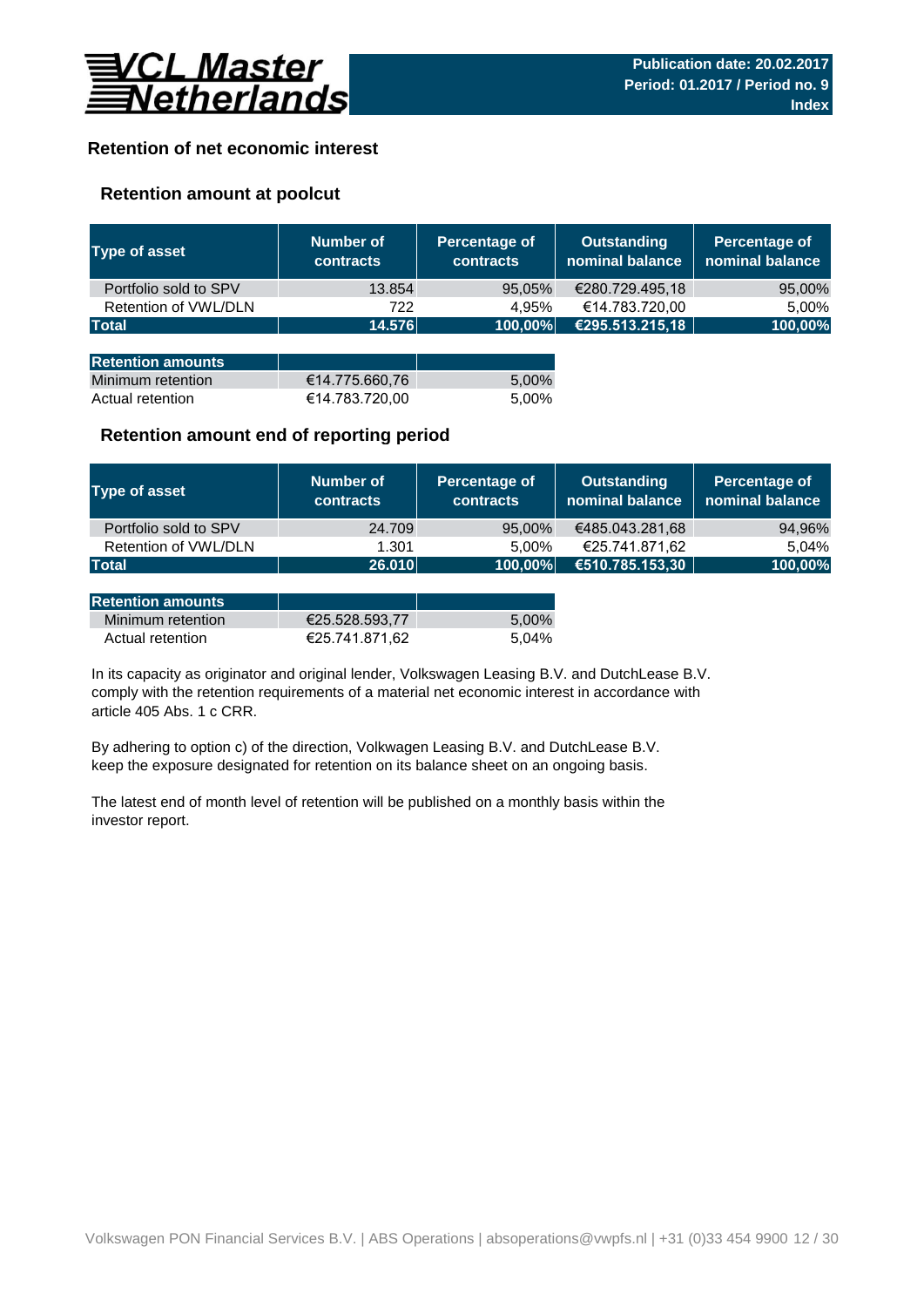## VCL Master<br>Netherlands

#### **Amortisation profile I**

| <b>Note class</b>   | <b>Class A</b>             |                                | <b>Class B</b>             |                                |  |  |
|---------------------|----------------------------|--------------------------------|----------------------------|--------------------------------|--|--|
| <b>Payment date</b> | <b>Actual note balance</b> | <b>Forecasted note balance</b> | <b>Actual note balance</b> | <b>Forecasted note balance</b> |  |  |
| Poolcut             | €171.700.000,00            |                                | €19.000.000,00             |                                |  |  |
| 05-2016             | €171.700.000.00            |                                | €19.000.000.00             |                                |  |  |
| 06-2016             | €171.700.000,00            |                                | €19.000.000,00             |                                |  |  |
| 07-2016             | €233.200.000,00            |                                | €25.800.000,00             |                                |  |  |
| 08-2016             | €233.200.000.00            |                                | €25.800.000.00             |                                |  |  |
| 09-2016             | €275.000.000,00            |                                | €30.400.000,00             |                                |  |  |
| 10-2016             | €275.000.000,00            |                                | €30.400.000,00             |                                |  |  |
| 11-2016             | €296.600.000,00            |                                | €32.800.000,00             |                                |  |  |
| 12-2016             | €296.600.000,00            |                                | €32.800.000,00             |                                |  |  |
| 01-2017             | €296.600.000,00            |                                | €32.800.000,00             |                                |  |  |
| 02-2017             | €296.600.000,00            |                                | €32.800.000,00             |                                |  |  |
| 03-2017             |                            | €296.600.000.00                |                            | €32.800.000.00                 |  |  |
| 04-2017             |                            | €296.600.000,00                |                            | €32.800.000,00                 |  |  |
|                     |                            |                                |                            |                                |  |  |
| 05-2017             |                            | €296.600.000,00                |                            | €32.800.000,00                 |  |  |
| 06-2017             |                            | €285.588.642,41                |                            | €32.800.000,00                 |  |  |
| 07-2017             |                            | €274.676.134,74                |                            | €32.800.000,00                 |  |  |
| 08-2017             |                            | €263.443.334,98                |                            | €32.800.000,00                 |  |  |
| 09-2017             |                            | €252.502.678,84                |                            | €32.800.000,00                 |  |  |
| 10-2017             |                            | €241.638.257,10                |                            | €32.800.000.00                 |  |  |
| 11-2017             |                            | €231.231.205,09                |                            | €32.800.000,00                 |  |  |
| 12-2017             |                            | €220.194.728,27                |                            | €32.800.000,00                 |  |  |
| 01-2018             |                            | €209.043.963.82                |                            | €32.800.000,00                 |  |  |
| 02-2018             |                            | €199.740.944,23                |                            | €31.140.860,07                 |  |  |
| 03-2018             |                            | €192.970.344,05                |                            | €25.660.476.26                 |  |  |
| 04-2018             |                            | €187.729.371,80                |                            | €24.701.233,13                 |  |  |
| 05-2018             |                            | €181.608.147,73                |                            | €23.895.808,91                 |  |  |
| 06-2018             |                            | €175.659.786,51                |                            | €23.113.129,80                 |  |  |
| 07-2018             |                            | €169.519.944,99                |                            | €22.305.255,92                 |  |  |
| 08-2018             |                            | €163.481.585,56                |                            | €21.510.734,94                 |  |  |
| 09-2018             |                            | €157.390.882,68                |                            | €20.709.326.67                 |  |  |
| 10-2018             |                            | €151.502.720,90                |                            | €19.934.568,54                 |  |  |
| 11-2018             |                            | €146.042.074.73                |                            | €19.216.062.46                 |  |  |
| 12-2018             |                            | €140.201.965,86                |                            | €18.447.627,09                 |  |  |
| 01-2019             |                            | €134.031.722.40                |                            | €17.635.752,95                 |  |  |
| 02-2019             |                            | €128.265.517,86                |                            | €16.877.041,82                 |  |  |
| 03-2019             |                            | €121.539.495,24                |                            | €15.992.038,85                 |  |  |
| 04-2019             |                            | €116.643.639.48                |                            | €15.347.847,30                 |  |  |
| 05-2019             |                            | €110.803.675,76                |                            | €14.579.431,02                 |  |  |
| 06-2019             |                            | €105.157.613,27                |                            | €13.836.528,06                 |  |  |
| 07-2019             |                            | €99.512.097,56                 |                            | €13.093.697,05                 |  |  |
| 08-2019             |                            | €93.482.928,49                 |                            | €12.300.385,33                 |  |  |
| 09-2019             |                            | €87.672.293.24                 |                            | €11.535.828,06                 |  |  |
| 10-2019             |                            | €81.899.876,69                 |                            | €10.776.299,56                 |  |  |
| 11-2019             |                            | €76.306.564,09                 |                            | €10.040.337,38                 |  |  |
| 12-2019             |                            | €70.148.165,42                 |                            | €9.230.021,77                  |  |  |
| 01-2020             |                            | €62.989.198,06                 |                            | €8.288.052,38                  |  |  |
| 02-2020             |                            | €56.529.104,83                 |                            | €7.438.040,11                  |  |  |
| 03-2020             |                            | €47.648.056,63                 |                            | €6.269.481,14                  |  |  |
| 04-2020             |                            | €43.043.721.85                 |                            | €5.663.647.61                  |  |  |
| 05-2020             |                            | €38.281.157.83                 |                            | €5.036.994,45                  |  |  |
| 06-2020             |                            | €33.988.715,41                 |                            | €4.472.199,40                  |  |  |
| 07-2020             |                            | €29.705.504.43                 |                            | €3.908.619.00                  |  |  |
| 08-2020             |                            | €0,00                          |                            | €0,00                          |  |  |

\*Based on the following assumptions: CPR of 5% and Clean-Up-Cal at **10**% of the oustanding portfolio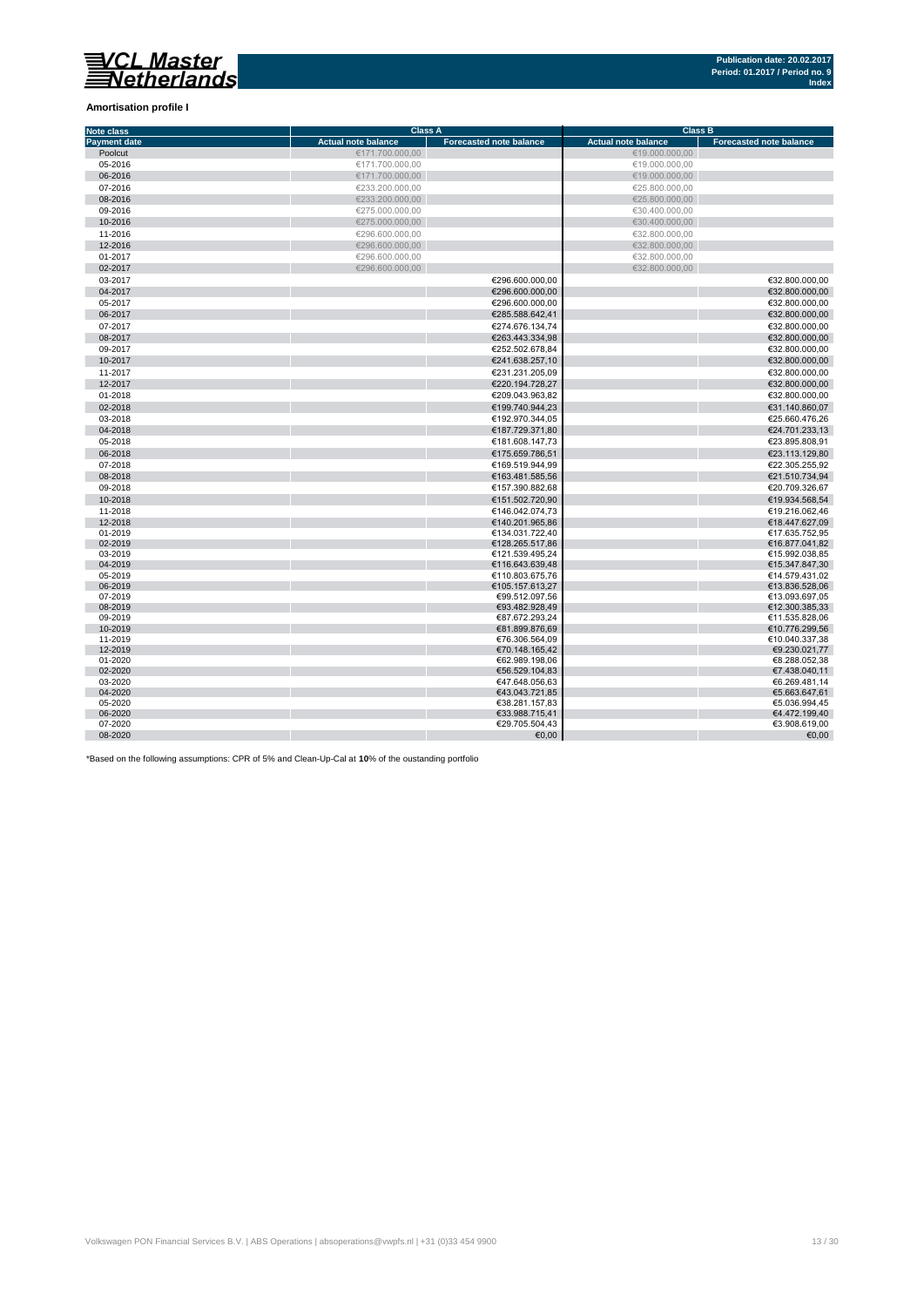

#### **Amortisation profile II**



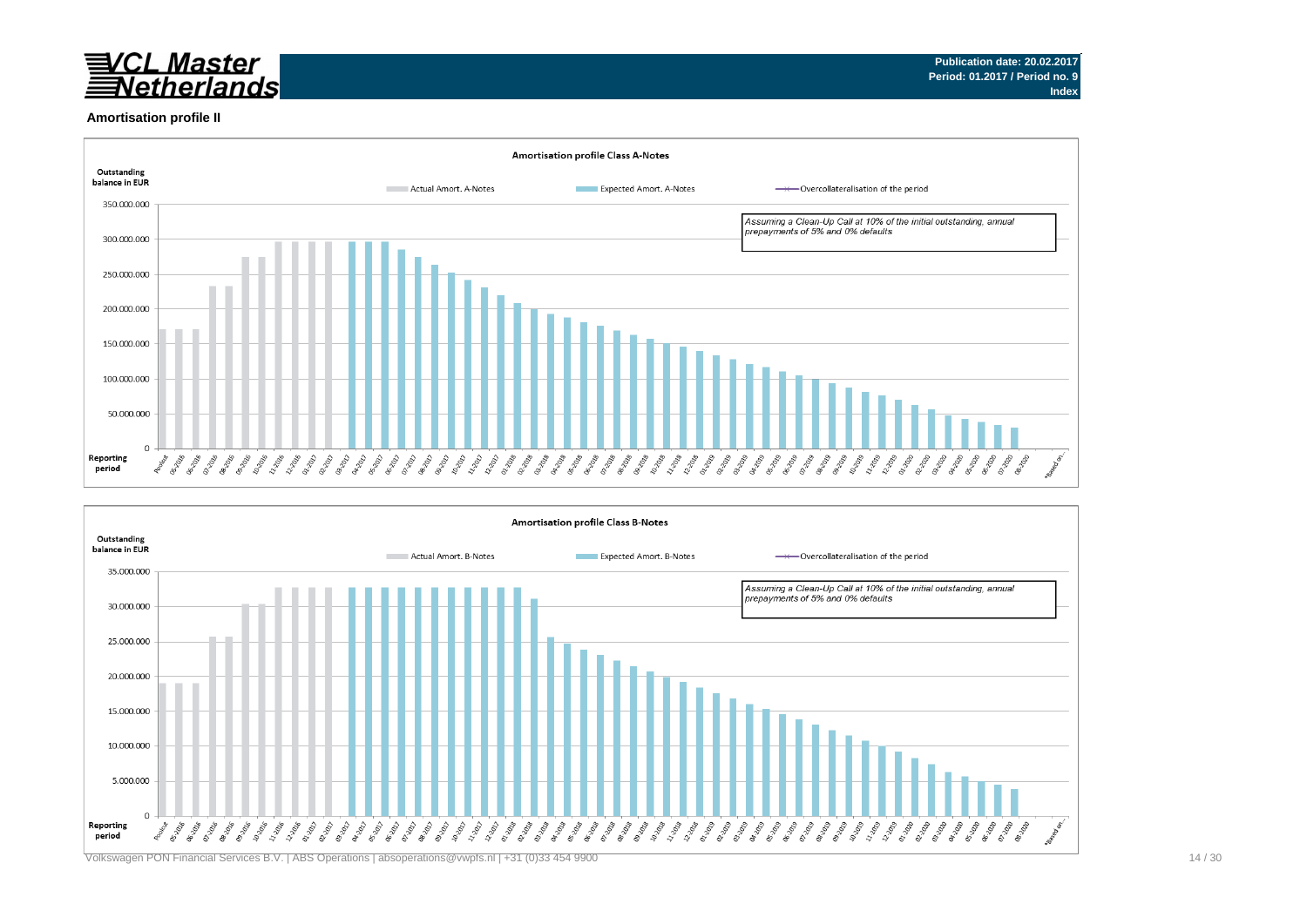

## **Run out schedule I**

| €305.464,14<br>€70.941,35<br>€376.405,49<br>arrears<br>02-2017<br>€7.188.941,32<br>€1.456.428,46<br>€8.645.369,78<br>€1.790.656,05<br>€10.397.914,39<br>03-2017<br>€8.607.258,34<br>€1.576.395,90<br>04-2017<br>€8.352.078,52<br>€9.928.474,42<br>05-2017<br>€8.310.747,84<br>€1.549.364,12<br>€9.860.111,96<br>€9.032.127,63<br>€1.516.876,58<br>06-2017<br>€10.549.004,21<br>07-2017<br>€8.662.058,37<br>€1.483.602,71<br>€10.145.661,08<br>€8.481.947,71<br>€1.451.691,94<br>€9.933.639,65<br>08-2017<br>09-2017<br>€8.224.790,40<br>€1.420.445,49<br>€9.645.235,89<br>10-2017<br>€9.091.225,01<br>€1.390.145,78<br>€10.481.370,79<br>11-2017<br>€9.109.278,97<br>€1.356.654,05<br>€10.465.933,02<br>€9.045.319,37<br>€1.323.096,41<br>12-2017<br>€10.368.415,78<br>€10.414.894,13<br>€1.289.774,50<br>€11.704.668,63<br>01-2018<br>02-2018<br>€7.666.387,85<br>€1.115.198,66<br>€8.781.586,51<br>03-2018<br>€1.359.874,11<br>€9.468.490,43<br>€10.828.364,54<br>04-2018<br>€9.107.580,15<br>€1.186.905,38<br>€10.294.485,53<br>05-2018<br>€9.659.698,00<br>€1.156.114,05<br>€10.815.812,05<br>06-2018<br>€9.463.233,67<br>€1.119.146,31<br>€10.582.379,98<br>07-2018<br>€9.926.932,59<br>€1.084.284,89<br>€11.011.217,48<br>08-2018<br>€9.691.487,36<br>€1.047.714,98<br>€10.739.202,34<br>09-2018<br>€9.197.608,49<br>€1.012.010,92<br>€10.209.619,41<br>10-2018<br>€9.598.382,37<br>€978.128,90<br>€10.576.511,27<br>€10.054.248,70<br>€10.997.017,47<br>11-2018<br>€942.768,77<br>12-2018<br>€9.351.944,27<br>€905.730,05<br>€10.257.674,32<br>01-2019<br>€11.290.154,00<br>€871.277,99<br>€12.161.431,99<br>02-2019<br>€7.987.085,26<br>€739.908,96<br>€8.726.994,22<br>03-2019<br>€9.836.178,82<br>€890.369,80<br>€10.726.548,62<br>€9.489.347,61<br>€763.262,99<br>€10.252.610,60<br>04-2019<br>05-2019<br>€9.552.074,53<br>€729.836,08<br>€10.281.910,61<br>€10.337.891,97<br>€11.031.771,79<br>06-2019<br>€693.879,82<br>07-2019<br>€10.424.586,93<br>€655.796,45<br>€11.080.383,38<br>08-2019<br>€10.541.936,51<br>€617.392,54<br>€11.159.329,05<br>€10.456.870,49<br>€578.556,55<br>€11.035.427,04<br>09-2019<br>€12.089.096,48<br>10-2019<br>€11.549.061,30<br>€540.035,18<br>11-2019<br>€13.496.668,29<br>€497.488,85<br>€13.994.157,14<br>€447.768,36<br>12-2019<br>€11.890.461,04<br>€12.338.229,40<br>01-2020<br>€17.002.311,88<br>€403.965,49<br>€17.406.277,37<br>02-2020<br>€8.320.438,82<br>€319.639,48<br>€8.640.078,30<br>€8.720.180,85<br>03-2020<br>€332.447,94<br>€9.052.628,79<br>04-2020<br>€7.523.198,45<br>€278.552,89<br>€7.801.751,34<br>05-2020<br>€7.787.149,93<br>€250.838,85<br>€8.037.988,78<br>06-2020<br>€8.852.500,97<br>€222.151,67<br>€9.074.652,64<br>07-2020<br>€7.629.603,31<br>€189.539,50<br>€7.819.142,81<br>€5.721.828,29<br>08-2020<br>€161.433,20<br>€5.883.261,49<br>€5.050.088,43<br>09-2020<br>€140.354,38<br>€5.190.442,81<br>€4.474.880,61<br>10-2020<br>€121.749,93<br>€4.596.630,54<br>11-2020<br>€4.672.140,26<br>€105.264,98<br>€4.777.405,24<br>12-2020<br>€5.683.235,73<br>€88.053,06<br>€5.771.288,79<br>01-2021<br>€3.722.393,95<br>€67.116,55<br>€3.789.510,50<br>02-2021<br>€2.094.696,82<br>€46.500,72<br>€2.141.197,54<br>€52.615,73<br>03-2021<br>€2.055.596,21<br>€2.108.211,94<br>04-2021<br>€1.885.814,78<br>€38.114,00<br>€1.923.928,78<br>05-2021<br>€1.705.160,82<br>€31.167,12<br>€1.736.327,94<br>€1.985.611,92<br>06-2021<br>€24.885,37<br>€2.010.497,29<br>€2.032.079,77<br>07-2021<br>€17.570,80<br>€2.049.650,57<br>€1.051.652,76<br>€10.084,63<br>€1.061.737,39<br>08-2021<br>09-2021<br>€892.760,36<br>€6.210,46<br>€898.970,82<br>10-2021<br>€388.453,84<br>€2.921,62<br>€391.375,46<br>11-2021<br>€333.981,96<br>€1.490,56<br>€335.472,52<br>12-2021<br>€70.625,53<br>€260,19<br>€70.885,72<br>444.520.828,63   €<br>40.522.453,05   € | <b>Reporting period</b> | <b>Principal</b> | <b>Interest</b> | <b>Instalment</b> |  |  |
|-------------------------------------------------------------------------------------------------------------------------------------------------------------------------------------------------------------------------------------------------------------------------------------------------------------------------------------------------------------------------------------------------------------------------------------------------------------------------------------------------------------------------------------------------------------------------------------------------------------------------------------------------------------------------------------------------------------------------------------------------------------------------------------------------------------------------------------------------------------------------------------------------------------------------------------------------------------------------------------------------------------------------------------------------------------------------------------------------------------------------------------------------------------------------------------------------------------------------------------------------------------------------------------------------------------------------------------------------------------------------------------------------------------------------------------------------------------------------------------------------------------------------------------------------------------------------------------------------------------------------------------------------------------------------------------------------------------------------------------------------------------------------------------------------------------------------------------------------------------------------------------------------------------------------------------------------------------------------------------------------------------------------------------------------------------------------------------------------------------------------------------------------------------------------------------------------------------------------------------------------------------------------------------------------------------------------------------------------------------------------------------------------------------------------------------------------------------------------------------------------------------------------------------------------------------------------------------------------------------------------------------------------------------------------------------------------------------------------------------------------------------------------------------------------------------------------------------------------------------------------------------------------------------------------------------------------------------------------------------------------------------------------------------------------------------------------------------------------------------------------------------------------------------------------------------------------------------------------------------------------------------------------------------------------------------------------------------------------------------------------------------------------------------------------------------------------------------------------------------------------------------------------------------------------------------------------------------------------------------------------------------------------------------------------------------------------------------------------------------------------------------------------------------------------------------------------------|-------------------------|------------------|-----------------|-------------------|--|--|
|                                                                                                                                                                                                                                                                                                                                                                                                                                                                                                                                                                                                                                                                                                                                                                                                                                                                                                                                                                                                                                                                                                                                                                                                                                                                                                                                                                                                                                                                                                                                                                                                                                                                                                                                                                                                                                                                                                                                                                                                                                                                                                                                                                                                                                                                                                                                                                                                                                                                                                                                                                                                                                                                                                                                                                                                                                                                                                                                                                                                                                                                                                                                                                                                                                                                                                                                                                                                                                                                                                                                                                                                                                                                                                                                                                                                                               |                         |                  |                 |                   |  |  |
|                                                                                                                                                                                                                                                                                                                                                                                                                                                                                                                                                                                                                                                                                                                                                                                                                                                                                                                                                                                                                                                                                                                                                                                                                                                                                                                                                                                                                                                                                                                                                                                                                                                                                                                                                                                                                                                                                                                                                                                                                                                                                                                                                                                                                                                                                                                                                                                                                                                                                                                                                                                                                                                                                                                                                                                                                                                                                                                                                                                                                                                                                                                                                                                                                                                                                                                                                                                                                                                                                                                                                                                                                                                                                                                                                                                                                               |                         |                  |                 |                   |  |  |
|                                                                                                                                                                                                                                                                                                                                                                                                                                                                                                                                                                                                                                                                                                                                                                                                                                                                                                                                                                                                                                                                                                                                                                                                                                                                                                                                                                                                                                                                                                                                                                                                                                                                                                                                                                                                                                                                                                                                                                                                                                                                                                                                                                                                                                                                                                                                                                                                                                                                                                                                                                                                                                                                                                                                                                                                                                                                                                                                                                                                                                                                                                                                                                                                                                                                                                                                                                                                                                                                                                                                                                                                                                                                                                                                                                                                                               |                         |                  |                 |                   |  |  |
|                                                                                                                                                                                                                                                                                                                                                                                                                                                                                                                                                                                                                                                                                                                                                                                                                                                                                                                                                                                                                                                                                                                                                                                                                                                                                                                                                                                                                                                                                                                                                                                                                                                                                                                                                                                                                                                                                                                                                                                                                                                                                                                                                                                                                                                                                                                                                                                                                                                                                                                                                                                                                                                                                                                                                                                                                                                                                                                                                                                                                                                                                                                                                                                                                                                                                                                                                                                                                                                                                                                                                                                                                                                                                                                                                                                                                               |                         |                  |                 |                   |  |  |
|                                                                                                                                                                                                                                                                                                                                                                                                                                                                                                                                                                                                                                                                                                                                                                                                                                                                                                                                                                                                                                                                                                                                                                                                                                                                                                                                                                                                                                                                                                                                                                                                                                                                                                                                                                                                                                                                                                                                                                                                                                                                                                                                                                                                                                                                                                                                                                                                                                                                                                                                                                                                                                                                                                                                                                                                                                                                                                                                                                                                                                                                                                                                                                                                                                                                                                                                                                                                                                                                                                                                                                                                                                                                                                                                                                                                                               |                         |                  |                 |                   |  |  |
|                                                                                                                                                                                                                                                                                                                                                                                                                                                                                                                                                                                                                                                                                                                                                                                                                                                                                                                                                                                                                                                                                                                                                                                                                                                                                                                                                                                                                                                                                                                                                                                                                                                                                                                                                                                                                                                                                                                                                                                                                                                                                                                                                                                                                                                                                                                                                                                                                                                                                                                                                                                                                                                                                                                                                                                                                                                                                                                                                                                                                                                                                                                                                                                                                                                                                                                                                                                                                                                                                                                                                                                                                                                                                                                                                                                                                               |                         |                  |                 |                   |  |  |
|                                                                                                                                                                                                                                                                                                                                                                                                                                                                                                                                                                                                                                                                                                                                                                                                                                                                                                                                                                                                                                                                                                                                                                                                                                                                                                                                                                                                                                                                                                                                                                                                                                                                                                                                                                                                                                                                                                                                                                                                                                                                                                                                                                                                                                                                                                                                                                                                                                                                                                                                                                                                                                                                                                                                                                                                                                                                                                                                                                                                                                                                                                                                                                                                                                                                                                                                                                                                                                                                                                                                                                                                                                                                                                                                                                                                                               |                         |                  |                 |                   |  |  |
|                                                                                                                                                                                                                                                                                                                                                                                                                                                                                                                                                                                                                                                                                                                                                                                                                                                                                                                                                                                                                                                                                                                                                                                                                                                                                                                                                                                                                                                                                                                                                                                                                                                                                                                                                                                                                                                                                                                                                                                                                                                                                                                                                                                                                                                                                                                                                                                                                                                                                                                                                                                                                                                                                                                                                                                                                                                                                                                                                                                                                                                                                                                                                                                                                                                                                                                                                                                                                                                                                                                                                                                                                                                                                                                                                                                                                               |                         |                  |                 |                   |  |  |
|                                                                                                                                                                                                                                                                                                                                                                                                                                                                                                                                                                                                                                                                                                                                                                                                                                                                                                                                                                                                                                                                                                                                                                                                                                                                                                                                                                                                                                                                                                                                                                                                                                                                                                                                                                                                                                                                                                                                                                                                                                                                                                                                                                                                                                                                                                                                                                                                                                                                                                                                                                                                                                                                                                                                                                                                                                                                                                                                                                                                                                                                                                                                                                                                                                                                                                                                                                                                                                                                                                                                                                                                                                                                                                                                                                                                                               |                         |                  |                 |                   |  |  |
|                                                                                                                                                                                                                                                                                                                                                                                                                                                                                                                                                                                                                                                                                                                                                                                                                                                                                                                                                                                                                                                                                                                                                                                                                                                                                                                                                                                                                                                                                                                                                                                                                                                                                                                                                                                                                                                                                                                                                                                                                                                                                                                                                                                                                                                                                                                                                                                                                                                                                                                                                                                                                                                                                                                                                                                                                                                                                                                                                                                                                                                                                                                                                                                                                                                                                                                                                                                                                                                                                                                                                                                                                                                                                                                                                                                                                               |                         |                  |                 |                   |  |  |
|                                                                                                                                                                                                                                                                                                                                                                                                                                                                                                                                                                                                                                                                                                                                                                                                                                                                                                                                                                                                                                                                                                                                                                                                                                                                                                                                                                                                                                                                                                                                                                                                                                                                                                                                                                                                                                                                                                                                                                                                                                                                                                                                                                                                                                                                                                                                                                                                                                                                                                                                                                                                                                                                                                                                                                                                                                                                                                                                                                                                                                                                                                                                                                                                                                                                                                                                                                                                                                                                                                                                                                                                                                                                                                                                                                                                                               |                         |                  |                 |                   |  |  |
|                                                                                                                                                                                                                                                                                                                                                                                                                                                                                                                                                                                                                                                                                                                                                                                                                                                                                                                                                                                                                                                                                                                                                                                                                                                                                                                                                                                                                                                                                                                                                                                                                                                                                                                                                                                                                                                                                                                                                                                                                                                                                                                                                                                                                                                                                                                                                                                                                                                                                                                                                                                                                                                                                                                                                                                                                                                                                                                                                                                                                                                                                                                                                                                                                                                                                                                                                                                                                                                                                                                                                                                                                                                                                                                                                                                                                               |                         |                  |                 |                   |  |  |
|                                                                                                                                                                                                                                                                                                                                                                                                                                                                                                                                                                                                                                                                                                                                                                                                                                                                                                                                                                                                                                                                                                                                                                                                                                                                                                                                                                                                                                                                                                                                                                                                                                                                                                                                                                                                                                                                                                                                                                                                                                                                                                                                                                                                                                                                                                                                                                                                                                                                                                                                                                                                                                                                                                                                                                                                                                                                                                                                                                                                                                                                                                                                                                                                                                                                                                                                                                                                                                                                                                                                                                                                                                                                                                                                                                                                                               |                         |                  |                 |                   |  |  |
|                                                                                                                                                                                                                                                                                                                                                                                                                                                                                                                                                                                                                                                                                                                                                                                                                                                                                                                                                                                                                                                                                                                                                                                                                                                                                                                                                                                                                                                                                                                                                                                                                                                                                                                                                                                                                                                                                                                                                                                                                                                                                                                                                                                                                                                                                                                                                                                                                                                                                                                                                                                                                                                                                                                                                                                                                                                                                                                                                                                                                                                                                                                                                                                                                                                                                                                                                                                                                                                                                                                                                                                                                                                                                                                                                                                                                               |                         |                  |                 |                   |  |  |
|                                                                                                                                                                                                                                                                                                                                                                                                                                                                                                                                                                                                                                                                                                                                                                                                                                                                                                                                                                                                                                                                                                                                                                                                                                                                                                                                                                                                                                                                                                                                                                                                                                                                                                                                                                                                                                                                                                                                                                                                                                                                                                                                                                                                                                                                                                                                                                                                                                                                                                                                                                                                                                                                                                                                                                                                                                                                                                                                                                                                                                                                                                                                                                                                                                                                                                                                                                                                                                                                                                                                                                                                                                                                                                                                                                                                                               |                         |                  |                 |                   |  |  |
|                                                                                                                                                                                                                                                                                                                                                                                                                                                                                                                                                                                                                                                                                                                                                                                                                                                                                                                                                                                                                                                                                                                                                                                                                                                                                                                                                                                                                                                                                                                                                                                                                                                                                                                                                                                                                                                                                                                                                                                                                                                                                                                                                                                                                                                                                                                                                                                                                                                                                                                                                                                                                                                                                                                                                                                                                                                                                                                                                                                                                                                                                                                                                                                                                                                                                                                                                                                                                                                                                                                                                                                                                                                                                                                                                                                                                               |                         |                  |                 |                   |  |  |
|                                                                                                                                                                                                                                                                                                                                                                                                                                                                                                                                                                                                                                                                                                                                                                                                                                                                                                                                                                                                                                                                                                                                                                                                                                                                                                                                                                                                                                                                                                                                                                                                                                                                                                                                                                                                                                                                                                                                                                                                                                                                                                                                                                                                                                                                                                                                                                                                                                                                                                                                                                                                                                                                                                                                                                                                                                                                                                                                                                                                                                                                                                                                                                                                                                                                                                                                                                                                                                                                                                                                                                                                                                                                                                                                                                                                                               |                         |                  |                 |                   |  |  |
|                                                                                                                                                                                                                                                                                                                                                                                                                                                                                                                                                                                                                                                                                                                                                                                                                                                                                                                                                                                                                                                                                                                                                                                                                                                                                                                                                                                                                                                                                                                                                                                                                                                                                                                                                                                                                                                                                                                                                                                                                                                                                                                                                                                                                                                                                                                                                                                                                                                                                                                                                                                                                                                                                                                                                                                                                                                                                                                                                                                                                                                                                                                                                                                                                                                                                                                                                                                                                                                                                                                                                                                                                                                                                                                                                                                                                               |                         |                  |                 |                   |  |  |
|                                                                                                                                                                                                                                                                                                                                                                                                                                                                                                                                                                                                                                                                                                                                                                                                                                                                                                                                                                                                                                                                                                                                                                                                                                                                                                                                                                                                                                                                                                                                                                                                                                                                                                                                                                                                                                                                                                                                                                                                                                                                                                                                                                                                                                                                                                                                                                                                                                                                                                                                                                                                                                                                                                                                                                                                                                                                                                                                                                                                                                                                                                                                                                                                                                                                                                                                                                                                                                                                                                                                                                                                                                                                                                                                                                                                                               |                         |                  |                 |                   |  |  |
|                                                                                                                                                                                                                                                                                                                                                                                                                                                                                                                                                                                                                                                                                                                                                                                                                                                                                                                                                                                                                                                                                                                                                                                                                                                                                                                                                                                                                                                                                                                                                                                                                                                                                                                                                                                                                                                                                                                                                                                                                                                                                                                                                                                                                                                                                                                                                                                                                                                                                                                                                                                                                                                                                                                                                                                                                                                                                                                                                                                                                                                                                                                                                                                                                                                                                                                                                                                                                                                                                                                                                                                                                                                                                                                                                                                                                               |                         |                  |                 |                   |  |  |
|                                                                                                                                                                                                                                                                                                                                                                                                                                                                                                                                                                                                                                                                                                                                                                                                                                                                                                                                                                                                                                                                                                                                                                                                                                                                                                                                                                                                                                                                                                                                                                                                                                                                                                                                                                                                                                                                                                                                                                                                                                                                                                                                                                                                                                                                                                                                                                                                                                                                                                                                                                                                                                                                                                                                                                                                                                                                                                                                                                                                                                                                                                                                                                                                                                                                                                                                                                                                                                                                                                                                                                                                                                                                                                                                                                                                                               |                         |                  |                 |                   |  |  |
|                                                                                                                                                                                                                                                                                                                                                                                                                                                                                                                                                                                                                                                                                                                                                                                                                                                                                                                                                                                                                                                                                                                                                                                                                                                                                                                                                                                                                                                                                                                                                                                                                                                                                                                                                                                                                                                                                                                                                                                                                                                                                                                                                                                                                                                                                                                                                                                                                                                                                                                                                                                                                                                                                                                                                                                                                                                                                                                                                                                                                                                                                                                                                                                                                                                                                                                                                                                                                                                                                                                                                                                                                                                                                                                                                                                                                               |                         |                  |                 |                   |  |  |
|                                                                                                                                                                                                                                                                                                                                                                                                                                                                                                                                                                                                                                                                                                                                                                                                                                                                                                                                                                                                                                                                                                                                                                                                                                                                                                                                                                                                                                                                                                                                                                                                                                                                                                                                                                                                                                                                                                                                                                                                                                                                                                                                                                                                                                                                                                                                                                                                                                                                                                                                                                                                                                                                                                                                                                                                                                                                                                                                                                                                                                                                                                                                                                                                                                                                                                                                                                                                                                                                                                                                                                                                                                                                                                                                                                                                                               |                         |                  |                 |                   |  |  |
|                                                                                                                                                                                                                                                                                                                                                                                                                                                                                                                                                                                                                                                                                                                                                                                                                                                                                                                                                                                                                                                                                                                                                                                                                                                                                                                                                                                                                                                                                                                                                                                                                                                                                                                                                                                                                                                                                                                                                                                                                                                                                                                                                                                                                                                                                                                                                                                                                                                                                                                                                                                                                                                                                                                                                                                                                                                                                                                                                                                                                                                                                                                                                                                                                                                                                                                                                                                                                                                                                                                                                                                                                                                                                                                                                                                                                               |                         |                  |                 |                   |  |  |
|                                                                                                                                                                                                                                                                                                                                                                                                                                                                                                                                                                                                                                                                                                                                                                                                                                                                                                                                                                                                                                                                                                                                                                                                                                                                                                                                                                                                                                                                                                                                                                                                                                                                                                                                                                                                                                                                                                                                                                                                                                                                                                                                                                                                                                                                                                                                                                                                                                                                                                                                                                                                                                                                                                                                                                                                                                                                                                                                                                                                                                                                                                                                                                                                                                                                                                                                                                                                                                                                                                                                                                                                                                                                                                                                                                                                                               |                         |                  |                 |                   |  |  |
|                                                                                                                                                                                                                                                                                                                                                                                                                                                                                                                                                                                                                                                                                                                                                                                                                                                                                                                                                                                                                                                                                                                                                                                                                                                                                                                                                                                                                                                                                                                                                                                                                                                                                                                                                                                                                                                                                                                                                                                                                                                                                                                                                                                                                                                                                                                                                                                                                                                                                                                                                                                                                                                                                                                                                                                                                                                                                                                                                                                                                                                                                                                                                                                                                                                                                                                                                                                                                                                                                                                                                                                                                                                                                                                                                                                                                               |                         |                  |                 |                   |  |  |
|                                                                                                                                                                                                                                                                                                                                                                                                                                                                                                                                                                                                                                                                                                                                                                                                                                                                                                                                                                                                                                                                                                                                                                                                                                                                                                                                                                                                                                                                                                                                                                                                                                                                                                                                                                                                                                                                                                                                                                                                                                                                                                                                                                                                                                                                                                                                                                                                                                                                                                                                                                                                                                                                                                                                                                                                                                                                                                                                                                                                                                                                                                                                                                                                                                                                                                                                                                                                                                                                                                                                                                                                                                                                                                                                                                                                                               |                         |                  |                 |                   |  |  |
|                                                                                                                                                                                                                                                                                                                                                                                                                                                                                                                                                                                                                                                                                                                                                                                                                                                                                                                                                                                                                                                                                                                                                                                                                                                                                                                                                                                                                                                                                                                                                                                                                                                                                                                                                                                                                                                                                                                                                                                                                                                                                                                                                                                                                                                                                                                                                                                                                                                                                                                                                                                                                                                                                                                                                                                                                                                                                                                                                                                                                                                                                                                                                                                                                                                                                                                                                                                                                                                                                                                                                                                                                                                                                                                                                                                                                               |                         |                  |                 |                   |  |  |
|                                                                                                                                                                                                                                                                                                                                                                                                                                                                                                                                                                                                                                                                                                                                                                                                                                                                                                                                                                                                                                                                                                                                                                                                                                                                                                                                                                                                                                                                                                                                                                                                                                                                                                                                                                                                                                                                                                                                                                                                                                                                                                                                                                                                                                                                                                                                                                                                                                                                                                                                                                                                                                                                                                                                                                                                                                                                                                                                                                                                                                                                                                                                                                                                                                                                                                                                                                                                                                                                                                                                                                                                                                                                                                                                                                                                                               |                         |                  |                 |                   |  |  |
|                                                                                                                                                                                                                                                                                                                                                                                                                                                                                                                                                                                                                                                                                                                                                                                                                                                                                                                                                                                                                                                                                                                                                                                                                                                                                                                                                                                                                                                                                                                                                                                                                                                                                                                                                                                                                                                                                                                                                                                                                                                                                                                                                                                                                                                                                                                                                                                                                                                                                                                                                                                                                                                                                                                                                                                                                                                                                                                                                                                                                                                                                                                                                                                                                                                                                                                                                                                                                                                                                                                                                                                                                                                                                                                                                                                                                               |                         |                  |                 |                   |  |  |
|                                                                                                                                                                                                                                                                                                                                                                                                                                                                                                                                                                                                                                                                                                                                                                                                                                                                                                                                                                                                                                                                                                                                                                                                                                                                                                                                                                                                                                                                                                                                                                                                                                                                                                                                                                                                                                                                                                                                                                                                                                                                                                                                                                                                                                                                                                                                                                                                                                                                                                                                                                                                                                                                                                                                                                                                                                                                                                                                                                                                                                                                                                                                                                                                                                                                                                                                                                                                                                                                                                                                                                                                                                                                                                                                                                                                                               |                         |                  |                 |                   |  |  |
|                                                                                                                                                                                                                                                                                                                                                                                                                                                                                                                                                                                                                                                                                                                                                                                                                                                                                                                                                                                                                                                                                                                                                                                                                                                                                                                                                                                                                                                                                                                                                                                                                                                                                                                                                                                                                                                                                                                                                                                                                                                                                                                                                                                                                                                                                                                                                                                                                                                                                                                                                                                                                                                                                                                                                                                                                                                                                                                                                                                                                                                                                                                                                                                                                                                                                                                                                                                                                                                                                                                                                                                                                                                                                                                                                                                                                               |                         |                  |                 |                   |  |  |
|                                                                                                                                                                                                                                                                                                                                                                                                                                                                                                                                                                                                                                                                                                                                                                                                                                                                                                                                                                                                                                                                                                                                                                                                                                                                                                                                                                                                                                                                                                                                                                                                                                                                                                                                                                                                                                                                                                                                                                                                                                                                                                                                                                                                                                                                                                                                                                                                                                                                                                                                                                                                                                                                                                                                                                                                                                                                                                                                                                                                                                                                                                                                                                                                                                                                                                                                                                                                                                                                                                                                                                                                                                                                                                                                                                                                                               |                         |                  |                 |                   |  |  |
|                                                                                                                                                                                                                                                                                                                                                                                                                                                                                                                                                                                                                                                                                                                                                                                                                                                                                                                                                                                                                                                                                                                                                                                                                                                                                                                                                                                                                                                                                                                                                                                                                                                                                                                                                                                                                                                                                                                                                                                                                                                                                                                                                                                                                                                                                                                                                                                                                                                                                                                                                                                                                                                                                                                                                                                                                                                                                                                                                                                                                                                                                                                                                                                                                                                                                                                                                                                                                                                                                                                                                                                                                                                                                                                                                                                                                               |                         |                  |                 |                   |  |  |
|                                                                                                                                                                                                                                                                                                                                                                                                                                                                                                                                                                                                                                                                                                                                                                                                                                                                                                                                                                                                                                                                                                                                                                                                                                                                                                                                                                                                                                                                                                                                                                                                                                                                                                                                                                                                                                                                                                                                                                                                                                                                                                                                                                                                                                                                                                                                                                                                                                                                                                                                                                                                                                                                                                                                                                                                                                                                                                                                                                                                                                                                                                                                                                                                                                                                                                                                                                                                                                                                                                                                                                                                                                                                                                                                                                                                                               |                         |                  |                 |                   |  |  |
|                                                                                                                                                                                                                                                                                                                                                                                                                                                                                                                                                                                                                                                                                                                                                                                                                                                                                                                                                                                                                                                                                                                                                                                                                                                                                                                                                                                                                                                                                                                                                                                                                                                                                                                                                                                                                                                                                                                                                                                                                                                                                                                                                                                                                                                                                                                                                                                                                                                                                                                                                                                                                                                                                                                                                                                                                                                                                                                                                                                                                                                                                                                                                                                                                                                                                                                                                                                                                                                                                                                                                                                                                                                                                                                                                                                                                               |                         |                  |                 |                   |  |  |
|                                                                                                                                                                                                                                                                                                                                                                                                                                                                                                                                                                                                                                                                                                                                                                                                                                                                                                                                                                                                                                                                                                                                                                                                                                                                                                                                                                                                                                                                                                                                                                                                                                                                                                                                                                                                                                                                                                                                                                                                                                                                                                                                                                                                                                                                                                                                                                                                                                                                                                                                                                                                                                                                                                                                                                                                                                                                                                                                                                                                                                                                                                                                                                                                                                                                                                                                                                                                                                                                                                                                                                                                                                                                                                                                                                                                                               |                         |                  |                 |                   |  |  |
|                                                                                                                                                                                                                                                                                                                                                                                                                                                                                                                                                                                                                                                                                                                                                                                                                                                                                                                                                                                                                                                                                                                                                                                                                                                                                                                                                                                                                                                                                                                                                                                                                                                                                                                                                                                                                                                                                                                                                                                                                                                                                                                                                                                                                                                                                                                                                                                                                                                                                                                                                                                                                                                                                                                                                                                                                                                                                                                                                                                                                                                                                                                                                                                                                                                                                                                                                                                                                                                                                                                                                                                                                                                                                                                                                                                                                               |                         |                  |                 |                   |  |  |
|                                                                                                                                                                                                                                                                                                                                                                                                                                                                                                                                                                                                                                                                                                                                                                                                                                                                                                                                                                                                                                                                                                                                                                                                                                                                                                                                                                                                                                                                                                                                                                                                                                                                                                                                                                                                                                                                                                                                                                                                                                                                                                                                                                                                                                                                                                                                                                                                                                                                                                                                                                                                                                                                                                                                                                                                                                                                                                                                                                                                                                                                                                                                                                                                                                                                                                                                                                                                                                                                                                                                                                                                                                                                                                                                                                                                                               |                         |                  |                 |                   |  |  |
|                                                                                                                                                                                                                                                                                                                                                                                                                                                                                                                                                                                                                                                                                                                                                                                                                                                                                                                                                                                                                                                                                                                                                                                                                                                                                                                                                                                                                                                                                                                                                                                                                                                                                                                                                                                                                                                                                                                                                                                                                                                                                                                                                                                                                                                                                                                                                                                                                                                                                                                                                                                                                                                                                                                                                                                                                                                                                                                                                                                                                                                                                                                                                                                                                                                                                                                                                                                                                                                                                                                                                                                                                                                                                                                                                                                                                               |                         |                  |                 |                   |  |  |
|                                                                                                                                                                                                                                                                                                                                                                                                                                                                                                                                                                                                                                                                                                                                                                                                                                                                                                                                                                                                                                                                                                                                                                                                                                                                                                                                                                                                                                                                                                                                                                                                                                                                                                                                                                                                                                                                                                                                                                                                                                                                                                                                                                                                                                                                                                                                                                                                                                                                                                                                                                                                                                                                                                                                                                                                                                                                                                                                                                                                                                                                                                                                                                                                                                                                                                                                                                                                                                                                                                                                                                                                                                                                                                                                                                                                                               |                         |                  |                 |                   |  |  |
|                                                                                                                                                                                                                                                                                                                                                                                                                                                                                                                                                                                                                                                                                                                                                                                                                                                                                                                                                                                                                                                                                                                                                                                                                                                                                                                                                                                                                                                                                                                                                                                                                                                                                                                                                                                                                                                                                                                                                                                                                                                                                                                                                                                                                                                                                                                                                                                                                                                                                                                                                                                                                                                                                                                                                                                                                                                                                                                                                                                                                                                                                                                                                                                                                                                                                                                                                                                                                                                                                                                                                                                                                                                                                                                                                                                                                               |                         |                  |                 |                   |  |  |
|                                                                                                                                                                                                                                                                                                                                                                                                                                                                                                                                                                                                                                                                                                                                                                                                                                                                                                                                                                                                                                                                                                                                                                                                                                                                                                                                                                                                                                                                                                                                                                                                                                                                                                                                                                                                                                                                                                                                                                                                                                                                                                                                                                                                                                                                                                                                                                                                                                                                                                                                                                                                                                                                                                                                                                                                                                                                                                                                                                                                                                                                                                                                                                                                                                                                                                                                                                                                                                                                                                                                                                                                                                                                                                                                                                                                                               |                         |                  |                 |                   |  |  |
|                                                                                                                                                                                                                                                                                                                                                                                                                                                                                                                                                                                                                                                                                                                                                                                                                                                                                                                                                                                                                                                                                                                                                                                                                                                                                                                                                                                                                                                                                                                                                                                                                                                                                                                                                                                                                                                                                                                                                                                                                                                                                                                                                                                                                                                                                                                                                                                                                                                                                                                                                                                                                                                                                                                                                                                                                                                                                                                                                                                                                                                                                                                                                                                                                                                                                                                                                                                                                                                                                                                                                                                                                                                                                                                                                                                                                               |                         |                  |                 |                   |  |  |
|                                                                                                                                                                                                                                                                                                                                                                                                                                                                                                                                                                                                                                                                                                                                                                                                                                                                                                                                                                                                                                                                                                                                                                                                                                                                                                                                                                                                                                                                                                                                                                                                                                                                                                                                                                                                                                                                                                                                                                                                                                                                                                                                                                                                                                                                                                                                                                                                                                                                                                                                                                                                                                                                                                                                                                                                                                                                                                                                                                                                                                                                                                                                                                                                                                                                                                                                                                                                                                                                                                                                                                                                                                                                                                                                                                                                                               |                         |                  |                 |                   |  |  |
|                                                                                                                                                                                                                                                                                                                                                                                                                                                                                                                                                                                                                                                                                                                                                                                                                                                                                                                                                                                                                                                                                                                                                                                                                                                                                                                                                                                                                                                                                                                                                                                                                                                                                                                                                                                                                                                                                                                                                                                                                                                                                                                                                                                                                                                                                                                                                                                                                                                                                                                                                                                                                                                                                                                                                                                                                                                                                                                                                                                                                                                                                                                                                                                                                                                                                                                                                                                                                                                                                                                                                                                                                                                                                                                                                                                                                               |                         |                  |                 |                   |  |  |
|                                                                                                                                                                                                                                                                                                                                                                                                                                                                                                                                                                                                                                                                                                                                                                                                                                                                                                                                                                                                                                                                                                                                                                                                                                                                                                                                                                                                                                                                                                                                                                                                                                                                                                                                                                                                                                                                                                                                                                                                                                                                                                                                                                                                                                                                                                                                                                                                                                                                                                                                                                                                                                                                                                                                                                                                                                                                                                                                                                                                                                                                                                                                                                                                                                                                                                                                                                                                                                                                                                                                                                                                                                                                                                                                                                                                                               |                         |                  |                 |                   |  |  |
|                                                                                                                                                                                                                                                                                                                                                                                                                                                                                                                                                                                                                                                                                                                                                                                                                                                                                                                                                                                                                                                                                                                                                                                                                                                                                                                                                                                                                                                                                                                                                                                                                                                                                                                                                                                                                                                                                                                                                                                                                                                                                                                                                                                                                                                                                                                                                                                                                                                                                                                                                                                                                                                                                                                                                                                                                                                                                                                                                                                                                                                                                                                                                                                                                                                                                                                                                                                                                                                                                                                                                                                                                                                                                                                                                                                                                               |                         |                  |                 |                   |  |  |
|                                                                                                                                                                                                                                                                                                                                                                                                                                                                                                                                                                                                                                                                                                                                                                                                                                                                                                                                                                                                                                                                                                                                                                                                                                                                                                                                                                                                                                                                                                                                                                                                                                                                                                                                                                                                                                                                                                                                                                                                                                                                                                                                                                                                                                                                                                                                                                                                                                                                                                                                                                                                                                                                                                                                                                                                                                                                                                                                                                                                                                                                                                                                                                                                                                                                                                                                                                                                                                                                                                                                                                                                                                                                                                                                                                                                                               |                         |                  |                 |                   |  |  |
|                                                                                                                                                                                                                                                                                                                                                                                                                                                                                                                                                                                                                                                                                                                                                                                                                                                                                                                                                                                                                                                                                                                                                                                                                                                                                                                                                                                                                                                                                                                                                                                                                                                                                                                                                                                                                                                                                                                                                                                                                                                                                                                                                                                                                                                                                                                                                                                                                                                                                                                                                                                                                                                                                                                                                                                                                                                                                                                                                                                                                                                                                                                                                                                                                                                                                                                                                                                                                                                                                                                                                                                                                                                                                                                                                                                                                               |                         |                  |                 |                   |  |  |
|                                                                                                                                                                                                                                                                                                                                                                                                                                                                                                                                                                                                                                                                                                                                                                                                                                                                                                                                                                                                                                                                                                                                                                                                                                                                                                                                                                                                                                                                                                                                                                                                                                                                                                                                                                                                                                                                                                                                                                                                                                                                                                                                                                                                                                                                                                                                                                                                                                                                                                                                                                                                                                                                                                                                                                                                                                                                                                                                                                                                                                                                                                                                                                                                                                                                                                                                                                                                                                                                                                                                                                                                                                                                                                                                                                                                                               |                         |                  |                 |                   |  |  |
|                                                                                                                                                                                                                                                                                                                                                                                                                                                                                                                                                                                                                                                                                                                                                                                                                                                                                                                                                                                                                                                                                                                                                                                                                                                                                                                                                                                                                                                                                                                                                                                                                                                                                                                                                                                                                                                                                                                                                                                                                                                                                                                                                                                                                                                                                                                                                                                                                                                                                                                                                                                                                                                                                                                                                                                                                                                                                                                                                                                                                                                                                                                                                                                                                                                                                                                                                                                                                                                                                                                                                                                                                                                                                                                                                                                                                               |                         |                  |                 |                   |  |  |
|                                                                                                                                                                                                                                                                                                                                                                                                                                                                                                                                                                                                                                                                                                                                                                                                                                                                                                                                                                                                                                                                                                                                                                                                                                                                                                                                                                                                                                                                                                                                                                                                                                                                                                                                                                                                                                                                                                                                                                                                                                                                                                                                                                                                                                                                                                                                                                                                                                                                                                                                                                                                                                                                                                                                                                                                                                                                                                                                                                                                                                                                                                                                                                                                                                                                                                                                                                                                                                                                                                                                                                                                                                                                                                                                                                                                                               |                         |                  |                 |                   |  |  |
|                                                                                                                                                                                                                                                                                                                                                                                                                                                                                                                                                                                                                                                                                                                                                                                                                                                                                                                                                                                                                                                                                                                                                                                                                                                                                                                                                                                                                                                                                                                                                                                                                                                                                                                                                                                                                                                                                                                                                                                                                                                                                                                                                                                                                                                                                                                                                                                                                                                                                                                                                                                                                                                                                                                                                                                                                                                                                                                                                                                                                                                                                                                                                                                                                                                                                                                                                                                                                                                                                                                                                                                                                                                                                                                                                                                                                               |                         |                  |                 |                   |  |  |
|                                                                                                                                                                                                                                                                                                                                                                                                                                                                                                                                                                                                                                                                                                                                                                                                                                                                                                                                                                                                                                                                                                                                                                                                                                                                                                                                                                                                                                                                                                                                                                                                                                                                                                                                                                                                                                                                                                                                                                                                                                                                                                                                                                                                                                                                                                                                                                                                                                                                                                                                                                                                                                                                                                                                                                                                                                                                                                                                                                                                                                                                                                                                                                                                                                                                                                                                                                                                                                                                                                                                                                                                                                                                                                                                                                                                                               |                         |                  |                 |                   |  |  |
|                                                                                                                                                                                                                                                                                                                                                                                                                                                                                                                                                                                                                                                                                                                                                                                                                                                                                                                                                                                                                                                                                                                                                                                                                                                                                                                                                                                                                                                                                                                                                                                                                                                                                                                                                                                                                                                                                                                                                                                                                                                                                                                                                                                                                                                                                                                                                                                                                                                                                                                                                                                                                                                                                                                                                                                                                                                                                                                                                                                                                                                                                                                                                                                                                                                                                                                                                                                                                                                                                                                                                                                                                                                                                                                                                                                                                               |                         |                  |                 |                   |  |  |
|                                                                                                                                                                                                                                                                                                                                                                                                                                                                                                                                                                                                                                                                                                                                                                                                                                                                                                                                                                                                                                                                                                                                                                                                                                                                                                                                                                                                                                                                                                                                                                                                                                                                                                                                                                                                                                                                                                                                                                                                                                                                                                                                                                                                                                                                                                                                                                                                                                                                                                                                                                                                                                                                                                                                                                                                                                                                                                                                                                                                                                                                                                                                                                                                                                                                                                                                                                                                                                                                                                                                                                                                                                                                                                                                                                                                                               |                         |                  |                 |                   |  |  |
|                                                                                                                                                                                                                                                                                                                                                                                                                                                                                                                                                                                                                                                                                                                                                                                                                                                                                                                                                                                                                                                                                                                                                                                                                                                                                                                                                                                                                                                                                                                                                                                                                                                                                                                                                                                                                                                                                                                                                                                                                                                                                                                                                                                                                                                                                                                                                                                                                                                                                                                                                                                                                                                                                                                                                                                                                                                                                                                                                                                                                                                                                                                                                                                                                                                                                                                                                                                                                                                                                                                                                                                                                                                                                                                                                                                                                               |                         |                  |                 |                   |  |  |
|                                                                                                                                                                                                                                                                                                                                                                                                                                                                                                                                                                                                                                                                                                                                                                                                                                                                                                                                                                                                                                                                                                                                                                                                                                                                                                                                                                                                                                                                                                                                                                                                                                                                                                                                                                                                                                                                                                                                                                                                                                                                                                                                                                                                                                                                                                                                                                                                                                                                                                                                                                                                                                                                                                                                                                                                                                                                                                                                                                                                                                                                                                                                                                                                                                                                                                                                                                                                                                                                                                                                                                                                                                                                                                                                                                                                                               |                         |                  |                 |                   |  |  |
|                                                                                                                                                                                                                                                                                                                                                                                                                                                                                                                                                                                                                                                                                                                                                                                                                                                                                                                                                                                                                                                                                                                                                                                                                                                                                                                                                                                                                                                                                                                                                                                                                                                                                                                                                                                                                                                                                                                                                                                                                                                                                                                                                                                                                                                                                                                                                                                                                                                                                                                                                                                                                                                                                                                                                                                                                                                                                                                                                                                                                                                                                                                                                                                                                                                                                                                                                                                                                                                                                                                                                                                                                                                                                                                                                                                                                               | <b>Total</b>            | €                |                 | 485.043.281,68    |  |  |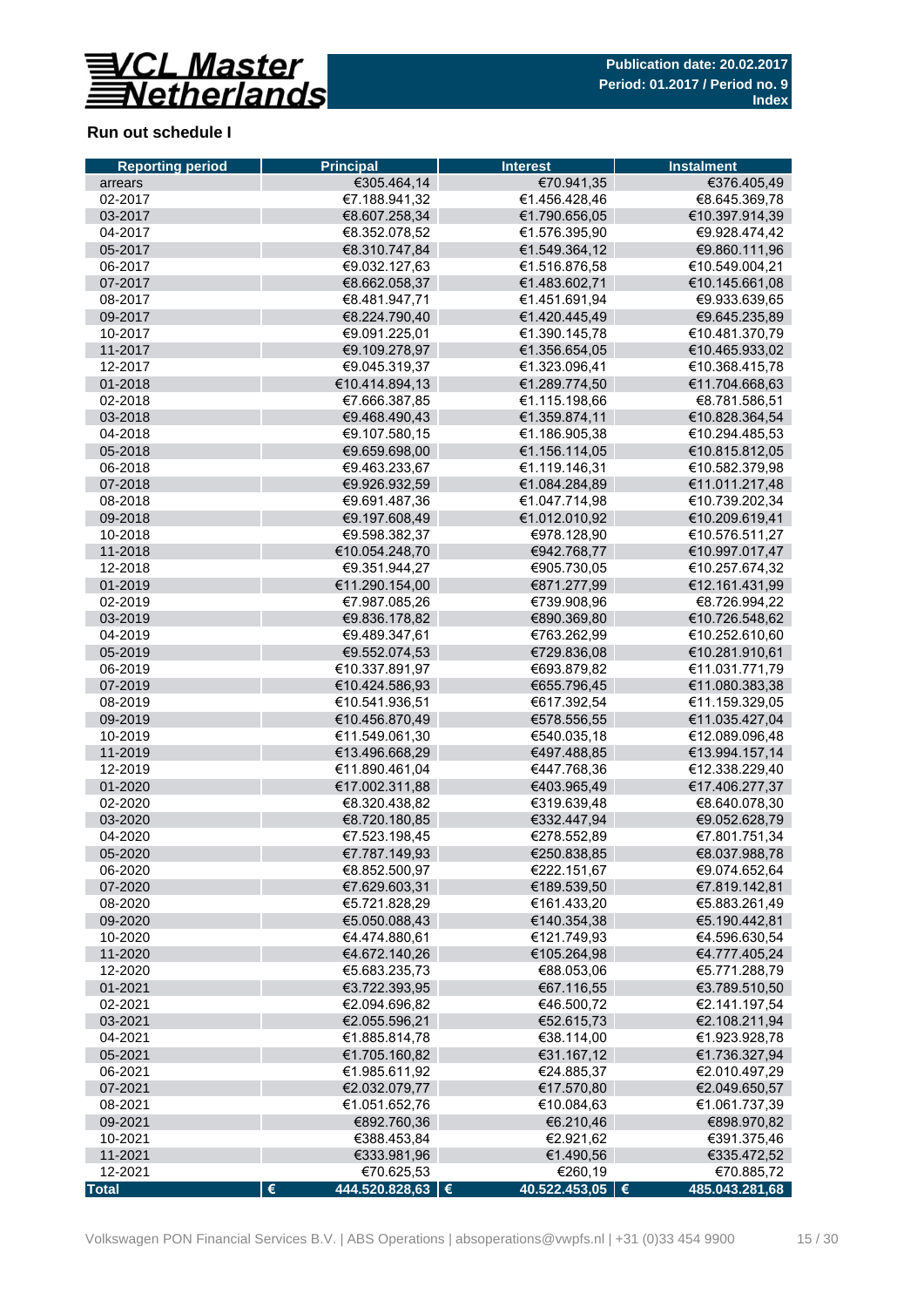

### **Run out schedule II**

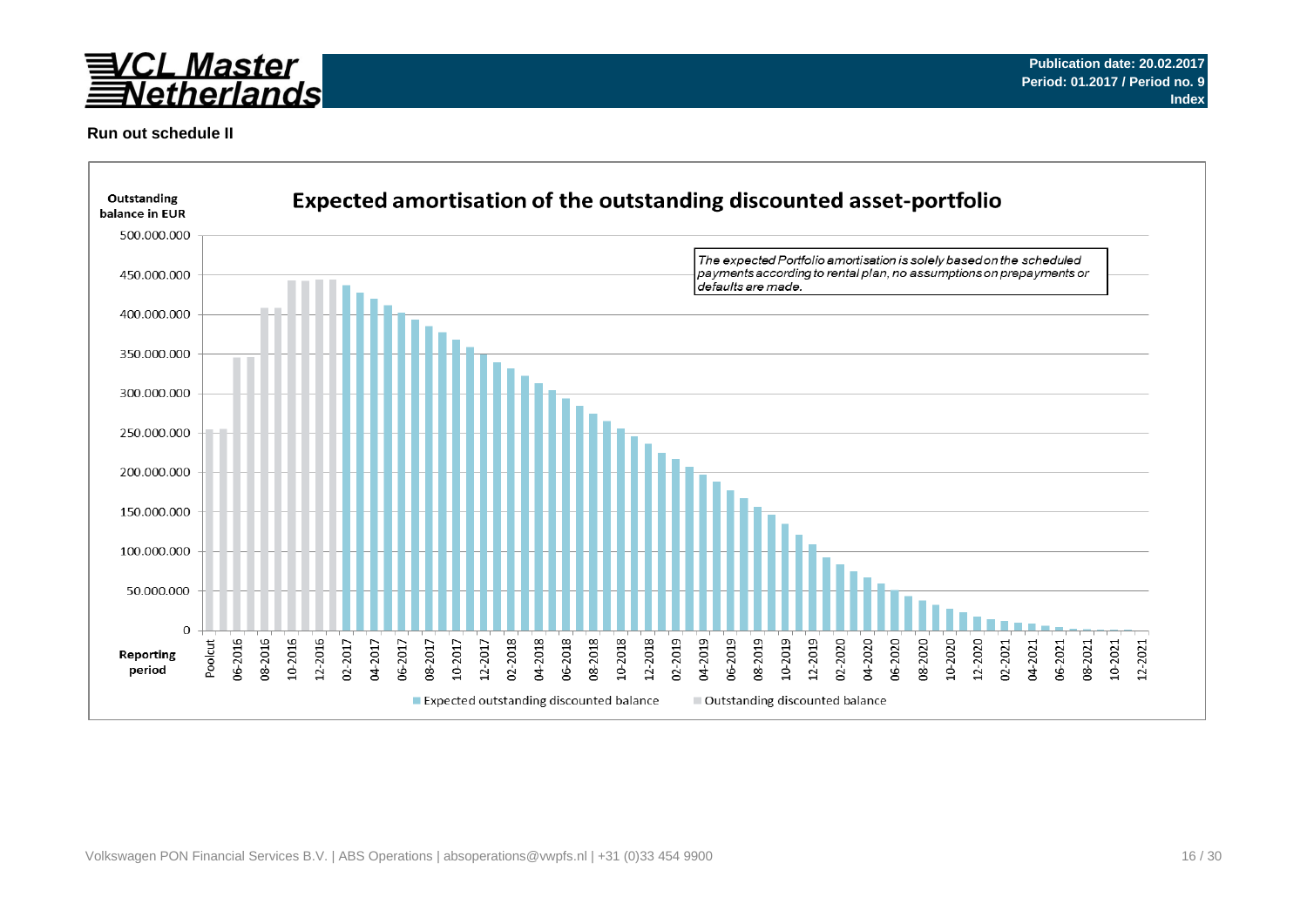## 

#### **Outstanding contracts**

| <b>Collections by source</b>                | <b>Collections</b> |
|---------------------------------------------|--------------------|
| Paid instalments of monthly period          | €7.667.703.25      |
| therof capital                              | €6.109.176.22      |
| therof interest                             | €1.558.527.03      |
| Paid instalments of previous periods        | €522.012.71        |
| Payment due from early settlement           | €427.650.04        |
| Compensation Payments from contract changes | €33.860.42         |
| thereof payments from the Issuer to VWL/DLN | (€104.665.32)      |
| therof payments from VWL/DLN to the Issuer  | €138.525.74        |
| Servicing collections                       | €7.489.843.95      |
| VAT collections                             | €2.877.598.19      |
| <b>Total Lease Collections</b>              | €19.018.668.56     |

| <b>Collections by status</b> | Number of<br>contracts | <b>Collections</b> |
|------------------------------|------------------------|--------------------|
| Current                      | 23.418                 | €18.343.762.90     |
| Delinguent                   | 666                    | €133.111.40        |
| Early settlement             | 203                    | €427.650.04        |
| Default                      | 56                     | €1.634.44          |
| End of term                  | 93                     | €97.681.75         |
| Write Off                    |                        | €14.828.03         |
| <b>Total</b>                 | 24.437                 | €19.018.668.56     |

| Evolution of outstanding pool during the reporting<br>period | <b>Number of active</b><br>contracts | Outstanding<br>discounted<br>balance | Outstanding<br>nominal balance |
|--------------------------------------------------------------|--------------------------------------|--------------------------------------|--------------------------------|
| Balance as of the begin of the period                        | 24.437                               | €444.454.906.82                      | €485.698.873.05                |
| Balance at the end of the period - before top/tap-up         | 24.151                               | €432.943.582.77                      | €472.206.798.42                |
| Top/tap-up of the period                                     | 558                                  | €11.577.245.86                       | €12.836.483.26                 |
| Term take out                                                | $\overline{\phantom{a}}$             | $\overline{\phantom{0}}$             |                                |
| Balance as of the end of the period                          | 24.709                               | €444.520.828.63                      | €485.043.281.68                |

|                                      | Total portfolio as of pool cut date |                                      |                               |                                          |                               |                                      | <b>Customer type</b>          |                                             |                               |                                      |
|--------------------------------------|-------------------------------------|--------------------------------------|-------------------------------|------------------------------------------|-------------------------------|--------------------------------------|-------------------------------|---------------------------------------------|-------------------------------|--------------------------------------|
|                                      |                                     |                                      | <b>New vehicle</b>            |                                          | <b>Used vehicle</b>           |                                      | <b>Commercial</b>             |                                             | Private                       |                                      |
| <b>Contract status development I</b> | Number of<br>contracts              | Outstanding<br>discounted<br>balance | <b>Number</b> of<br>contracts | <b>Outstanding</b><br>discounted balance | <b>Number of</b><br>contracts | Outstanding<br>discounted<br>halance | <b>Number of</b><br>contracts | <b>Outstanding</b><br>discounted<br>halance | <b>Number of</b><br>contracts | Outstanding<br>discounted<br>balance |
| Current                              | 13.854                              | €254.509.899.87                      | 13.108                        | €244.342.851.74                          | 746                           | €10.167.048.13                       | 7.789                         | €178.013.878.55                             | 6.065                         | €76.496.021,32                       |
| Delinquent                           |                                     | €0,00                                |                               | €0,00                                    |                               | €0,00                                |                               | €0,00                                       |                               | €0,00                                |
| Early settlement                     |                                     | €0,00                                |                               | €0,00                                    |                               | €0,00                                |                               | €0,00                                       |                               | €0,00                                |
| Default                              |                                     | €0.00                                |                               | €0,00                                    |                               | €0,00                                |                               | €0,00                                       |                               | €0,00                                |
| End of term                          |                                     | €0.00                                |                               | €0.00                                    |                               | €0.00                                |                               | €0.00                                       |                               | €0,00                                |
| Write Off                            |                                     | €0.00                                |                               | €0.00                                    |                               | €0.00                                |                               | €0.00                                       |                               | €0.00                                |
| <b>Total</b>                         | 13.854                              | €254.509.899.87                      | 13.108                        | €244.342.851.74                          | 746                           | €10.167.048.13                       | 7.789                         | €178.013.878.55                             | 6.065                         | €76.496.021,32                       |

|                                       | Total portfolio as of current reporting period |                                      |                               |                                          |                               |                                      | <b>Customer type</b>   |                                      |                               |                                      |
|---------------------------------------|------------------------------------------------|--------------------------------------|-------------------------------|------------------------------------------|-------------------------------|--------------------------------------|------------------------|--------------------------------------|-------------------------------|--------------------------------------|
|                                       |                                                |                                      |                               | <b>New vehicle</b>                       | <b>Used vehicle</b>           |                                      | <b>Commercial</b>      |                                      | <b>Private</b>                |                                      |
| <b>Contract status development II</b> | Number of<br>contracts                         | Outstanding<br>discounted<br>balance | <b>Number of</b><br>contracts | <b>Outstanding</b><br>discounted balance | <b>Number of</b><br>contracts | Outstanding<br>discounted<br>balance | Number of<br>contracts | Outstanding<br>discounted<br>halance | <b>Number of</b><br>contracts | Outstanding<br>discounted<br>balance |
| Current                               | 23.991                                         | €429.971.667.72                      | 22.486                        | €402.067.427.54                          | 1.505                         | €27.904.240.18                       | 14.208                 | €310.592.658.43                      | 9.783                         | €119.379.009.29                      |
| Delinquent                            | 674                                            | €14.135.831.89                       | 641                           | €13.573.749.87                           | 33                            | €562.082.02                          | 588                    | €13.248.654.63                       | 86                            | €887.177.26                          |
| Early settlement                      | 803                                            | €194.665.66                          | 694                           | €174.624.91                              | 109                           | €20.040.75                           | 528                    | €188,822.39                          | 275                           | €5.843.27                            |
| Default                               | 66                                             | €198.713.85                          | 64                            | €197.811.04                              |                               | €902.81                              | 64                     | €197.658.99                          |                               | €1.054.86                            |
| End of term                           | 394                                            | €19.949.51                           | 181                           | €5.988.48                                | 213                           | €13.961.03                           | 377                    | €19.949.51                           |                               | €0.00                                |
| Write Off                             |                                                | €0.00                                |                               | €0.00                                    |                               | €0.00                                |                        | €0.00                                |                               | €0.00                                |
| <b>Total</b>                          | 25.933                                         | €444.520.828.63                      | $24.071$ $\epsilon$           | 416.019.601.84                           | $.862 \in$                    | 28.501.226.79                        | 15.767                 | 324.247.743.95                       | 10.166                        | .273.084.68                          |

| <b>Contract status development III</b>        | Contract status as of the end of the current period |                                      |                               |                                   |                               |                                      |                               |                                      |                               |                                      |                        |                                   |
|-----------------------------------------------|-----------------------------------------------------|--------------------------------------|-------------------------------|-----------------------------------|-------------------------------|--------------------------------------|-------------------------------|--------------------------------------|-------------------------------|--------------------------------------|------------------------|-----------------------------------|
|                                               | Current                                             |                                      |                               | <b>Delinguent</b>                 | <b>Early settlement</b>       |                                      |                               | <b>Default</b>                       | End of term                   |                                      | <b>Write Off</b>       |                                   |
| Contract status as of the begin of the period | <b>Number of</b><br>contracts                       | Outstanding<br>discounted<br>balance | <b>Number of</b><br>contracts | Outstanding<br>discounted balance | <b>Number of</b><br>contracts | Outstanding<br>discounted<br>balance | <b>Number of</b><br>contracts | Outstanding<br>discounted<br>balance | <b>Number of</b><br>contracts | Outstanding<br>discounted<br>balance | Number of<br>contracts | Outstanding<br>discounted balance |
| Top-/Tap-Up contracts                         | 573                                                 | €11.577.245.86                       |                               | €8.059.62                         | 600                           | €0,00                                | 10 <sup>1</sup>               | €0,00                                | 301                           | €0,00                                |                        | €0,00                             |
| Current                                       | 23,080                                              | €411.199.298.01                      | 484                           | €10.822.907.83                    | 164                           | €62.982.59                           |                               | €0,00                                |                               | €5.988.48                            |                        | €0,00                             |
| Delinquent                                    | 338                                                 | €7.195.123.85                        | 180                           | €3.304.221.25                     |                               | €0.00                                |                               | €87.735.91                           |                               | €0.00                                |                        | €0,00                             |
| Early settlement                              |                                                     | €0,00                                |                               | €0,00                             | 33                            | €131.683.07                          |                               | €0,00                                |                               | €0,00                                |                        | €0,00                             |
| Default                                       |                                                     | €0.00                                |                               | €0.00                             |                               | €0.00                                | 50                            | €110.977.94                          |                               | €0.00                                |                        | €0,00                             |
| End of term                                   |                                                     | €0.00                                |                               | €643.19                           |                               | €0,00                                |                               | €0.00                                |                               | €13.961.03                           |                        | €0,00                             |
| Write Off                                     |                                                     | €0.00                                |                               | €0,00                             |                               | €0,00                                |                               | €0,00                                |                               | €0,00                                |                        | €0,00                             |
| <b>Total</b>                                  | 23.991                                              | €429.971.667.72                      | 674                           | €14.135.831,89                    | 803                           | €194.665.66                          | 66                            | €198.713.85                          | 394                           | €19.949.51                           |                        | €0,00                             |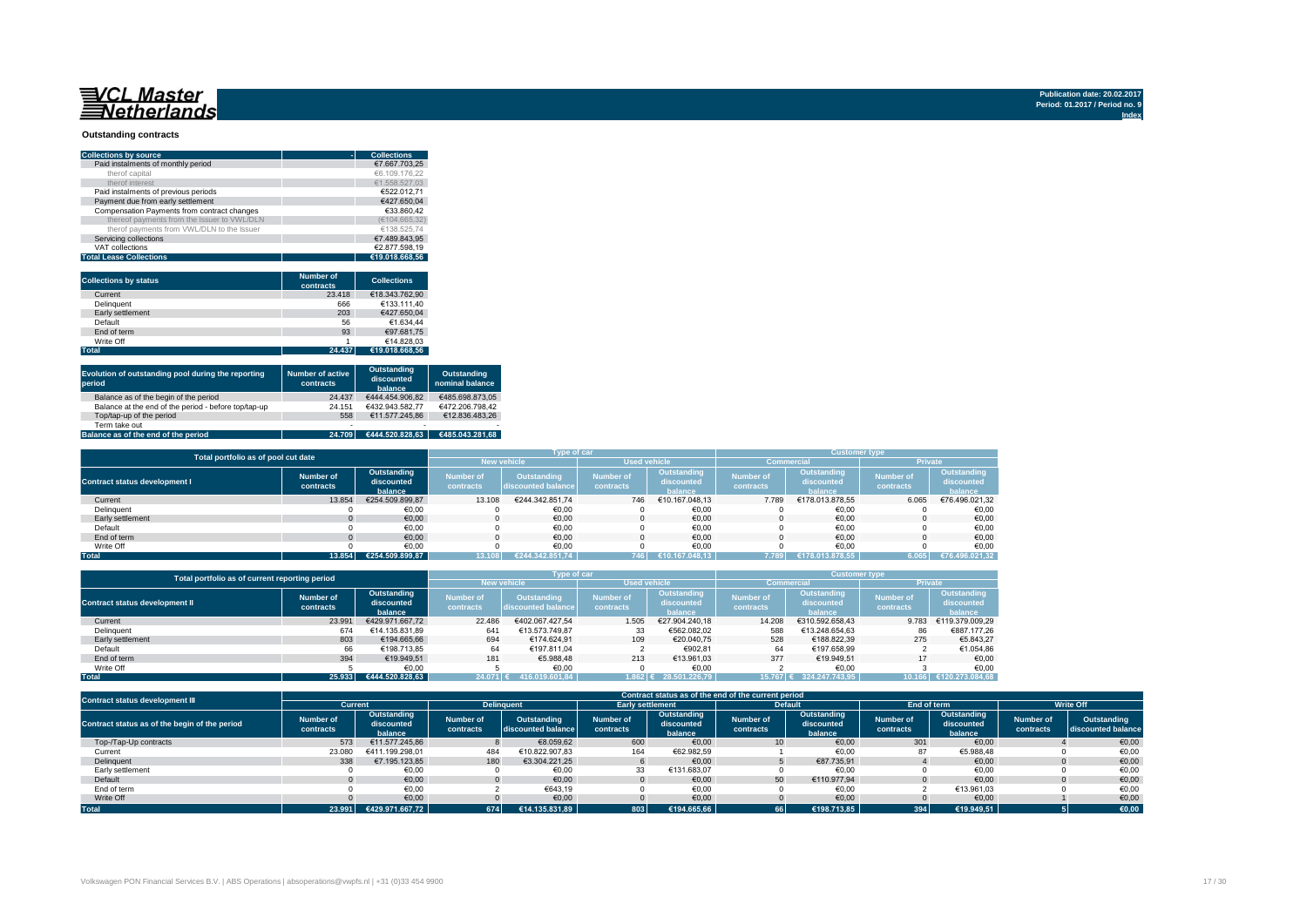

|                        |                               |                            | <b>Delinquent contracts</b>                          |                              |                               |                                      | Type of car                   |                                             | <b>Customer type</b>          |                                      |                               |                                      |
|------------------------|-------------------------------|----------------------------|------------------------------------------------------|------------------------------|-------------------------------|--------------------------------------|-------------------------------|---------------------------------------------|-------------------------------|--------------------------------------|-------------------------------|--------------------------------------|
|                        |                               |                            |                                                      |                              | <b>New vehicle</b>            |                                      | <b>Used vehicle</b>           |                                             | Commercial                    |                                      | <b>Private</b>                |                                      |
| <b>Days in arrears</b> | <b>Number of</b><br>contracts | Percentage of<br>contracts | Outstanding<br>discounted balance discounted balance | Percentage of<br>outstanding | <b>Number of</b><br>contracts | Outstanding<br>discounted<br>balance | <b>Number of</b><br>contracts | <b>Outstanding</b><br>discounted<br>balance | <b>Number of</b><br>contracts | Outstanding<br>discounted<br>balance | <b>Number of</b><br>contracts | Outstanding<br>discounted<br>balance |
| < 1 month delinguent   | 667                           | 2,70%                      | €14.083.606,57                                       | 3,17%                        | 634                           | 13.521.524.55                        | 33 $\epsilon$                 | 562.082.02                                  | 587 €                         | 13.248.171.91                        | 80 €                          | 835.434,66                           |
| 1 month delinquent     |                               | 0,03%                      | €52.225,32                                           | 0,01%                        |                               | 52.225,32                            |                               | 25.531,50<br>€                              |                               | 482,72                               | 6 €                           | 51.742,60                            |
| 2 months delinquent    |                               | 0,00%                      | €0,00                                                | 0,00%                        | $0 \in$                       | $\overline{a}$                       | $0 \in$                       | $\sim$                                      | $0 \in$                       | $\overline{a}$                       | $0 \in$                       |                                      |
| 3 months delinquent    |                               | 0,00%                      | €0,00                                                | 0,00%                        | $0 \in$                       |                                      | $0 \in$                       |                                             | $0 \in$                       |                                      | $0 \in$                       |                                      |
| 4 months delinquent    |                               | 0,00%                      | €0,00                                                | 0,00%                        | $0 \in$                       | $\overline{\phantom{a}}$             | $0 \in$                       | $\sim$                                      | $0 \in$                       |                                      | $0 \in$                       |                                      |
| 5 months delinquent    |                               | 0,00%                      | €0,00                                                | 0,00%                        | $0 \in$                       |                                      | $0 \in$                       | $\overline{\phantom{a}}$                    | $0 \in$                       |                                      | $0 \in$                       |                                      |
| 6 months delinguent    |                               | 0,00%                      | €0,00                                                | 0,00%                        | $0 \in$                       | $\overline{\phantom{a}}$             | $0 \in$                       | $\overline{\phantom{a}}$                    | $0 \in$                       |                                      | $0 \in$                       | $\overline{\phantom{0}}$             |
| 7 months delinquent    |                               | 0,00%                      | €0,00                                                | 0,00%                        | $0 \in$                       |                                      | $0 \in$                       | $\overline{\phantom{a}}$                    | $0 \in$                       |                                      | $0 \in$                       |                                      |
| 8 months delinquent    |                               | 0,00%                      | €0.00                                                | 0.00%                        | $0 \in$                       | $\overline{a}$                       | $0 \in$                       | $\sim$                                      | $0 \in$                       | $\overline{a}$                       | $0 \in$                       | $\sim$                               |
| 9 months delinquent    |                               | 0,00%                      | €0.00                                                | 0,00%                        | $0 \in$                       |                                      | $0 \in$                       | $\overline{\phantom{a}}$                    | $0 \in$                       |                                      | $0 \in$                       |                                      |
| 10 months delinquent   | $\Omega$                      | 0.00%                      | €0.00                                                | 0.00%                        | $0 \in$                       | $\overline{a}$                       | $0 \in$                       | $\sim$                                      | $0 \in$                       | $\overline{a}$                       | $0 \in$                       | $\sim$                               |
| > 10 months delinquent |                               | 0,00%                      | €0.00                                                | 0,00%                        | $0 \in$                       |                                      | $0 \in$                       |                                             | $0 \in$                       |                                      | $0 \in$                       |                                      |
| <b>Total</b>           | 674                           | 2.73%                      | €14.135.831.89                                       | 3,18%                        | 641                           | E13.573.749.87                       | 34                            | €587.613.52                                 | 588                           | €13.248.654.63                       | 86 P                          | £887.177,26                          |



**Publication date: 20.02.2017 Period: 01.2017 / Period no. 9**

**Index**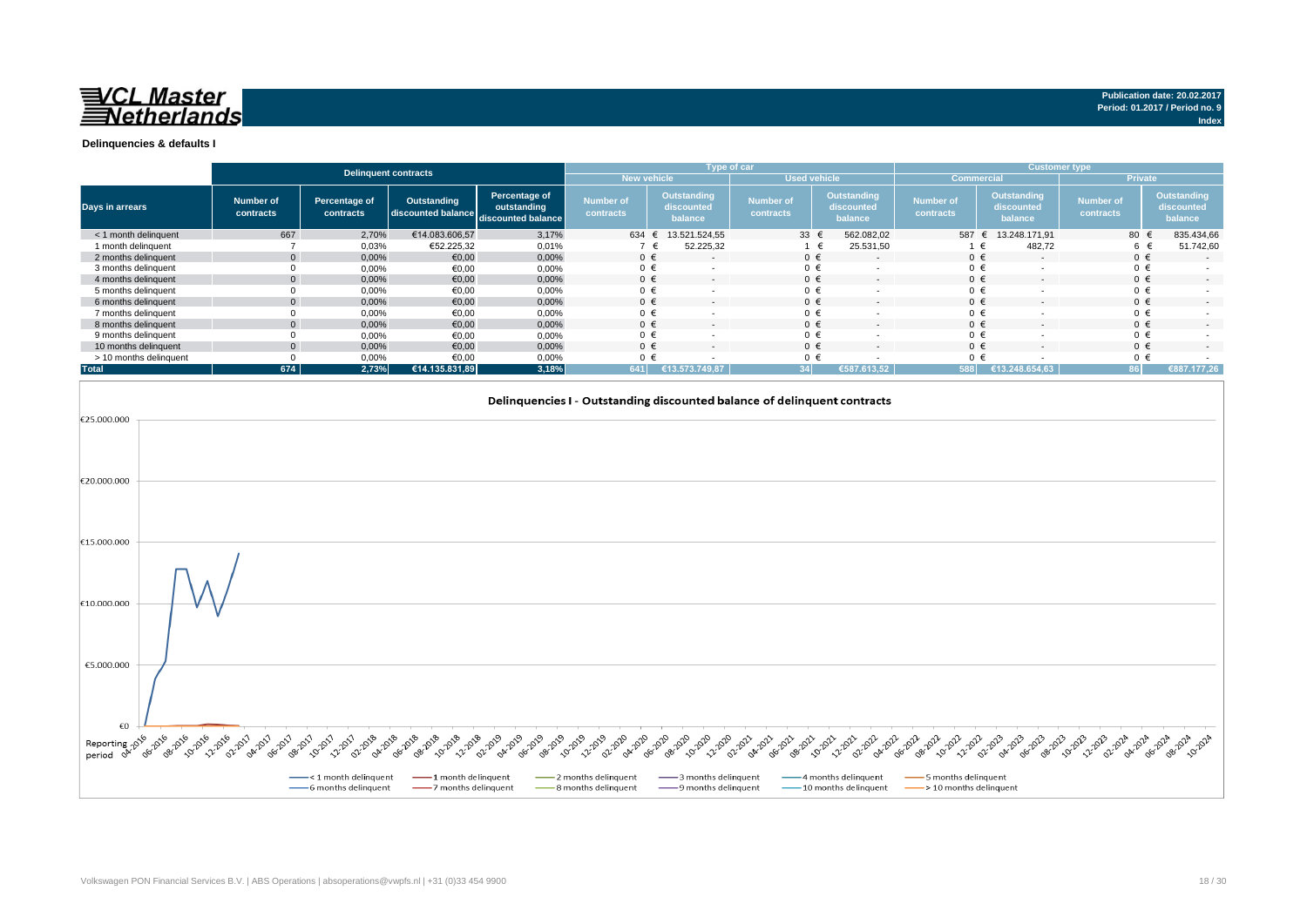

**Index**

**Delinquencies & Defaults II**

|                                                          | <b>Defaulted contracts</b>      |                                                        |                                                |                                                    |                                                        |                                                        | Type of car<br><b>Customer type</b>         |                                                       |                                              |                                                               |                               |                                             |                               |                                      |
|----------------------------------------------------------|---------------------------------|--------------------------------------------------------|------------------------------------------------|----------------------------------------------------|--------------------------------------------------------|--------------------------------------------------------|---------------------------------------------|-------------------------------------------------------|----------------------------------------------|---------------------------------------------------------------|-------------------------------|---------------------------------------------|-------------------------------|--------------------------------------|
|                                                          |                                 |                                                        |                                                |                                                    |                                                        |                                                        |                                             | New vehicle                                           | <b>Used vehicle</b>                          |                                                               | Commercial                    |                                             |                               | <b>Private</b>                       |
| Days in arrears                                          |                                 | <b>Number of</b><br>contracts                          | Percentage of<br>contracts                     | Outstanding<br>discounted balance                  | Percentage of<br>outstanding<br>discounted balance     | Outstanding<br>discounted balance<br>at day of default | <b>Number of</b><br>contracts               | Outstanding<br>discounted<br>balance                  | <b>Number of</b><br>contracts                | Outstanding<br>discounted<br>balance                          | <b>Number of</b><br>contracts | <b>Outstanding</b><br>discounted<br>balance | <b>Number of</b><br>contracts | Outstanding<br>discounted<br>balance |
| < 1 month delinquent                                     |                                 | 66                                                     | 0,27%                                          | €198.713,85                                        | 0,04%                                                  | €198.713,85                                            | 64                                          | €197.811,04                                           | $\overline{2}$                               | €902,81                                                       | 64                            | €197.658,99                                 |                               | €1.054,86                            |
| 1 month delinquent                                       |                                 | 0                                                      | 0,00%                                          | €0,00                                              | 0,00%                                                  | €0,00                                                  | $\Omega$                                    | €0,00                                                 | $\Omega$                                     | €0,00                                                         | $\Omega$                      | €0,00                                       | $\Omega$                      | €0,00                                |
| 2 months delinquent<br>3 months delinquent               |                                 | $\mathbf{0}$<br>0                                      | 0,00%                                          | €0,00                                              | 0,00%                                                  | €0,00                                                  | $\Omega$<br>$\Omega$                        | €0,00<br>€0,00                                        | $\Omega$<br>$\mathbf 0$                      | €0,00<br>€0,00                                                | $\Omega$<br>$\Omega$          | €0,00<br>€0,00                              | $\Omega$<br>$\Omega$          | €0,00<br>€0,00                       |
| 4 months delinquent                                      |                                 | $\Omega$                                               | 0,00%<br>0,00%                                 | €0,00<br>€0,00                                     | 0,00%<br>0,00%                                         | €0,00<br>€0,00                                         | $\Omega$                                    | €0,00                                                 | $\Omega$                                     | €0,00                                                         | $\Omega$                      | €0,00                                       | $\Omega$                      | €0,00                                |
| 5 months delinquent                                      |                                 | $\mathbf 0$                                            | 0,00%                                          | €0,00                                              | 0,00%                                                  | €0,00                                                  | $\overline{0}$                              | €0,00                                                 | $\mathbf 0$                                  | €0,00                                                         | $\Omega$                      | €0,00                                       | $\mathbf 0$                   | €0,00                                |
| 6 months delinquent                                      |                                 | $\mathbf{0}$                                           | 0,00%                                          | €0,00                                              | 0,00%                                                  | €0,00                                                  | $\Omega$                                    | €0,00                                                 | $\Omega$                                     | €0,00                                                         |                               | €0,00                                       | O                             | €0,00                                |
| 7 months delinquent                                      |                                 | $\mathbf 0$                                            | 0,00%                                          | €0,00                                              | 0,00%                                                  | €0,00                                                  | $\Omega$                                    | 60,00                                                 | $\Omega$                                     | €0,00                                                         | $\Omega$                      | €0,00                                       | $\Omega$                      | €0,00                                |
| 8 months delinquent                                      |                                 | $\mathbf{0}$                                           | 0,00%                                          | €0,00                                              | 0,00%                                                  | €0,00                                                  | $\Omega$                                    | €0,00                                                 | $\Omega$                                     | €0,00                                                         | $\Omega$                      | €0,00                                       | $\Omega$                      | €0,00                                |
| 9 months delinquent<br>10 months delinquent              |                                 | 0<br>$\Omega$                                          | 0,00%<br>0,00%                                 | €0,00<br>€0,00                                     | 0,00%                                                  | €0,00<br>€0,00                                         | $\Omega$<br>$\Omega$                        | €0,00<br>60,00                                        | $\Omega$<br>$\Omega$                         | €0,00<br>€0,00                                                | $\Omega$<br>$\Omega$          | €0,00<br>€0,00                              | $\Omega$<br>$\Omega$          | €0,00<br>€0,00                       |
| > 10 months delinquent                                   |                                 | $\mathbf 0$                                            | 0,00%                                          | €0,00                                              | 0,00%<br>0,00%                                         | €0,00                                                  | $\overline{0}$                              | €0,00                                                 | $\Omega$                                     | €0,00                                                         | $\Omega$                      | €0,00                                       | $\mathbf{0}$                  | €0,00                                |
| <b>Total</b>                                             |                                 | 66                                                     | 0,27%                                          | €198.713,85                                        | 0,04%                                                  | €198.713,85                                            | 64                                          | €197.811,04                                           | 2 <sup>7</sup>                               | €902.81                                                       | 64                            | €197.658.99                                 | 2 <sup>1</sup>                | €1.054.86                            |
| €20.000.000<br>€15.000.000                               |                                 |                                                        |                                                |                                                    |                                                        |                                                        |                                             |                                                       |                                              |                                                               |                               |                                             |                               |                                      |
| €10.000.000                                              |                                 |                                                        |                                                |                                                    |                                                        |                                                        |                                             |                                                       |                                              |                                                               |                               |                                             |                               |                                      |
| €5.000.000<br>€О<br>Reporting<br>period <sup>کلا</sup> ہ | <b>08-2016 -2016</b><br>OG-2016 | <b>22.2016</b><br><b>OA-2017</b><br>06-2017<br>02:2017 | 08-2017<br>10-2017<br>12:2017<br>O2:2018       | OA-2018<br>10-2018<br>12:2018<br>-62018<br>OB-2018 | 02:2019<br><b>04-2019</b><br>16-2019<br><b>Pe</b> zozo | 10-2019<br>12:2019<br>22:2020<br><b>42020</b>          | 06-2020<br>-8-2020<br>10-2020<br>122020     | <b>OB-2021</b><br>02:2021<br><b>14-2021</b><br>6-2021 | 04-2022<br>10-2021<br>122021<br>O22022       | -62222<br>OB-2022<br>10-2022<br>12:2022                       | 02:2023<br><b>OA-2023</b>     |                                             |                               |                                      |
|                                                          |                                 |                                                        | - < 1 month delinquent<br>-6 months delinquent | -1 month delinquent<br>-7 months delinquent        |                                                        | -2 months delinquent<br>-8 months delinquent           | 3 months delinquent<br>-9 months delinquent |                                                       | 4 months delinquent<br>-10 months delinquent | 5 months delinquent<br>$\longrightarrow$ 10 months delinquent |                               |                                             |                               |                                      |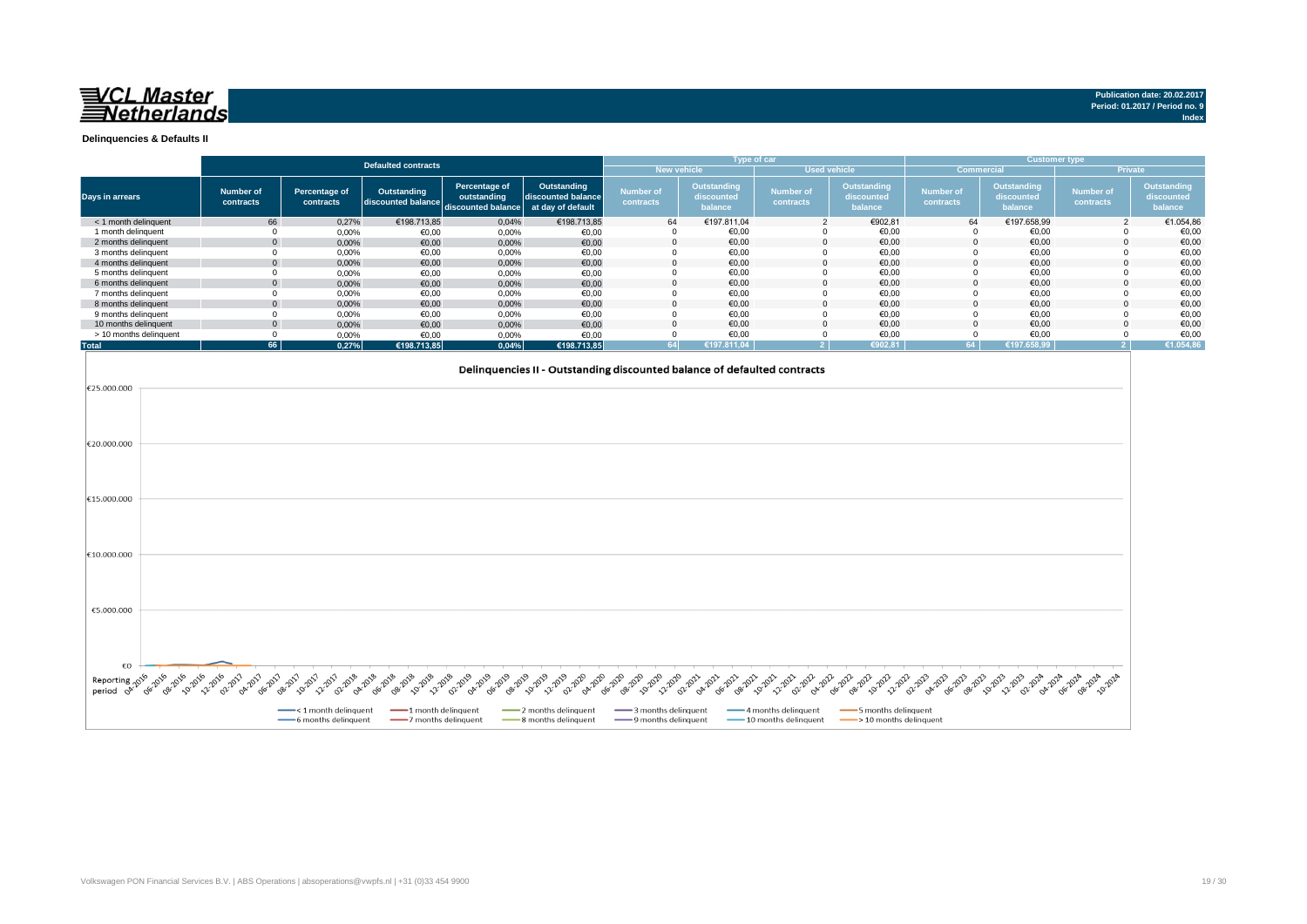## 司/CL Master **Vetherlands**

#### **Delinquencies & defaults III**

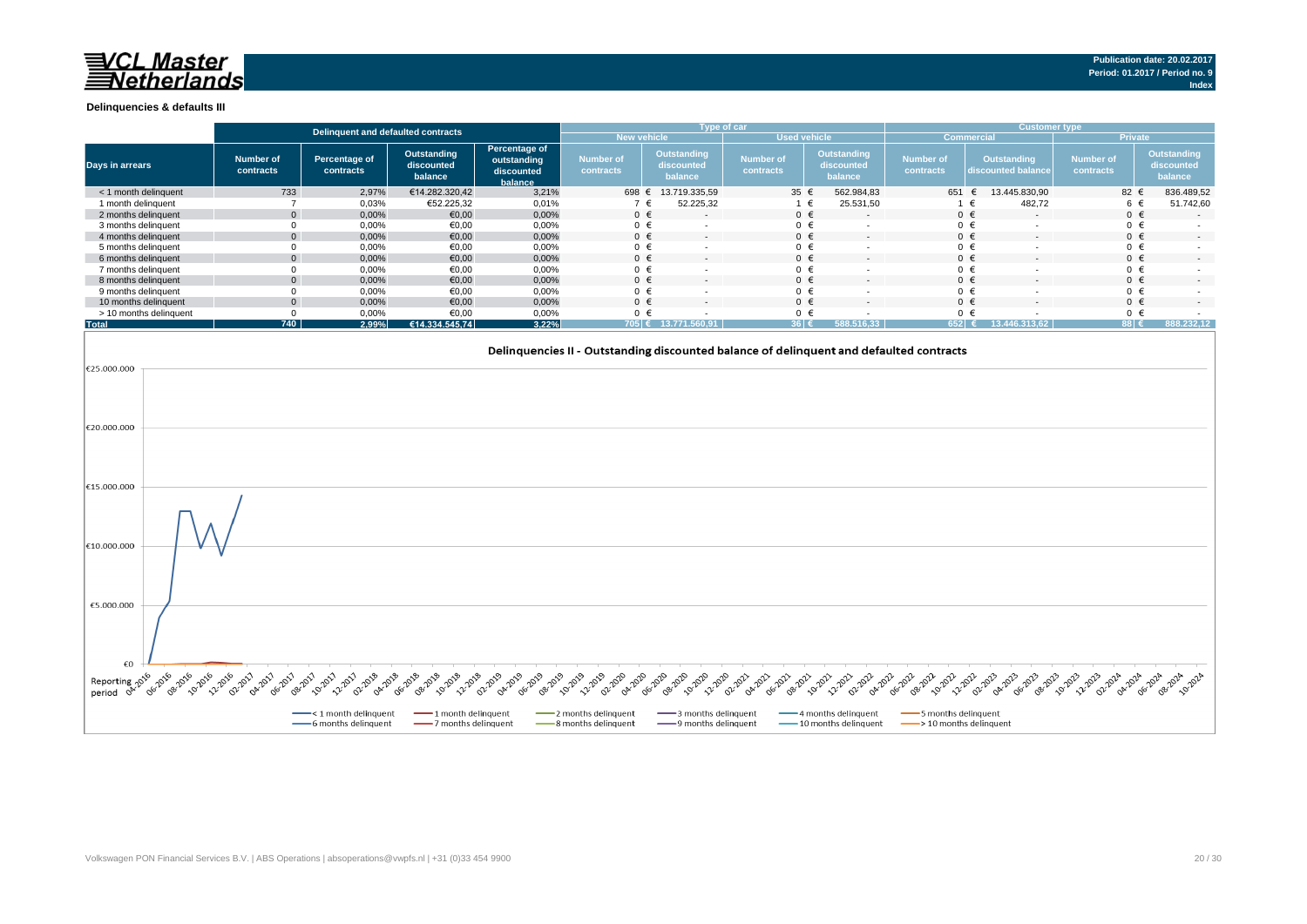

### **Write-Offs**

| Write-Offs of the monthly<br>period | <b>Number of contracts</b> | Amount |
|-------------------------------------|----------------------------|--------|
| $31 - 1 - 2017$                     |                            | €0.00  |

**Cumulative Write-Offs as of the end of the monthly period Discounted balance of all initial and additional assets Cumulative net loss ratio**

€2.975,97 €510.194.196,71 0,00058%

|                       |                            | <b>Current period</b> | <b>Cumulative Write-Offs</b> |                   |  |  |  |
|-----------------------|----------------------------|-----------------------|------------------------------|-------------------|--|--|--|
| <b>Monthly period</b> | <b>Number of contracts</b> | <b>Write-Offs</b>     | <b>Number of contracts</b>   | <b>Write-Offs</b> |  |  |  |
| 30-4-2016             | 0                          | €0,00                 | 0                            | €0,00             |  |  |  |
| 31-5-2016             |                            | €0.00                 |                              | €0,00             |  |  |  |
| 30-6-2016             | 0                          | €0,00                 | 0                            | €0,00             |  |  |  |
| 31-7-2016             |                            | €0.00                 |                              | €0,00             |  |  |  |
| 31-8-2016             | 0                          | €0,00                 | $\Omega$                     | €0,00             |  |  |  |
| 30-9-2016             |                            | €467.06               |                              | €467.06           |  |  |  |
| 31-10-2016            | 0                          | €0.00                 |                              | €467,06           |  |  |  |
| 30-11-2016            |                            | €0.00                 |                              | €467.06           |  |  |  |
| 31-12-2016            |                            | €2.508,91             | 5                            | €2.975,97         |  |  |  |
| 31-1-2017             |                            | €0.00                 |                              | €2.975,97         |  |  |  |
| <b>Total</b>          |                            |                       |                              |                   |  |  |  |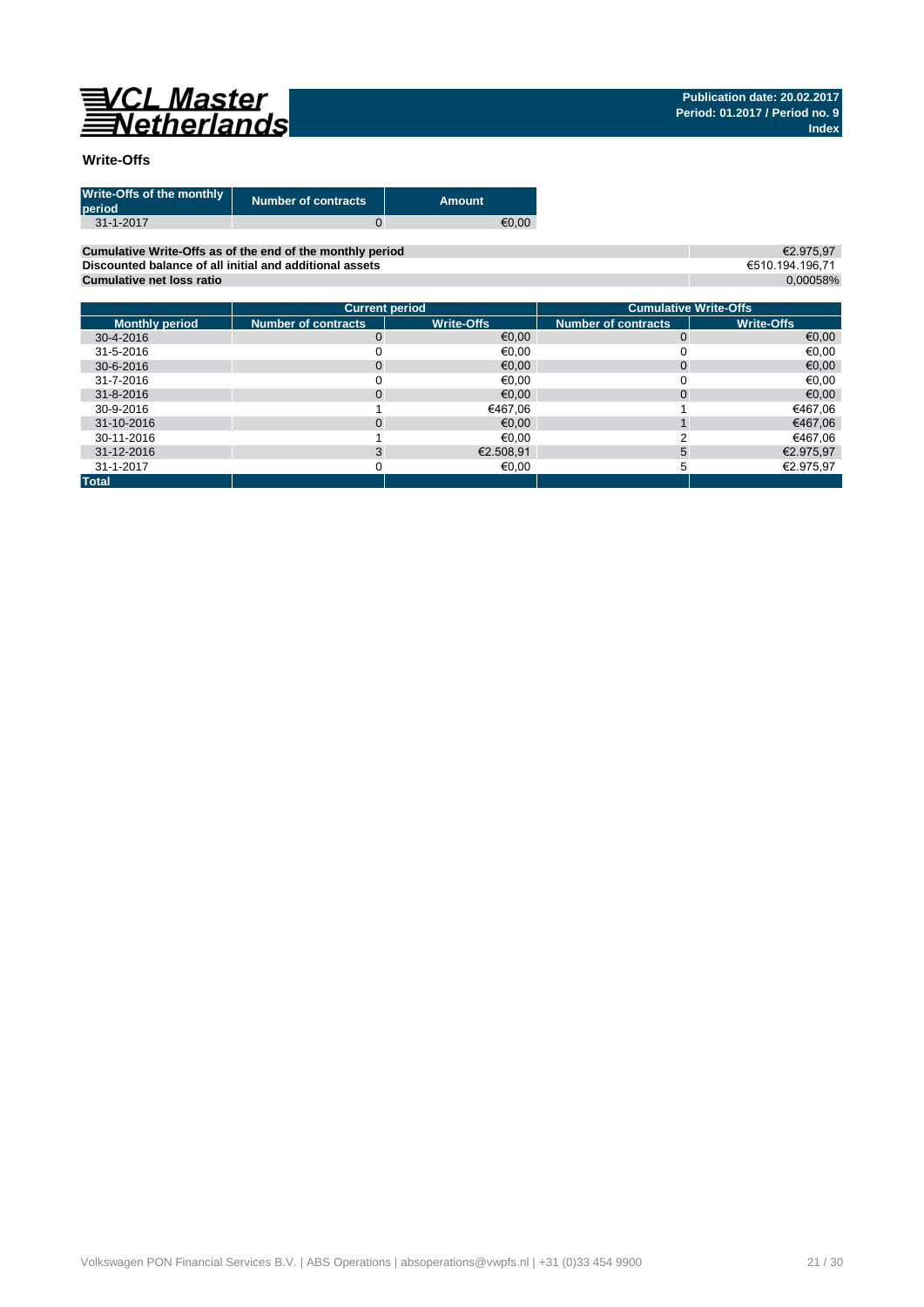## VCL Master<br>ENetherlands

**Pool data I**

|                               |                     | <b>Total porfolio</b>      |                                   |                                                    |                               | <b>Type of car</b>                   |                           |                                      | <b>Customer type</b>          |                                             |                               |                                             |  |
|-------------------------------|---------------------|----------------------------|-----------------------------------|----------------------------------------------------|-------------------------------|--------------------------------------|---------------------------|--------------------------------------|-------------------------------|---------------------------------------------|-------------------------------|---------------------------------------------|--|
|                               |                     |                            |                                   |                                                    |                               | <b>New vehicle</b>                   |                           | <b>Used vehicle</b>                  |                               | <b>Commercial</b>                           | <b>Private</b>                |                                             |  |
| Distribution by payment type  | Number of contracts | Percentage of<br>contracts | Outstanding<br>discounted balance | Percentage of<br>outstanding<br>discounted balance | <b>Number of</b><br>contracts | Outstanding<br>discounted<br>balance | Number of<br>contracts    | Outstanding<br>discounted<br>balance | <b>Number of</b><br>contracts | <b>Outstanding</b><br>discounted<br>balance | <b>Number of</b><br>contracts | <b>Outstanding</b><br>discounted<br>balance |  |
| Direct borrower account debit | 21.709              | 87.86% €                   | 377.281.264.66                    | 84,87%                                             |                               | 20.405 € 353.488.955.82              | 1.304                     | 23.792.308,84                        |                               | 11.893 € 257.538.804.50                     |                               | 9.816 € 119.742.460,16                      |  |
| Others                        | 3.000               | 12.14% €                   | 67.239.563.97                     | 15,13%                                             | $2.768 \t∈$                   | 62.530.646.02                        | 232                       | 4.708.917.95                         | $2.948 \text{ } \in$          | 66.708.939,45                               | 52                            | 530.624,52                                  |  |
| <b>Total</b>                  | 24.709              | 100,00%                    | €444.520.828.63                   | 100,00%                                            |                               | 23.173 € 416.019.601,84              | $1.536$ $\leftrightarrow$ | 28.501.226.79                        | 14.841                        | €324.247.743.95                             | 9.868                         | €120.273.084,68                             |  |

|                                                  |                     |                            | <b>Total porfolio</b>             |                                                    |                                     |                                      | Type of car                   |                                      | <b>Customer type</b>          |                                             |                               |                                      |  |
|--------------------------------------------------|---------------------|----------------------------|-----------------------------------|----------------------------------------------------|-------------------------------------|--------------------------------------|-------------------------------|--------------------------------------|-------------------------------|---------------------------------------------|-------------------------------|--------------------------------------|--|
|                                                  |                     |                            |                                   |                                                    |                                     | <b>New vehicle</b>                   | <b>Used vehicle</b>           |                                      |                               | <b>Commercial</b>                           |                               | <b>Private</b>                       |  |
| <b>Distribution by contract</b><br>concentration | Number of contracts | Percentage of<br>contracts | Outstanding<br>discounted balance | Percentage of<br>outstanding<br>discounted balance | Number of <sup>1</sup><br>contracts | Outstanding<br>discounted<br>balance | Number of<br><b>contracts</b> | Outstanding<br>discounted<br>balance | <b>Number of</b><br>contracts | <b>Outstanding</b><br>discounted<br>balance | <b>Number of</b><br>contracts | Outstanding<br>discounted<br>balance |  |
|                                                  | 12.581              | 50,92%                     | 189.384.751.30                    | 42,60%                                             |                                     | 11.999 € 178.763.967.46              | 582 €                         | 10.620.783.84                        |                               | 2.818 € 70.235.117,99                       |                               | 9.763 € 119.149.633,31               |  |
| $2 - 10$                                         | 6.504               | 26,32% €                   | 147.318.039.37                    | 33,14%                                             |                                     | 5.896 € 135.429.275.93               | 608 €                         | 11.888.763.44                        |                               | 6.399 € 146.194.588.00                      | 105 €                         | 1.123.451.37                         |  |
| $11 - 20$                                        | 1.937               | 7.84% €                    | 42.093.733.16                     | 9,47%                                              |                                     | 1.801 € 39.478.831.17                | 136 €                         | 2.614.901.99                         |                               | 1.937 € 42.093.733.16                       | $0 \in$                       | $\sim$                               |  |
| $21 - 50$                                        | 2.643               | 10,70% €                   | 52.840.244.08                     | 11,89%                                             | $2.483 \in$                         | 49.925.894.75                        | 160 €                         | 2.914.349.33                         |                               | 2.643 € 52.840.244,08                       |                               | $0 \in$                              |  |
| > 50                                             | 1.044               | 4,23% €                    | 12.884.060.72                     | 2,90%                                              |                                     | 994 € 12.421.632,53                  | 50 €                          | 462.428.19                           |                               | 1.044 € 12.884.060.72                       | $0 \in$                       |                                      |  |
| <b>Total</b>                                     | 24.709              | 100.00%                    | €444.520.828.63                   | 100,00%                                            |                                     | 23.173 €416.019.601.84               | 1.536                         | €28.501.226.79                       |                               | 14.841 €324.247.743.95                      | 9.868                         | €120.273.084.68                      |  |

|                                       |                            |                            | <b>Total porfolio</b>             |                                                    |                               |                                      | Type of car                   |                                             | <b>Customer type</b>          |                                             |                               |                                             |  |
|---------------------------------------|----------------------------|----------------------------|-----------------------------------|----------------------------------------------------|-------------------------------|--------------------------------------|-------------------------------|---------------------------------------------|-------------------------------|---------------------------------------------|-------------------------------|---------------------------------------------|--|
|                                       |                            |                            |                                   |                                                    | <b>New vehicle</b>            |                                      | <b>Used vehicle</b>           |                                             | <b>Commercial</b>             |                                             | <b>Private</b>                |                                             |  |
| <b>Distribution by largest lessee</b> | <b>Number of contracts</b> | Percentage of<br>contracts | Outstanding<br>discounted balance | Percentage of<br>outstanding<br>discounted balance | <b>Number of</b><br>contracts | Outstanding<br>discounted<br>balance | <b>Number of</b><br>contracts | <b>Outstanding</b><br>discounted<br>balance | <b>Number of</b><br>contracts | <b>Outstanding</b><br>discounted<br>balance | <b>Number of</b><br>contracts | <b>Outstanding</b><br>discounted<br>balance |  |
|                                       | 50                         | $0,20%$ €                  | 999.758,01                        | 0,22%                                              | 50 €                          | 999.758,01                           | $0 \in$                       | $\sim$                                      | 50 €                          | 999.758,01                                  | $0 \in$                       | $\sim$                                      |  |
|                                       | 120                        | $0,49%$ €                  | 999.597.88                        | 0,22%                                              | 120 €                         | 999.597,88                           | $0 \in$                       |                                             | 120 €                         | 999.597,88                                  | $0 \in$                       |                                             |  |
| $\mathbf{3}$                          | 55                         | $0,22%$ €                  | 997.316,57                        | 0,22%                                              | 55 €                          | 997.316,57                           | $0 \in$                       | $\overline{\phantom{a}}$                    | 55 €                          | 997.316.57                                  | $0 \in$                       | $\sim$                                      |  |
|                                       | 35                         | $0.14\%$ €                 | 996.554,88                        | 0,22%                                              | 34 $\in$                      | 974.268,05                           | 1 €                           | 22.286,83                                   | 35 €                          | 996.554.88                                  | $0 \in$                       |                                             |  |
| $\overline{5}$                        | 73                         | $0,30%$ €                  | 996.231,83                        | 0,22%                                              | 62 €                          | 867.986,41                           | 11 €                          | 128.245,42                                  | 73 €                          | 996.231,83                                  | $0 \in$                       | $\sim$                                      |  |
|                                       | 61                         | $0,25%$ €                  | 992.871,07                        | 0,22%                                              | 61 €                          | 992.871,07                           | $0 \in$                       | $\overline{a}$                              | 61 €                          | 992.871,07                                  | $0 \in$                       |                                             |  |
|                                       | 45                         | $0,18%$ €                  | 991.912,71                        | 0,22%                                              | 38 $\epsilon$                 | 749.630,61                           | 7 €                           | 242.282,10                                  | 45 €                          | 991.912,71                                  | $0 \in$                       | $\sim$                                      |  |
|                                       | 47                         | $0,19%$ €                  | 991.903,81                        | 0,22%                                              | 45 €                          | 959.624,38                           | $2 \in$                       | 32.279,43                                   | 47 €                          | 991.903,81                                  | $0 \in$                       |                                             |  |
| 9                                     | 92                         | $0,37%$ €                  | 990.749,39                        | 0,22%                                              | 92 €                          | 990.749,39                           | $0 \in$                       | $\overline{a}$                              | 92 €                          | 990.749,39                                  | $0 \in$                       | $\sim$                                      |  |
|                                       | 47                         | $0,19%$ €                  | 989.208,63                        | 0,22%                                              | 47 €                          | 989.208,63                           | $0 \in$                       |                                             | 47 €                          | 989.208,63                                  | $0 \in$                       |                                             |  |
| 11                                    | 53                         | $0,21%$ €                  | 987.405,92                        | 0,22%                                              | 52 €                          | 972.846,44                           | 1 €                           | 14.559,48                                   | 53 €                          | 987.405,92                                  | $0 \in$                       | $\sim$                                      |  |
| 12                                    | 37                         | $0,15%$ €                  | 987.166,08                        | 0,22%                                              | 25 €                          | 704.632,86                           | 12 €                          | 282.533,22                                  | 37 $\epsilon$                 | 987.166,08                                  | $0 \in$                       |                                             |  |
| 13                                    | 46                         | $0,19%$ €                  | 985.783,32                        | 0,22%                                              | 45 €                          | 970.337,17                           | $1 \in$                       | 15.446,15                                   | 46 €                          | 985.783.32                                  | $0 \in$                       | $\sim$                                      |  |
| 14                                    | 40                         | $0.16\%$ €                 | 985.579.37                        | 0,22%                                              | 40 €                          | 985.579,37                           | $0 \in$                       |                                             | 40 €                          | 985.579,37                                  | $0 \in$                       |                                             |  |
| 15                                    | 44                         | $0,18%$ €                  | 985.523,34                        | 0,22%                                              | 44 €                          | 985.523,34                           | $0 \in$                       | $\overline{a}$                              | 44 €                          | 985.523,34                                  | $0 \in$                       | $\sim$                                      |  |
| 16                                    | 37                         | $0,15%$ €                  | 983.598,41                        | 0,22%                                              | 37 $\epsilon$                 | 983.598,41                           | $0 \in$                       |                                             | $37 \in$                      | 983.598,41                                  | $0 \in$                       |                                             |  |
| 17                                    | 34                         | $0,14%$ €                  | 976.536,76                        | 0,22%                                              | 33 $\epsilon$                 | 959.534,77                           | $1 \in$                       | 17.001,99                                   | 34 $\in$                      | 976.536,76                                  | $0 \in$                       | $\sim$                                      |  |
| 18                                    | 44                         | $0,18%$ €                  | 973.557,03                        | 0,22%                                              | 43 €                          | 964.520,36                           | 1 €                           | 9.036,67                                    | 44 €                          | 973.557,03                                  | $0 \in$                       |                                             |  |
| 19                                    | 34                         | $0,14%$ €                  | 967.785,30                        | 0,22%                                              | $34 \text{ } \in$             | 967.785,30                           | $0 \in$                       | $\overline{a}$                              | $34 \text{ } \in$             | 967.785,30                                  | $0 \in$                       | $\sim$                                      |  |
| 20                                    | 48                         | $0,19%$ €                  | 967.437,56                        | 0,22%                                              | 48 €                          | 967.437,56                           | $0 \in$                       |                                             | 48 €                          | 967.437,56                                  | $0 \in$                       |                                             |  |
| <b>Total 1 - 20</b>                   | 1.042                      | 4,22%                      | €19.746.477,87                    | 4,44%                                              | 1.005 $\in$                   | 18.982.806.58                        | $37 \in$                      | 763.671,29                                  | $1.042$ €                     | 19.746.477,87                               | $0 \in$                       | <b>Contract</b>                             |  |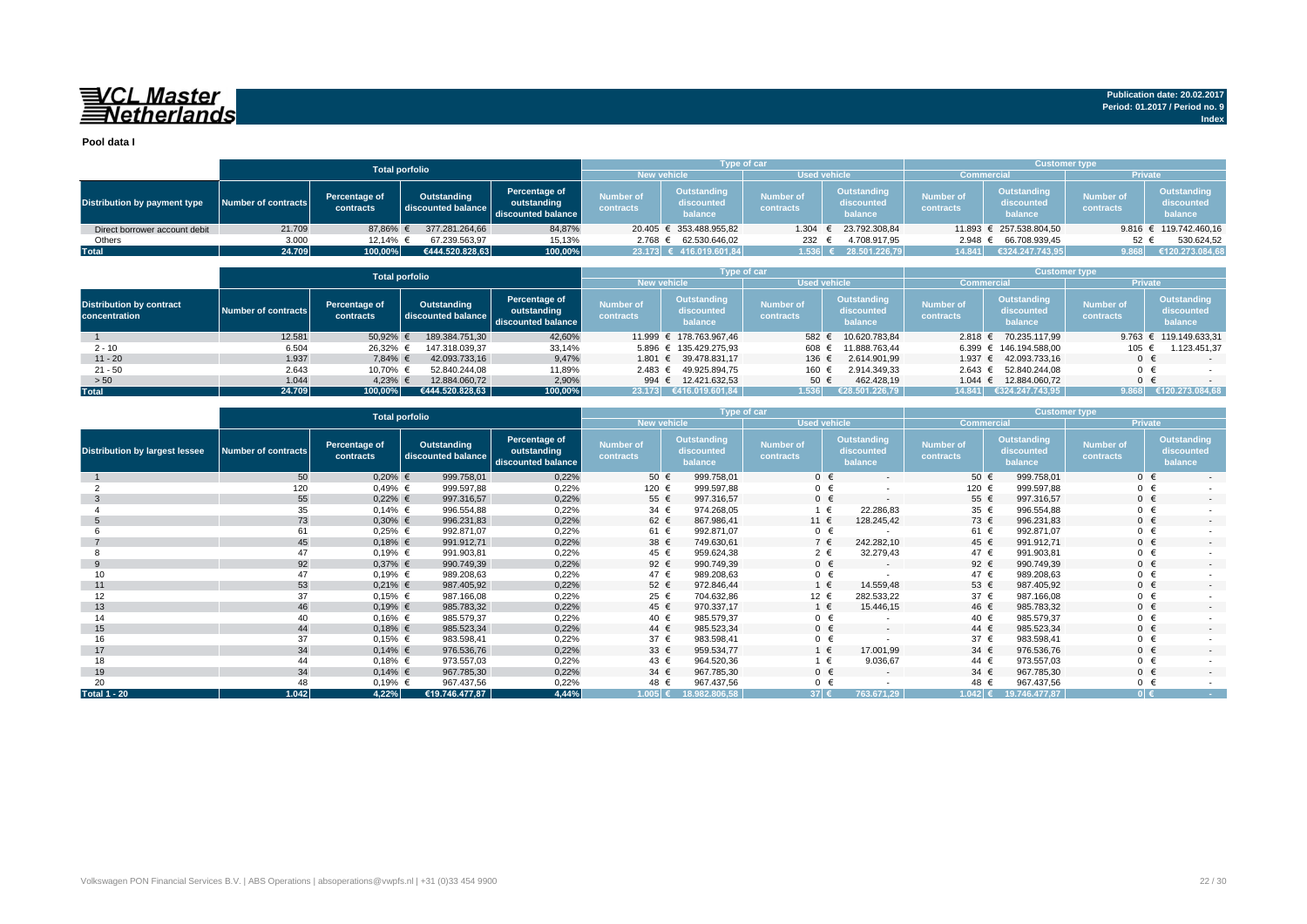## 

#### **Pool data II**

|                                                             |                               |                            | <b>Total porfolio</b>             |                                                       |                               |                                             | <b>Type of car</b>            |                                      | <b>Customer type</b>          |                                             |                               |                                      |  |  |
|-------------------------------------------------------------|-------------------------------|----------------------------|-----------------------------------|-------------------------------------------------------|-------------------------------|---------------------------------------------|-------------------------------|--------------------------------------|-------------------------------|---------------------------------------------|-------------------------------|--------------------------------------|--|--|
|                                                             |                               |                            |                                   |                                                       | New vehicle                   |                                             |                               | <b>Used vehicle</b>                  | <b>Commercial</b>             |                                             | <b>Private</b>                |                                      |  |  |
| <b>Distribution by</b><br>outstanding discounted<br>balance | <b>Number of</b><br>contracts | Percentage of<br>contracts | Outstanding<br>discounted balance | Percentage of<br>outstanding<br>discounted<br>balance | <b>Number of</b><br>contracts | <b>Outstanding</b><br>discounted<br>balance | <b>Number of</b><br>contracts | Outstanding<br>discounted<br>balance | <b>Number of</b><br>contracts | <b>Outstanding</b><br>discounted<br>balance | <b>Number of</b><br>contracts | Outstanding<br>discounted<br>balance |  |  |
| $0.01 - 5.000.00$                                           | 239                           | $0.97%$ €                  | 816,469.57                        | 0,18%                                                 | 203 €                         | 685.289.70                                  | $36 \in$                      | 131.179.87                           | 187 €                         | 610.728.52                                  | $52 \epsilon$                 | 205.741.05                           |  |  |
| 5.000.01 - 10.000.00                                        | 4.885                         | 19.77% €                   | 38.603.358.20                     | 8,68%                                                 | $4.615 \in$                   | 36.568.048,42                               | 270                           | 2.035.309.78                         | 1.331                         | 10.689.864.60                               | 3.554                         | 27.913.493.60                        |  |  |
| 10.000.01 - 15.000.00                                       | 6.687                         | 27,06% €                   | 83.969.463.35                     | 18,89%                                                | $6.335 \in$                   | 79.504.264.76                               | 352 $\epsilon$                | 4.465.198.59                         | $2.767 \text{ } \in$          | 35.418.644.83                               | 3.920                         | 48.550.818.52                        |  |  |
| 15.000.01 - 20.000.00                                       | 4.601                         | 18.62% €                   | 79.932.403.53                     | 17,98%                                                | $4.312 \text{ }€$             | 74.889.791.67                               | 289                           | 5.042.611.86                         | 2.779                         | 48.884.399.88                               | 1.822                         | 31.048.003.65                        |  |  |
| 20.000.01 - 25.000.00                                       | 3.373                         | 13,65% €                   | 74.875.944.15                     | 16.84%                                                |                               | $3.115 \text{ } \in \text{ } 69.186.670.90$ | 258 €                         | 5.689.273.25                         | 3.005 $\epsilon$              | 66.858.479.90                               | 368                           | 8.017.464.25                         |  |  |
| 25.000.01 - 30.000.00                                       | 2.008                         | $8.13%$ €                  | 55.074.105.34                     | 12,39%                                                | 1.906 $€$                     | 52.321.087.68                               | 102                           | 2.753.017.66                         | 1.905                         | 52.290.485.69                               | 103 €                         | 2.783.619.65                         |  |  |
| >30.000,00                                                  | 2.916                         | 11,80% €                   | 111.249.084.49                    | 25,03%                                                |                               | 2.687 € 102.864.448.71                      | 229                           | 8.384.635.78                         |                               | 2.867 € 109.495.140.53                      | 49 €                          | 1.753.943,96                         |  |  |
| <b>Total</b>                                                | 24.709                        | 100,00%                    | €444.520.828.63                   | 100,00%                                               | 23.173                        | €416.019.601.84                             | 1.536                         | €28.501.226.79                       |                               | $14.841 \in 324.247.743.95$                 | $9.868 \in$                   | 120.273.084,68                       |  |  |
|                                                             |                               |                            |                                   |                                                       |                               |                                             |                               |                                      |                               |                                             |                               |                                      |  |  |

| <b>Statistics</b>                      |            |
|----------------------------------------|------------|
| Minimum outstanding discounted balance | 90.35      |
| Maximum outstanding discounted balance | 163.802.27 |
| Average outstanding discounted balance | 17.990.24  |

|                                                          | <b>Total porfolio</b>         |                            |                                   |                                                              |                               | <b>Type of car</b>                   |                               |                                      | <b>Customer type</b>          |                                      |                               |                                      |  |
|----------------------------------------------------------|-------------------------------|----------------------------|-----------------------------------|--------------------------------------------------------------|-------------------------------|--------------------------------------|-------------------------------|--------------------------------------|-------------------------------|--------------------------------------|-------------------------------|--------------------------------------|--|
|                                                          |                               |                            |                                   |                                                              | <b>New vehicle</b>            |                                      |                               | <b>Used vehicle</b>                  | <b>Commercial</b>             |                                      | <b>Private</b>                |                                      |  |
| <b>Distribution by</b><br>outstanding nominal<br>balance | <b>Number of</b><br>contracts | Percentage of<br>contracts | Outstanding<br>discounted balance | <b>Percentage of</b><br>outstanding<br>discounted<br>balance | <b>Number of</b><br>contracts | Outstanding<br>discounted<br>balance | <b>Number of</b><br>contracts | Outstanding<br>discounted<br>balance | <b>Number of</b><br>contracts | Outstanding<br>discounted<br>balance | <b>Number of</b><br>contracts | Outstanding<br>discounted<br>balance |  |
| $0.01 - 5.000.00$                                        | 241                           | 0.98%                      | €829.974.44                       | 0,19%                                                        | 205 €                         | 698.794.57                           | $36 \epsilon$                 | 131.179.87                           | 189 €                         | 624.233.39                           | $52 +$                        | 205.741.05                           |  |
| $5.000,01 - 10.000,00$                                   | 4.885                         | 19,77%                     | €38.610.041.68                    | 8,69%                                                        | $4.615 \in$                   | 36.574.731.90                        | 270                           | 2.035.309.78                         | 1.331                         | 10.696.548.08                        | 3.554 $\in$                   | 27.913.493.60                        |  |
| 10.000.01 - 15.000.00                                    | 6.691                         | 27.08%                     | €84.041.800.31                    | 18.91%                                                       | 6.339 €                       | 79.576.601.72                        | $352 +$                       | 4.465.198.59                         | $2.768 \t∈$                   | 35.444.418.76                        | 3.923                         | 48.597.381.55                        |  |
| 15.000.01 - 20.000.00                                    | 4.600                         | 18.62%                     | €79.941.008.25                    | 17.98%                                                       | $4.310 \in$                   | 74.877.962.36                        | 290                           | 5.063.045.89                         | $2.781 \in$                   | 48.939.567.63                        | 1.819 €                       | 31.001.440.62                        |  |
| 20.000.01 - 25.000.00                                    | 3.378                         | 13,67%                     | €75.030.129.84                    | 16.88%                                                       | $3.121 \text{ }€$             | 69.361.290.62                        | 257                           | 5.668.839.22                         | 3.010 $\epsilon$              | 67.012.665.59                        | 368                           | 8.017.464.25                         |  |
| 25.000.01 - 30.000.00                                    | 2.002                         | 8,10%                      | €54.939.833.73                    | 12,36%                                                       | 1.900 €                       | 52.186.816.07                        | 102                           | 2.753.017.66                         | 1.899 €                       | 52.156.214.08                        | 103                           | 2.783.619.65                         |  |
| >30.000,00                                               | 2.912                         | 11.79%                     | €111.128.040.38                   | 25,00%                                                       |                               | 2.683 € 102.743.404.60               | 229                           | 8.384.635.78                         |                               | 2.863 € 109.374.096.42               | 49                            | 1.753.943.96                         |  |
| <b>Total</b>                                             | 24.709                        | 100.00%                    | €444.520.828.63                   | 100,00%                                                      | 23.173                        | €416.019.601.84                      | 1.536                         | €28.501.226.79                       | 14.841                        | €324.247.743,95                      | 9.868                         | €120.273.084.68                      |  |

| <b>Statistics</b>                   |            |
|-------------------------------------|------------|
| Minimum outstanding nominal balance | 124.18     |
| Maximum outstanding nominal balance | 180.539.12 |
| Average outstanding nominal balance | 19.630.23  |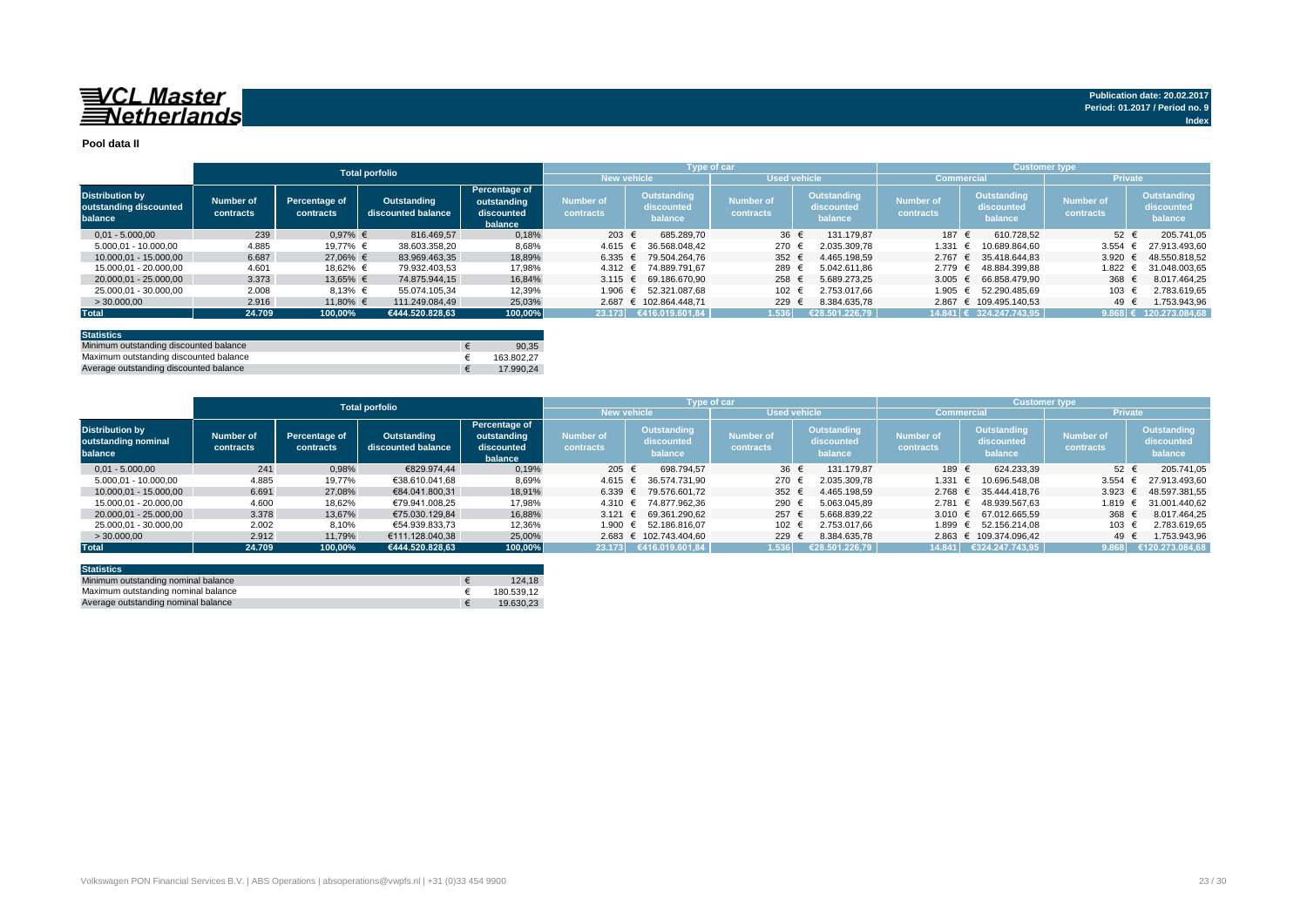

#### **Pool data III**

|                                          |                        |                            | <b>Total porfolio</b>                |                                                    |                               |         | Type of car                                 |                               |  |                                      | Customer type,                |         |                                      |                        |         |                                             |
|------------------------------------------|------------------------|----------------------------|--------------------------------------|----------------------------------------------------|-------------------------------|---------|---------------------------------------------|-------------------------------|--|--------------------------------------|-------------------------------|---------|--------------------------------------|------------------------|---------|---------------------------------------------|
|                                          |                        |                            |                                      |                                                    | <b>New vehicle</b>            |         |                                             | <b>Used vehicle</b>           |  |                                      | Commercia                     |         |                                      | <b>Private</b>         |         |                                             |
| <b>Distribution by</b><br>remaining term | Number of<br>contracts | Percentage of<br>contracts | Outstanding<br>discounted<br>balance | Percentage of<br>outstanding<br>discounted balance | <b>Number of</b><br>contracts |         | <b>Outstanding</b><br>discounted<br>balance | <b>Number of</b><br>contracts |  | Outstanding<br>discounted<br>balance | <b>Number of</b><br>contracts |         | Outstanding<br>discounted<br>balance | Number of<br>contracts |         | <b>Outstanding</b><br>discounted<br>balance |
| $01 - 12$                                | 2.283                  | 9.24% $\in$                | 24.801.716.88                        | 5,58%                                              | 1.894                         |         | 20.456.383.92                               | 389                           |  | 4.345.332.96                         | $1.548 \in$                   |         | 18.402.559.25                        | 735 €                  |         | 6.399.157.63                                |
| $13 - 24$                                | 4.468                  | 18.08% €                   | 66.451.792.81                        | 14,95%                                             | 4.124                         |         | 60.931.817.99                               | 344                           |  | 5.519.974.82                         | $2.516 \in$                   |         | 46.174.948.79                        | 1.952 €                |         | 20.276.844.02                               |
| 25-36                                    | 8.037                  |                            | 32.53% € 144.670.463.97              | 32,55%                                             | 7.680                         |         | € 137.801.015.85                            | 357                           |  | 6.869.448.12                         |                               |         | 4.411 € 101.010.275.13               | $3.626 \in$            |         | 43.660.188.84                               |
| 37-48                                    | 7.931                  |                            | 32.10% € 163.688.107.46              | 36,82%                                             |                               |         | 7.563 € 154.031.231.87                      | 368                           |  | 9.656.875.59                         |                               |         | 4.685 € 118.579.297,49               | 3.246 $\in$            |         | 45.108.809.97                               |
| 49-60                                    | 1.990                  | $8.05\%$ €                 | 44.908.747.51                        | 10,10%                                             | 1.912 €                       |         | 42.799.152.21                               | 78 €                          |  | 2.109.595.30                         | 1.681 €                       |         | 40.080.663.29                        | 309 $\epsilon$         |         | 4.828.084,22                                |
| 61-72                                    |                        | $0.00\%$ €                 |                                      | 0,00%                                              |                               |         |                                             | $0 \in$                       |  |                                      |                               |         |                                      |                        |         |                                             |
| $>72$                                    |                        | $0.00\%$ €                 |                                      | 0,00%                                              |                               | $0 \in$ |                                             | $0 \in$                       |  |                                      |                               | $0 \in$ |                                      |                        | $0 \in$ |                                             |
| <b>Total</b>                             | 24.709                 |                            | $\mid$ 100,00% €444.520.828,63       | 100,00%                                            | 23.173                        |         | €416.019.601.84                             | 1.536                         |  | €28.501.226.79                       | 14.841                        |         | €324.247.743.95                      | 9.868                  |         | €120.273.084.68                             |

| <b>Statistics</b>               |       |
|---------------------------------|-------|
| Minimum Remaining Term          |       |
| Maximum Remaining Term          | 60    |
| Weighted Average Remaining Term | 34.27 |

|                        |           |               | <b>Total porfolio</b> |                    |                    | Type of car      |                     |                |                   |                        | <b>Customer type</b> |                       |  |
|------------------------|-----------|---------------|-----------------------|--------------------|--------------------|------------------|---------------------|----------------|-------------------|------------------------|----------------------|-----------------------|--|
|                        |           |               |                       |                    | <b>New vehicle</b> |                  | <b>Used vehicle</b> |                | <b>Commercial</b> |                        | <b>Private</b>       |                       |  |
|                        |           |               | Outstanding           | Percentage of      |                    | Outstanding      |                     | Outstanding    | <b>Number of</b>  | <b>Outstanding</b>     |                      | Outstanding           |  |
| <b>Distribution by</b> | Number of | Percentage of | discounted            | outstanding        | Number of          | discounted       | <b>Number of</b>    | discounted     |                   | discounted             | <b>Number of</b>     | discounted            |  |
| seasoning              | contracts | contracts     | balance               | discounted balance | contracts          | balance          | contracts           | balance        | contracts         | balance                | contracts            | balance               |  |
| $01 - 12$              | 10.092    | 40,84%        | €202.450.983.89       | 45,54%             | 9.073              | € 181.303.732.68 | 1.019               | 21.147.251.21  |                   | 6.487 € 152.211.270.53 |                      | 3.605 € 50.239.713,36 |  |
| $13 - 24$              | 10.777    | 43.62%        | €198.841.973.36       | 44.73%             | 10.380             | € 192.930.887.56 | 397                 | 5.911.085.80   |                   | 6.353 € 145.278.555,21 | $4.424 \in$          | 53.563.418.15         |  |
| 25-36                  | 2.874     | 11.63%        | €34.284.990.72        | 7,71%              | $2.781 \in$        | 33.088.162.02    | 93 $\epsilon$       | 1.196.828.70   | 1.266 €           | 19.545.280.51          | $1.608 \in$          | 14.739.710.21         |  |
| 37-48                  | 708       | 2.87%         | €7.307.775.61         | 1.64%              | 686 €              | 7.108.597.15     | 22 €                | 199.178.46     | 527               | 5.881.405.96           | 181                  | 1.426.369.65          |  |
| 49-60                  | 256       | 1.04%         | €1.620.294.46         | 0,36%              | 251 €              | 1.573.411.84     | $5 \in$             | 46.882.62      | 206 €             | 1.316.421.15           | 50 $\epsilon$        | 303.873,31            |  |
| 61-72                  |           | 0,01%         | €14.810.59            | 0,00%              |                    | 14.810.59        | 0 €                 |                |                   | 14.810.59              | $\Omega$             |                       |  |
| $>72$                  |           | 0,00%         | €0,00                 | 0,00%              |                    |                  | ∩ €                 |                | $0 \in$           |                        | $\Omega$             |                       |  |
| <b>Total</b>           | 24.709    | 100.00%       | €444.520.828.63       | 100,00%            | 23.173             | (416.019.601.84⊎ | 1.536               | €28.501.226.79 | 14.841            | €324.247.743.95        | 9.868                | €120.273.084.68       |  |

| <b>Statistics</b>          |       |
|----------------------------|-------|
| Minimum seasoning          |       |
| Maximum seasoning          | 63    |
| Weighted average seasoning | 14.05 |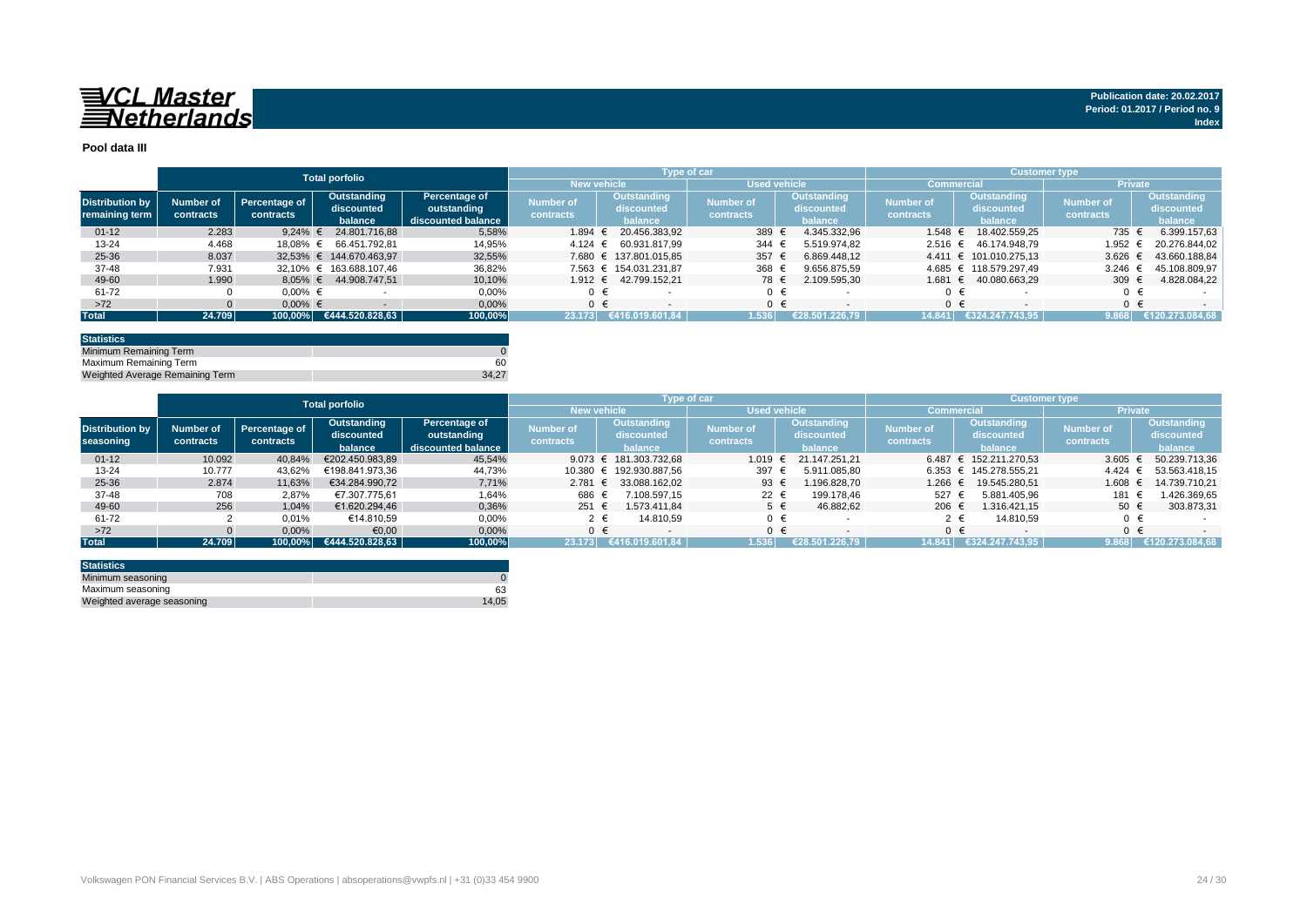## 

**Pool data IV**

|                              |           |               | <b>Total porfolio</b>   |                                           |                  | Type of car            |                  |                   |                               | <b>Customer type</b>   |                        |                     |  |  |
|------------------------------|-----------|---------------|-------------------------|-------------------------------------------|------------------|------------------------|------------------|-------------------|-------------------------------|------------------------|------------------------|---------------------|--|--|
|                              |           |               |                         | <b>Used vehicle</b><br><b>New vehicle</b> |                  |                        |                  | <b>Commercial</b> |                               | <b>Private</b>         |                        |                     |  |  |
|                              | Number of | Percentage of | Outstanding             | Percentage of                             | Number of        | Outstanding            | <b>Number of</b> | Outstanding       |                               | Outstanding            | Mumber of <sup>1</sup> | Outstanding         |  |  |
| <b>Distribution by brand</b> | contracts | contracts     | discounted              | outstanding                               |                  | discounted             | contracts        | discounted        | <b>Number of</b><br>contracts | discounted             | contracts              | discounted          |  |  |
|                              |           |               | balance                 | discounted balance                        | <b>contracts</b> | halance                |                  | balance           |                               | halance                |                        | <b>balance</b>      |  |  |
| <b>VW</b>                    | 9.215     | 37.29%        | €158.896.161,86         | 35,75%                                    |                  | 8.685 € 149.242.969.13 | 530 €            | 9.653.192.73      |                               | 4.987 € 106.609.166.56 | 4.228                  | 52.286.995,30       |  |  |
| <b>VW LCV</b>                | 2.131     | 8,62%         | €40.955.291.17          | 9,21%                                     |                  | 2.032 € 39.549.424.89  | 99 $\in$         | 1.405.866,28      |                               | 2.131 € 40.955.291.17  |                        |                     |  |  |
| Audi                         | 2.098     | 8,49%         | €57.784.383.75          | 13,00%                                    |                  | 1.918 € 53.298.911.07  | 180 €            | 4.485.472.68      |                               | 1.535 € 46.714.465.44  |                        | 563 € 11.069.918.31 |  |  |
| Seat                         | 4.071     | 16.48%        | €48.428.681.62          | 10,89%                                    |                  | 3.965 € 47.083.987.05  | 106 €            | 1.344.694.57      |                               | 776 € 11.896.844.40    | 3.295                  | € 36.531.837,22     |  |  |
| Skoda                        | 3.291     | 13.32%        | €48.053.281.64          | 10.81%                                    |                  | 3.183 € 46.498.250.47  | 108 €            | 1.555.031.17      |                               | 1.511 € 27.724.007.26  | 1.780                  | € 20.329.274,38     |  |  |
| Other brands                 | 3.903     | 15,80%        | €90.403.028.59          | 20.34%                                    |                  | 3.390 € 80.346.059.23  | 513 $\epsilon$   | 10.056.969.36     |                               | 3.901 € 90.347.969,12  |                        | 55.059.47           |  |  |
| <b>Total</b>                 | 24.709    |               | 100.00% €444.520.828.63 | 100,00%                                   |                  | 23.173 €416.019.601,84 | 1.536            | €28.501.226.79    |                               | 14.841 €324.247.743.95 | 9.868                  | €120.273.084,68     |  |  |

|                                                   |                        | <b>Total porfolio</b>      |                                      |                                                    |                               | <b>Type of car</b>                          |                               |                                                    | <b>Customer type</b>          |                                      |                               |                                             |  |  |
|---------------------------------------------------|------------------------|----------------------------|--------------------------------------|----------------------------------------------------|-------------------------------|---------------------------------------------|-------------------------------|----------------------------------------------------|-------------------------------|--------------------------------------|-------------------------------|---------------------------------------------|--|--|
|                                                   |                        |                            |                                      |                                                    |                               | New vehicle                                 | <b>Used vehicle</b>           |                                                    |                               | Commercia                            | <b>Private</b>                |                                             |  |  |
| <b>Distribution by geographic</b><br>distribution | Number of<br>contracts | Percentage of<br>contracts | Outstanding<br>discounted<br>balance | Percentage of<br>outstanding<br>discounted balance | <b>Number of</b><br>contracts | <b>Outstanding</b><br>discounted<br>balance | <b>Number of</b><br>contracts | <b>Outstanding</b><br>discounted<br><b>balance</b> | <b>Number of</b><br>contracts | Outstanding<br>discounted<br>balance | <b>Number of</b><br>contracts | <b>Outstanding</b><br>discounted<br>balance |  |  |
| Noord-Holland                                     | 3.916                  | 15,85%                     | €76.937.097.90                       | 17,31%                                             |                               | 3.657 € 71.531.266,90                       | 259                           | 5.405.831,00                                       | $2.520 \in$                   | 59.251.629,30                        | 1.396                         | 17.685.468,60                               |  |  |
| Flevoland                                         | 664                    | 2,69%                      | €10.782.309.92                       | 2,43%                                              | 629 €                         | 10.221.655.04                               | 35 $\epsilon$                 | 560.654,88                                         | 257 €                         | 5.799.135.81                         | 407 €                         | 4.983.174,11                                |  |  |
| Utrecht                                           | 2.363                  | 9,56%                      | €43.170.421.34                       | 9,71%                                              |                               | 2.158 € 39.491.510.78                       | $205 \epsilon$                | 3.678.910.56                                       | 1.491 €                       | 32.629.667.61                        | 872 €                         | 10.540.753.73                               |  |  |
| Zuid-Holland                                      | 6.316                  | 25,56%                     | €112.978.628.92                      | 25,42%                                             |                               | 5.955 € 106.151.461.90                      | 361                           | 6.827.167.02                                       |                               | 3.569 € 79.438.952.82                | 2.747                         | 33.539.676.10<br>€                          |  |  |
| Gelderland                                        | 2.691                  | 10,89%                     | €46.899.143.86                       | 10,55%                                             |                               | 2.498 € 43.962.102.37                       | 193 €                         | 2.937.041.49                                       | $1.742 \in$                   | 35.820.175.08                        | 949 €                         | 11.078.968.78                               |  |  |
| Noord-Brabant                                     | 3.843                  | 15,55%                     | €67.854.998.04                       | 15,26%                                             |                               | 3.651 € 63.887.491,57                       | 192 €                         | 3.967.506.47                                       | $2.215 \in$                   | 48.424.802.37                        | 1.628                         | 19.430.195.67<br>€                          |  |  |
| Zeeland                                           | 401                    | 1,62%                      | €6.711.230.51                        | 1,51%                                              | 381 €                         | 6.429.375.66                                | 20 €                          | 281.854.85                                         | 185 €                         | 4.027.038.16                         | 216 $\epsilon$                | 2.684.192,35                                |  |  |
| Limburg                                           | 1.723                  | 6,97%                      | €26.548.166.14                       | 5,97%                                              | 1.646 €                       | 25.065.667.06                               | 77 €                          | 1.482.499.08                                       | 1.009 €                       | 17.994.804.20                        | 714 €                         | 8.553.361.94                                |  |  |
| Overijssel                                        | 1.581                  | 6,40%                      | €30.659.489.78                       | 6,90%                                              |                               | 1.449 € 28.342.810.63                       | 132 €                         | 2.316.679.15                                       | $1.210 \t∈$                   | 26.010.814.30                        | 371 €                         | 4.648.675,48                                |  |  |
| Drenthe                                           | 369                    | 1,49%                      | €7.082.222.53                        | 1,59%                                              | 354 €                         | 6.836.767.18                                | 15 €                          | 245.455.35                                         | 218 €                         | 5.105.487.89                         | 151 €                         | 1.976.734,64                                |  |  |
| Friesland                                         | 291                    | 1,18%                      | €4.298.111.09                        | 0,97%                                              | 278 ∈                         | 4.098.926,02                                | 13 €                          | 199.185.07                                         |                               | 86 €<br>1.717.246.32                 | 205 $\epsilon$                | 2.580.864,77                                |  |  |
| Groningen                                         | 551                    | 2,23%                      | €10.599.008,60                       | 2,38%                                              | 517 €                         | 10.000.566,73                               | 34 €                          | 598.441,87                                         | 339                           | 8.027.990,09                         | 212 $\epsilon$                | 2.571.018,51                                |  |  |
| <b>Total</b>                                      | 24.709                 | $100.00\%$                 | €444.520.828.63                      | 100,00%                                            |                               | 0.23.173 €416.019.601.84                    | 1.536                         | €28.501.226.79                                     | 14.841                        | €324.247.743.95                      | 9.868                         | €120.273.084.68                             |  |  |

|                                                                   |                               | <b>Total porfolio</b>      |                                                                             |         |                                      |                                             | Type of car                   |                                      | <b>Customer type</b>          |                                                    |                                                                                                                                                                                                                                                                                                               |                 |  |  |
|-------------------------------------------------------------------|-------------------------------|----------------------------|-----------------------------------------------------------------------------|---------|--------------------------------------|---------------------------------------------|-------------------------------|--------------------------------------|-------------------------------|----------------------------------------------------|---------------------------------------------------------------------------------------------------------------------------------------------------------------------------------------------------------------------------------------------------------------------------------------------------------------|-----------------|--|--|
|                                                                   |                               |                            |                                                                             |         | <b>New vehicle</b>                   |                                             | Used vehicle                  |                                      | Commercia                     |                                                    | <b>Private</b><br>Outstanding<br><b>Number of</b><br>discounted<br>contracts<br>balance<br>$0 \in$<br>$\sim$<br>$0 \in$<br>$0 \in$<br>$\overline{\phantom{a}}$<br>$0 \in$<br>$0 \in$<br>$\sim$<br>$0 \in$<br>$0 \in$<br>$\overline{\phantom{a}}$<br>$0 \in$<br>$0 \in$<br>$\sim$<br>€ 120.273.084,68<br>9.868 |                 |  |  |
| <b>Distribution by industry sector</b>                            | <b>Number of</b><br>contracts | Percentage of<br>contracts | Outstanding<br>Percentage of<br>discounted<br>discounted balance<br>balance |         | <b>Number of</b><br><b>contracts</b> | <b>Outstanding</b><br>discounted<br>balance | <b>Number of</b><br>contracts | Outstanding<br>discounted<br>balance | <b>Number of</b><br>contracts | <b>Outstanding</b><br>discounted<br><b>palance</b> |                                                                                                                                                                                                                                                                                                               |                 |  |  |
| Agriculture / Forestry                                            | 123                           | 0,50%                      | €2.890.723.10                                                               | 0,65%   | 114 $\epsilon$                       | 2.710.064.93                                | $9 \in$                       | 180.658.17                           | 123 $\epsilon$                | 2.890.723.10                                       |                                                                                                                                                                                                                                                                                                               |                 |  |  |
| Construction                                                      |                               | 0,39%                      | €2.095.485.02                                                               | 0,47%   | 90                                   | 1.971.933,87                                | $7 \in$                       | 123.551,15                           | 97                            | 2.095.485.02                                       |                                                                                                                                                                                                                                                                                                               |                 |  |  |
| Energy / Mining                                                   | 79                            | 0,32%                      | €2.228.549.69                                                               | 0,50%   | 72 €                                 | 2.076.096,15                                | 7 €                           | 152.453,54                           | 79 €                          | 2.228.549.69                                       |                                                                                                                                                                                                                                                                                                               |                 |  |  |
| <b>Financial services</b>                                         | 1.092                         | 4.42%                      | €27.382.110.30                                                              | 6,16%   | 1.022 €                              | 25.790.757,39                               | 70 €                          | .591.352.91                          | 1.092 €                       | 27.382.110.30                                      |                                                                                                                                                                                                                                                                                                               |                 |  |  |
| Hotel and restaurant industry                                     | 100                           | 0,40%                      | €1.958.641.16                                                               | 0,44%   | 88                                   | 1.712.117.01<br>€                           | 12 €                          | 246.524.15                           | 100 €                         | 1.958.641.16                                       |                                                                                                                                                                                                                                                                                                               |                 |  |  |
| Information technology                                            | 982                           | 3,97%                      | €22.080.533,69                                                              | 4,97%   | 899                                  | 20.294.257.34<br>€                          | 83 €                          | .786.276.35                          | 982 €                         | 22.080.533.69                                      |                                                                                                                                                                                                                                                                                                               |                 |  |  |
| Manufacturing industry                                            | 1.975                         | 7,99%                      | €46.325.307.66                                                              | 10,42%  | 1.805 €                              | 42.939.305.20                               | 170 €                         | 3.386.002.46                         | $1.975 \in$                   | 46.325.307.66                                      |                                                                                                                                                                                                                                                                                                               |                 |  |  |
| Other                                                             | 1.209                         | 4,89%                      | €27.202.425,05                                                              | 6,12%   | 920                                  | $\epsilon$ 21.675.172.22                    | 289                           | 5.527.252.83                         | 1.208 €                       | 27.187.451.25                                      |                                                                                                                                                                                                                                                                                                               |                 |  |  |
| Other services                                                    | 4.499                         | 18,21%                     | €87.531.624.05                                                              | 19,69%  |                                      | 4.045 € 79.264.945.29                       | 454 €                         | 8.266.678.76                         | $4.499$ €                     | 87.531.624.05                                      |                                                                                                                                                                                                                                                                                                               |                 |  |  |
| Private                                                           | 9.867                         | 39,93%                     | €120.258.110,88                                                             | 27,05%  |                                      | 9.748 € 118.911.282,86                      | 119 €                         | .346.828,02                          | 0 €                           |                                                    |                                                                                                                                                                                                                                                                                                               |                 |  |  |
| Public administration, education,<br>health care, public services | 537                           | 2,17%                      | €10.150.080.22                                                              | 2,28%   | 497                                  | 9.442.476.53<br>€                           | 40 €                          | 707.603,69                           | 537 €                         | 10.150.080.22                                      | $0 \in$                                                                                                                                                                                                                                                                                                       | $\sim$          |  |  |
| Real estate                                                       | 416                           | 1,68%                      | €10.502.423.96                                                              | 2,36%   | 381                                  | 9.726.534.63<br>€                           | 35 $\epsilon$                 | 775.889.33                           | 416 €                         | 10.502.423.96                                      | $0 \in$                                                                                                                                                                                                                                                                                                       |                 |  |  |
| Retail / Wholesale                                                | 1.020                         | 4,13%                      | €20.634.062.10                                                              | 4.64%   | 949                                  | 19.499.184.90<br>$\epsilon$                 | 71 €                          | .134.877.20                          | 1.020 €                       | 20.634.062.10                                      | $0 \in$                                                                                                                                                                                                                                                                                                       | $\sim$          |  |  |
| Transportation                                                    | 2.713                         | 10,98%                     | €63.280.751.75                                                              | 14,24%  |                                      | 2.543 € 60.005.473,52                       | 170 €                         | 3.275.278.23                         | $2.713 \in$                   | 63.280.751.75                                      | $0 \in$                                                                                                                                                                                                                                                                                                       |                 |  |  |
| <b>Total</b>                                                      | 24.709                        | 100,00%                    | €444.520.828,63                                                             | 100,00% |                                      | 23.173 €416.019.601.84                      | 1.536                         | €28.501.226.79                       |                               | 14.841 €324.247.743.95                             | 9.868                                                                                                                                                                                                                                                                                                         | €120.273.084.68 |  |  |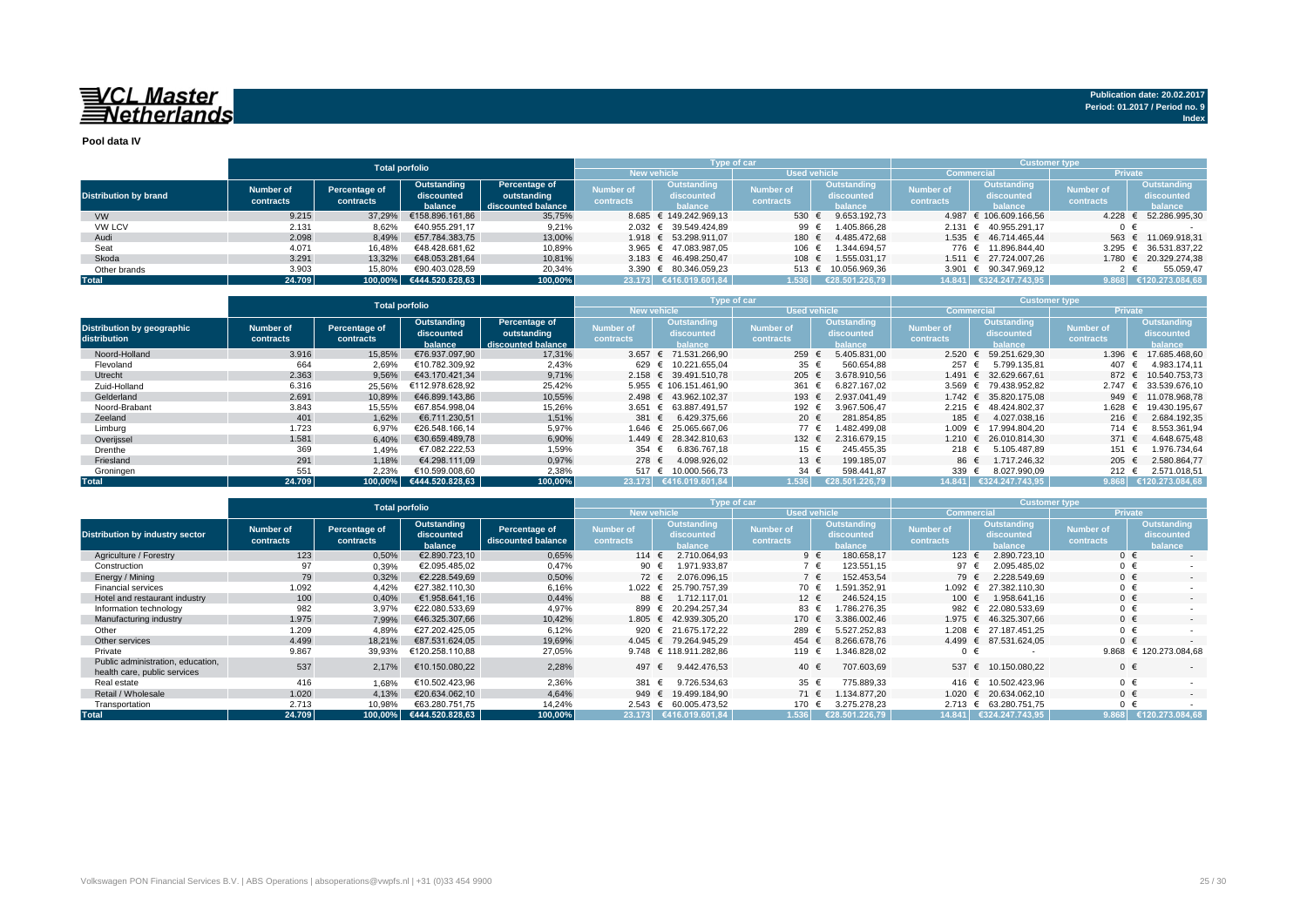## VCL Master<br>ENetherlands

**Publication date: 20.02.2017 Period: 01.2017 / Period no. 9**

**Index**

**Pool data V**

|                                          |                |                  |                     |                              |                    |                                 | Type of car                |                     |                             | <b>Customer type</b>      |                             |                             |                              |  |  |
|------------------------------------------|----------------|------------------|---------------------|------------------------------|--------------------|---------------------------------|----------------------------|---------------------|-----------------------------|---------------------------|-----------------------------|-----------------------------|------------------------------|--|--|
|                                          |                |                  |                     | <b>Total porfolio</b>        |                    | New vehicle                     |                            | <b>Used vehicle</b> |                             | <b>Commercial</b>         |                             | <b>Private</b>              |                              |  |  |
|                                          |                |                  |                     | <b>Outstanding</b>           | Percentage of      |                                 | <b>Outstanding</b>         |                     | <b>Outstanding</b>          |                           | <b>Outstanding</b>          |                             | <b>Outstanding</b>           |  |  |
| <b>Distribution by brand &amp; Model</b> | <b>Model</b>   | <b>Number of</b> | Percentage of       | discounted                   | outstanding        | Number of                       | discounted                 | Number of           | discounted                  | <b>Number of</b>          | discounted                  | <b>Number of</b>            | discounted                   |  |  |
|                                          |                | contracts        | contracts           | balance                      | discounted balance | contracts                       | palance                    | contracts           | balance                     | contracts                 | balance                     | contracts                   | palance                      |  |  |
| Volkswagen                               | Amarok         | 3                | $0,01\%$ €          | 47.320,33                    | 0,01%              |                                 | 47.320,33<br>$3 \in$       | $0 \in$             | $\sim$                      | $3 \in$                   | 47.320,33                   | $0 \in$                     |                              |  |  |
|                                          | Beetle         | 8                | $0,03%$ €           | 166.116,73                   | 0,04%              | 6                               | €<br>132.200,42            | $2 \in$             | 33.916,31                   | 5                         | $\epsilon$<br>109.306,68    | 3 €                         | 56.810,05                    |  |  |
|                                          | Caddy          | 137              | $0,55%$ €           | 1.702.258,71                 | 0,38%              | 133                             | 1.668.854,27<br>$\epsilon$ | $4 \in$             | 33.404,44                   | 134                       | 1.639.839,60<br>$\epsilon$  | $3 \in$                     | 62.419,11                    |  |  |
|                                          | Crafter        | 71               | $0,29%$ €           | 1.637.352,91                 | 0,37%              | 51 €                            | 1.479.777,73               | 20 €                | 157.575,18                  | 71 €                      | 1.637.352,91                | $0 \in$                     |                              |  |  |
|                                          | Golf           | 3.204            | 12,97% €            | 66.332.138,68                | 14,92%             | $2.965 \in$                     | 60.705.748,61              | 239 $\epsilon$      | 5.626.390,07                | 1.859                     | 43.332.474,53<br>€          | $1.345 \in$                 | 22.999.664,15                |  |  |
|                                          | Jetta          | 24               | $0.10\%$ €          | 295.216,00                   | 0,07%              | 12 €                            | 146.137,56                 | 12 €                | 149.078,44                  | 24                        | 295.216,00<br>€             | $0 \in$                     |                              |  |  |
|                                          | Passat         | 1.145            |                     | 4,63% € 36.687.715,40        | 8,25%              | 1.083 $∈$                       | 34.825.703,81              | 62 €                | 1.862.011,59                | 1.130                     | € 36.253.180,67             | 15 €                        | 434.534,73                   |  |  |
|                                          | Polo           | 1.991            |                     | 8,06% € 24.909.592,91        | 5,60%              | 1.910 $∈$                       | 24.017.029,79              | 81 €                | 892.563,12                  | 681                       | 8.901.532,09<br>$\epsilon$  | 1.310 $€$                   | 16.008.060,82                |  |  |
|                                          | Sharan         | 16               | $0,06%$ €           | 537.064,81                   | 0,12%              | 14 $\in$                        | 490.226.17                 | $2 \in$             | 46.838.64                   | 14                        | €<br>474.844,17             | $2 \in$                     | 62.220,64                    |  |  |
|                                          | Tiguan         | 53               | $0,21%$ €           | 1.483.351,25                 | 0,33%              | 53 $\epsilon$                   | 1.483.351,25               | $0 \in$             | $\sim$                      | 39                        | 1.110.612,76<br>€           | 14 €                        | 372.738,49                   |  |  |
|                                          | Touareg        | 6                | $0,02%$ €           | 345.096,30                   | 0,08%              | 6                               | €<br>345.096,30            | $0 \in$             |                             | 6                         | 345.096,30<br>$\epsilon$    | $0 \in$                     |                              |  |  |
|                                          | Touran         | 94               | $0,38%$ €           | 2.438.472,03                 | 0.55%              | 91 €                            | 2.373.935,72               | $3 \in$             | 64.536,31                   | 86                        | €<br>2.229.903,95           | 8 €                         | 208.568,08                   |  |  |
|                                          | Transporter    | 275              | $1,11\%$ €          | 4.673.130,78                 | 1,05%              | 245 $\in$                       | 4.442.219,13               | 30 $\epsilon$       | 230.911,65                  | $275 \epsilon$            | 4.673.130,78                | $0 \in$                     |                              |  |  |
|                                          | Up!            | 2.188            |                     | 8,86% € 17.641.335,02        | 3,97%              |                                 | 2.113 € 17.085.368,04      | 75 €                | 555.966,98                  | 660 €                     | 5.559.355,79                |                             | 1.528 € 12.081.979,23        |  |  |
| <b>Sub-Total VW</b>                      |                | 9.215            | 37,29%              | €158.896.161,86              | 35,75%             | 8.685                           | €149.242.969.13            | 530 l               | €9.653.192.73               | 1.987                     | €106.609.166.56             | 4.228                       | €52.286.995.30               |  |  |
| <b>VW LCV</b>                            | Amarok         | 6                | $0,02%$ €           | 144.182,99                   | 0,03%              |                                 | 6 €<br>144.182,99          | $0 \in$             |                             | 6 €                       | 144.182,99                  | $0 \in$                     |                              |  |  |
|                                          | Caddy          | 973              |                     | 3,94% € 13.630.870,66        | 3,07%              | 944 $\in$                       | 13.340.878,26              | 29 €                | 289.992,40                  | 973 $\epsilon$            | 13.630.870,66               | $0 \in$                     |                              |  |  |
|                                          | Crafter        | 480              | 1,94% €             | 12.266.117,88                | 2,76%              |                                 | 425 € 11.345.757,01        | 55 $\epsilon$       | 920.360,87                  | 480                       | 12.266.117,88<br>€          | $0 \in$                     |                              |  |  |
|                                          | Tiguan         | 3                | $0,01%$ €           | 80.984,58                    | 0,02%              | 3                               | €<br>80.984,58             | $0 \in$             | $\sim$                      | $3 \in$                   | 80.984,58                   | $0 \in$                     |                              |  |  |
|                                          | Touran         | 2                | $0.01\%$ €          | 55.029,19                    | 0,01%              |                                 | $2 \in$<br>55.029,19       | $0 \in$             |                             | $2 \in$                   | 55.029,19                   | $0 \in$                     |                              |  |  |
|                                          | Transporter    | 665              | 2,69% €             | 14.708.388,67                | 3,31%              |                                 | 650 € 14.512.875,66        | 15 €                | 195.513,01                  | 665 €                     | 14.708.388,67               | $0 \in$                     |                              |  |  |
|                                          | Sharan         | 2                | $0.01\%$ €          | 69.717,20                    | 0.02%              |                                 | $2 \in$<br>69.717.20       | $0 \in$             | $\sim$                      | $2 \in$                   | 69.717,20                   | $0 \in$                     |                              |  |  |
| <b>Sub-Total VW LCV</b>                  |                | 2.131            | 8,62%               | €40.955.291,17               | 9.21%              | 2.032                           | €39.479.707,69             | 99                  | €1.405.866.28               | 2.131                     | €40.955.291,17              | $\overline{0}$              | €0.00                        |  |  |
| Audi                                     | A1             | 350              | 1,42% €             | 5.599.084,76                 | 9,69%              | 343 $\epsilon$                  | 5.499.435,75               | 7 €                 | 99.649,01                   | 64 €                      | 1.091.160,00                | 286 €                       | 4.507.924,76                 |  |  |
|                                          | A <sub>3</sub> | 1.082            |                     | 4,38% € 28.549.408,98        | 49,41%             | 969                             | €<br>25.674.637.91         | 113 €               | 2.874.771,07                | 854 €                     | 23.563.330,03               | 228 €                       | 4.986.078,95                 |  |  |
|                                          | A4             | 344              |                     | 1,39% € 10.759.007,26        | 18,62%             | 321 €                           | 10.345.358,05              | 23 €                | 413.649,21                  | 316 €                     | 9.865.114,90                | 28 €                        | 893.892,36                   |  |  |
|                                          | A <sub>5</sub> | 72               | $0,29%$ €           | 2.150.655,07                 | 3,72%              | 62 $\epsilon$                   | 1.921.038,33               | 10 €                | 229.616,74                  | 70 €                      | 2.096.912,67                | $2 \in$                     | 53.742,40                    |  |  |
|                                          | A6             | 145              | $0,59%$ €           | 5.855.364,36                 | 10,13%             | 129 €                           | 5.352.565,46               | 16 €                | 502.798,90                  | 144 €                     | 5.830.160,07                | 1 €                         | 25.204,29                    |  |  |
|                                          | A7             | 9                | $0,04%$ €           | 485.040,54                   | 0,84%              |                                 | 8 €<br>445.488,40          | $1 \in$             | 39.552,14                   | 7 €                       | 408.691,70                  | $2 \in$                     | 76.348,84                    |  |  |
|                                          | A8             | $\overline{4}$   | $0,02%$ €           | 245.265,83                   | 0,42%              |                                 | $4 \in$<br>245.265,83      | $0 \in$             | $\overline{\phantom{a}}$    | $4 \in$                   | 245.265,83                  | $0 \in$                     |                              |  |  |
|                                          | Q <sub>3</sub> | 33               | $0,13%$ €           | 990.789,07                   | 1,71%              | 30 $\epsilon$                   | 909.024,69                 | $3 \in$             | 81.764,38                   | 23 $\epsilon$             | 698.292,07                  | 10 €                        | 292.497,00                   |  |  |
|                                          | Q <sub>5</sub> | 37               | $0,15%$ €           | 1.564.741,58                 | 2,71%              | 31 $\epsilon$                   | 1.356.073,38               | 6 €                 | 208.668,20                  | 32 €                      | 1.365.514,90                | $5 \in$                     | 199.226,68                   |  |  |
|                                          | Q7             | 19               | $0.08%$ €           | 1.461.205,76                 | 2,53%              | 19 €                            | 1.461.205,76               | $0 \in$             |                             | 19 €                      | 1.461.205,76                | $0 \in$                     |                              |  |  |
|                                          | <b>TT</b>      | 3                | $0,01\%$ €          | 123.820,54                   | 0,21%              |                                 | $2 \epsilon$<br>88.817,51  | 1 €                 | 35.003,03                   | $2 \epsilon$              | 88.817,51                   | 1 €                         | 35.003,03                    |  |  |
| <b>Sub-Total Audi</b>                    |                | 2.098            | 8,49%               | €57.784.383,75               | 13.00%             | .918                            | €53.298.911.07             | 180 I               | £4.485.472.68               | .535                      | €46.714.465.44              | 563                         | €11.069.918.31               |  |  |
| Seat                                     | Alhambra       | 15               | $0,06%$ €           | 460.505,62                   | 0,10%              | 15 €                            | 460.505,62                 | $0 \in$             |                             | 14 €                      | 433.867,69                  | $1 \in$                     | 26.637,93                    |  |  |
|                                          | Altea<br>Ibiza | 11               | $0,04%$ €           | 112.247,34                   | 0,03%              | 11 €                            | 112.247,34                 | $0 \in$             |                             | $4 \in$<br>255 $\epsilon$ | 30.495,91                   | $\overline{7}$<br>$1.520$ € | 81.751,43<br>€               |  |  |
|                                          |                | 1.775            |                     | 7,18% € 21.003.271,71        | 4,72%              | $1.755$ €                       | 20.811.569,46              | 20 €                | 191.702,25                  |                           | 3.178.557,38                |                             | 17.824.714,33                |  |  |
|                                          | Leon           | 929              |                     | 3,76% € 16.053.179,84        | 3,61%              |                                 | 863 € 15.057.946,62        | 66 €                | 995.233,22                  | 423 €                     | 7.483.470,35                | 506                         | 8.569.709,49<br>€            |  |  |
|                                          | Mii            | 1.298            | $5,25%$ €           | 10.281.424,48                | 2,31%              |                                 | 1.278 € 10.123.665,38      | 20 €                | 157.759,10                  | 74 €                      | 666.604,27                  | 1.224 €                     | 9.614.820,21                 |  |  |
|                                          | Ateca          | $\overline{2}$   | $0,01\%$ €          | 53.548,36                    | 0,01%              |                                 | $2 \in$<br>53.548,36       | $0 \in$             |                             | $1 \in$                   | 25.005,25                   | 1 €                         | 28.543,11                    |  |  |
|                                          | Toledo         | 41               | $0,17%$ €           | 464.504,27                   | 0,10%              | 41 €                            | 464.504,27                 | $0 \in$             |                             | $5 \in$                   | 78.843,55                   | 36 €                        | 385.660,72                   |  |  |
| <b>Sub-Total Seat</b>                    |                | 4.071            | 16,48%              | €48.428.681,62               | 10,89%             |                                 | €47.083.987.05             | 106                 | €1.344.694,57<br>117.735,39 | 776<br>105 €              | €11.896.844.40              | 3.295<br>688                | €36.531.837,22               |  |  |
| Skoda                                    | Citigo         | 793              | 3.21% $\in$         | 6.189.714,59                 | 1,39%              | 776 €                           | 6.071.979,20               | 17 €                |                             |                           | 909.905,63                  |                             | 5.279.808,96<br>€            |  |  |
|                                          | Fabia          | 950              | $3,84%$ €           | 12.244.588,15                | 2,75%              | 941 €                           | 12.123.074,29              | 9 €                 | 121.513,86                  | 243 €                     | 3.186.391,21                | 707 €<br>155 $\epsilon$     | 9.058.196,94                 |  |  |
|                                          | Octavia        | 1.017            |                     | 4,12% € 19.397.247,02        | 4,36%              | 257 €                           | 947 € 18.302.127,05        | 70 €<br>$4 \in$     | 1.095.119,97<br>52.305,48   | 862 €<br>51 €             | 16.575.341,71<br>708.511,90 | 210 €                       | 2.821.905,31<br>2.724.571,15 |  |  |
|                                          | Rapid          | 261              | 1,06% €             | 3.433.083,05                 | 0.77%              | $3 \in$                         | 3.380.777,57               | $0 \in$             |                             | $1 \in$                   | 10.981,54                   | $2 \in$                     |                              |  |  |
|                                          | Roomster       | $\overline{3}$   | $0,01\%$ €          | 32.121,78                    | 0,01%              |                                 | 32.121,78                  |                     |                             |                           | 6.037.302,69                |                             | 21.140,24<br>230.081,66      |  |  |
|                                          | Superb         | 242<br>25        | $0,98%$ €           | 6.267.384,35                 | 1,41%              | 234 $\epsilon$<br>25 $\epsilon$ | 6.099.027,88<br>489.142,70 | 8 €<br>$0 \in$      | 168.356,47                  | 234 $\epsilon$<br>15 €    | 295.572,58                  | 8 €<br>10 €                 | 193.570,12                   |  |  |
| <b>Sub-Total Skoda</b>                   | Yeti           | 3.291            | $0,10%$ €<br>13,32% | 489.142,70<br>€48.053.281,64 | 0,11%<br>10,81%    | 3.183                           | €46.498.250.47             | 108                 | €1.555.031.17               | 1.511                     | €27.724.007,26              | 1.780                       | €20.329.274,38               |  |  |
| <b>Other brands</b>                      |                | 3.903            | 15.80%              | €90.403.028.59               | 20.34%             | 3.390                           | €80.346.059.23             | 513                 | €10.056.969.36              | 3.901                     | €90.347.969.12              |                             | €55.059.47                   |  |  |
| <b>Total</b>                             |                | 24.709           | 100,00%             | €444.520.828,63              | 100,00%            | 23.173                          | €415.949.884,64            | 1.536               | €28.501.226,79              | 14.841                    | €324.247.743,95             | 9.868                       | €120.273.084,68              |  |  |
|                                          |                |                  |                     |                              |                    |                                 |                            |                     |                             |                           |                             |                             |                              |  |  |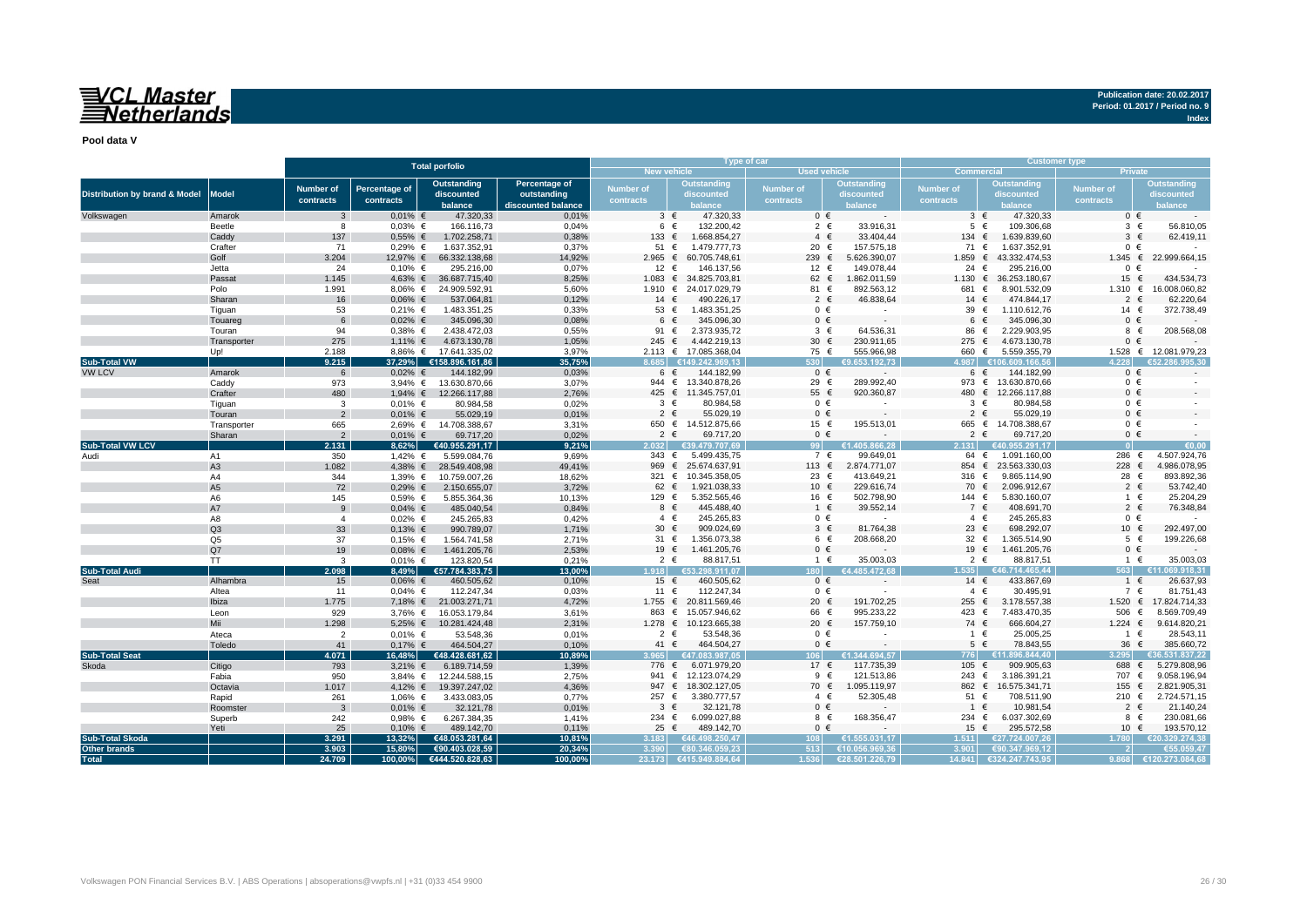

### **Pool data VI**

|               |                     |                            | <b>Total portfolio</b>            |                                                    | <b>Customer type</b> |                                          |                     |                                          |  |  |  |
|---------------|---------------------|----------------------------|-----------------------------------|----------------------------------------------------|----------------------|------------------------------------------|---------------------|------------------------------------------|--|--|--|
|               |                     |                            |                                   |                                                    | <b>Commercial</b>    |                                          | <b>Private</b>      |                                          |  |  |  |
| Type of car   | Number of contracts | Percentage of<br>contracts | Outstanding<br>discounted balance | Percentage of<br>outstanding<br>discounted balance | Number of contracts  | <b>Outstanding</b><br>discounted balance | Number of contracts | <b>Outstanding</b><br>discounted balance |  |  |  |
| New vehicles  | 23.173              | 93,78% $\epsilon$          | 416.019.601.84                    | 93,59%                                             | 13.424               | €297.093.345,18                          | 9.749               | €118.926.256,66                          |  |  |  |
| Used vehicles | 1.536               | 6.22% €                    | 28.501.226.79                     | 6.41%                                              | 1.417                | €27.154.398.77                           | 119                 | €1.346.828.02                            |  |  |  |
| <b>Total</b>  | 24.709              | 100,00%                    | €444.520.828,63                   | 100,00%                                            | 14.841               | €324.247.743,95                          | 9.868               | €120.273.084,68                          |  |  |  |

|                      |                     | <b>Total portfolio</b>     |                                          |                                                    |  |  |  |  |  |  |  |  |  |
|----------------------|---------------------|----------------------------|------------------------------------------|----------------------------------------------------|--|--|--|--|--|--|--|--|--|
| <b>Customer type</b> | Number of contracts | Percentage of<br>contracts | <b>Outstanding</b><br>discounted balance | Percentage of<br>outstanding<br>discounted balance |  |  |  |  |  |  |  |  |  |
| Commercial           | 14.841              | 60,06%                     | €324.247.743.95                          | 72,94%                                             |  |  |  |  |  |  |  |  |  |
| Private              | 9.868               | 39,94%                     | €120.273.084,68                          | 27,06%                                             |  |  |  |  |  |  |  |  |  |
| <b>Total</b>         | 24.709              | 100,00%                    | €444.520.828,63                          | 100,00%                                            |  |  |  |  |  |  |  |  |  |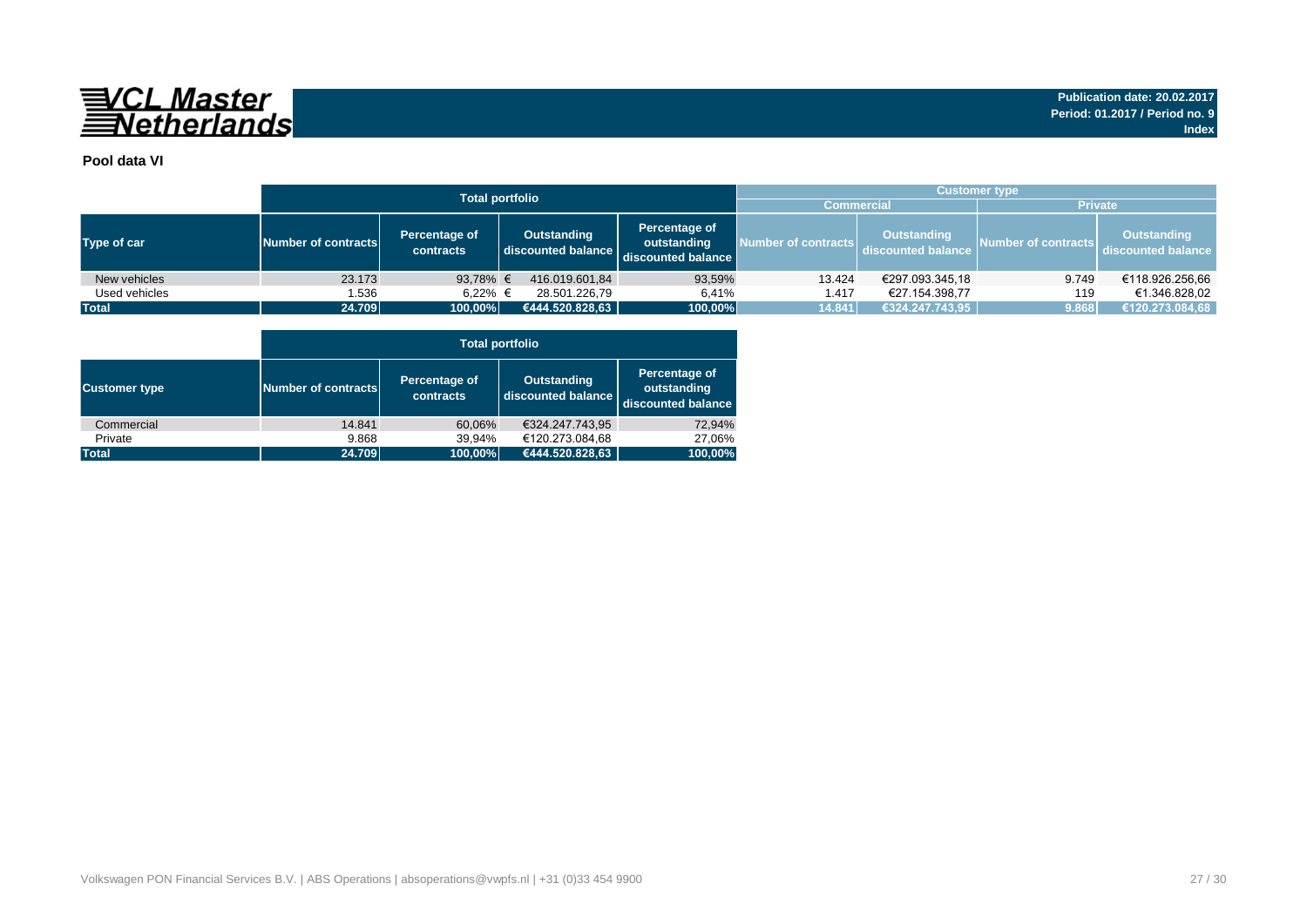## 

**Publication date: 20.02.2017 Period: 01.2017 / Period no. 9 Index**

#### **Pool data VII**

|                            |                        |                            | <b>Total porfolio</b>                |                                                       |                        | <b>Type of car</b>                          |                               |                                             | <b>Customer type</b>   |                                      |                               |                                             |  |  |
|----------------------------|------------------------|----------------------------|--------------------------------------|-------------------------------------------------------|------------------------|---------------------------------------------|-------------------------------|---------------------------------------------|------------------------|--------------------------------------|-------------------------------|---------------------------------------------|--|--|
|                            |                        |                            |                                      |                                                       | <b>New vehicle</b>     |                                             |                               | <b>Used vehicle</b>                         | <b>Commercial</b>      |                                      |                               | <b>Private</b>                              |  |  |
| Distribution by motor type | Number of<br>contracts | Percentage of<br>contracts | Outstanding<br>discounted<br>balance | Percentage of<br>outstanding<br>discounted<br>balance | Number of<br>contracts | <b>Outstanding</b><br>discounted<br>balance | <b>Number of</b><br>contracts | <b>Outstanding</b><br>discounted<br>balance | Number of<br>contracts | Outstanding<br>discounted<br>balance | <b>Number of</b><br>contracts | <b>Outstanding</b><br>discounted<br>balance |  |  |
| EA189 (unfixed)            | 562                    | 2.27%                      | 6.370.737.10                         | 1,43%                                                 | 501                    | €5.714.497.27                               | 61                            | €656.239,83                                 | 548                    | €6.248.451.71                        | 14                            | €122.285,39                                 |  |  |
| Other                      | 24.147                 | 97.73%                     | € 438.150.091,53                     | 98,57%                                                | 22.672                 | €410.305.104.57                             | 1.475                         | €27.844.986.96                              | 14.293                 | €317.999.292.24                      | 9.854                         | €438.140.237.53                             |  |  |
| <b>Total</b>               | 24.709                 |                            | $100,00\%$ € 444.520.828,63          | 100,00%                                               |                        | 23.173 € 416.019.601,84                     | 1.536                         | 28.501.226.79                               |                        | 14.841 € 324.247.743,95              |                               | 9.868 € 120.273.084,68                      |  |  |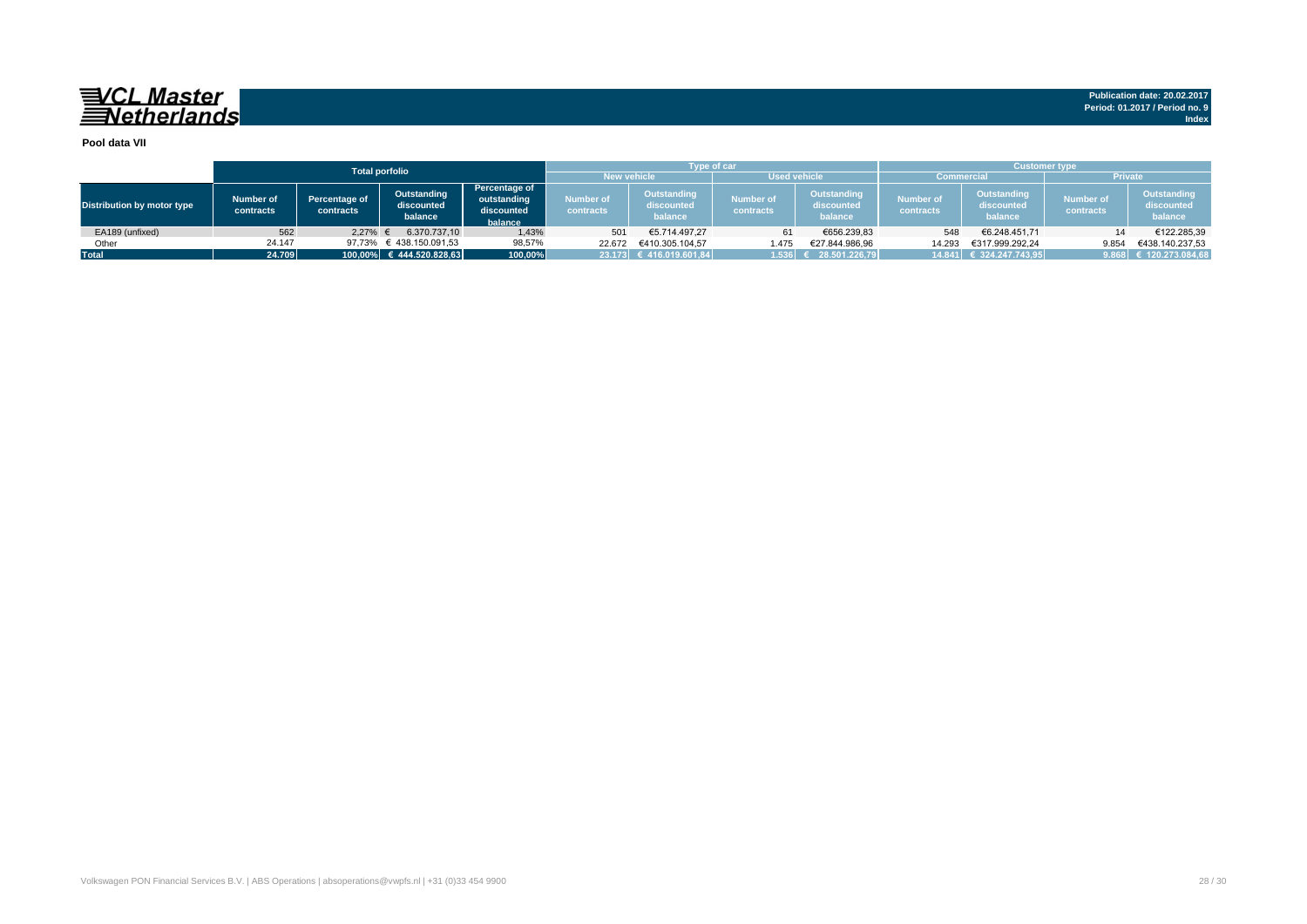

#### **Prepayments**

| <b>Reporting period</b> | <b>Unscheduled payments</b> | Discounted balance as of<br>previous period | <b>Periodic CPR</b> | <b>Annualised CPR</b> |
|-------------------------|-----------------------------|---------------------------------------------|---------------------|-----------------------|
| Pool cut                |                             |                                             |                     |                       |
| 31-5-2016               | €498.994,73                 | €254.509.899,87                             | 0,196%              | 2,328%                |
| 30-6-2016               | €90.546,38                  | €255.186.298,49                             | 0,035%              | 0,425%                |
| 31-7-2016               | €630.907,72                 | €346.248.092,83                             | 0,182%              | 2,165%                |
| 31-8-2016               | €149.257,83                 | €347.052.186,47                             | 0,043%              | 0,515%                |
| 30-9-2016               | €118.674,28                 | €409.005.121,41                             | 0,029%              | 0,348%                |
| 31-10-2016              | €200.293,91                 | €408.532.596,90                             | 0,049%              | 0,587%                |
|                         |                             |                                             |                     |                       |
| 30-11-2016              | €145.231,57                 | €443.219.201,18                             | 0,033%              | 0,393%                |
| 31-12-2016              | €149.774,20                 | €443.088.269,96                             | 0,034%              | 0,405%                |
| 31-1-2017<br>28-2-2017  | €427.650,04                 | €444.454.906,82                             | 0,096%              | 1,149%                |
| 31-3-2017               |                             |                                             |                     |                       |
| 30-4-2017               |                             |                                             |                     |                       |
| 31-5-2017               |                             |                                             |                     |                       |
| 30-6-2017               |                             |                                             |                     |                       |
| 31-7-2017               |                             |                                             |                     |                       |
| 31-8-2017               |                             |                                             |                     |                       |
| 30-9-2017               |                             |                                             |                     |                       |
| 31-10-2017              |                             |                                             |                     |                       |
| 30-11-2017              |                             |                                             |                     |                       |
| 31-12-2017              |                             |                                             |                     |                       |
| 31-1-2018               |                             |                                             |                     |                       |
| 28-2-2018               |                             |                                             |                     |                       |
| 31-3-2018               |                             |                                             |                     |                       |
| 30-4-2018               |                             |                                             |                     |                       |
| 31-5-2018               |                             |                                             |                     |                       |
| 30-6-2018               |                             |                                             |                     |                       |
| 31-7-2018               |                             |                                             |                     |                       |
| 31-8-2018               |                             |                                             |                     |                       |
| 30-9-2018               |                             |                                             |                     |                       |
| 31-10-2018              |                             |                                             |                     |                       |
| 30-11-2018              |                             |                                             |                     |                       |
| 31-12-2018              |                             |                                             |                     |                       |
| 31-1-2019               |                             |                                             |                     |                       |
| 28-2-2019               |                             |                                             |                     |                       |
| 31-3-2019               |                             |                                             |                     |                       |
| 30-4-2019               |                             |                                             |                     |                       |
| 31-5-2019               |                             |                                             |                     |                       |
| 30-6-2019               |                             |                                             |                     |                       |
| 31-7-2019               |                             |                                             |                     |                       |
| 31-8-2019               |                             |                                             |                     |                       |
| 30-9-2019               |                             |                                             |                     |                       |
| 31-10-2019              |                             |                                             |                     |                       |
| 30-11-2019              |                             |                                             |                     |                       |
| 31-12-2019              |                             |                                             |                     |                       |
| 31-1-2020               |                             |                                             |                     |                       |
| 29-2-2020               |                             |                                             |                     |                       |
| 31-3-2020               |                             |                                             |                     |                       |
| 30-4-2020               |                             |                                             |                     |                       |
| 31-5-2020               |                             |                                             |                     |                       |
| 30-6-2020               |                             |                                             |                     |                       |
| 31-7-2020               |                             |                                             |                     |                       |
| 31-8-2020               |                             |                                             |                     |                       |
| 30-9-2020               |                             |                                             |                     |                       |
| 31-10-2020              |                             |                                             |                     |                       |
| 30-11-2020              |                             |                                             |                     |                       |
| 31-12-2020              |                             |                                             |                     |                       |
| 31-1-2021               |                             |                                             |                     |                       |
| 28-2-2021               |                             |                                             |                     |                       |
| 31-3-2021               |                             |                                             |                     |                       |
| 30-4-2021               |                             |                                             |                     |                       |
| 31-5-2021               |                             |                                             |                     |                       |
| 30-6-2021               |                             |                                             |                     |                       |
| 31-7-2021               |                             |                                             |                     |                       |
| 31-8-2021               |                             |                                             |                     |                       |
| 30-9-2021               |                             |                                             |                     |                       |
| 31-10-2021              |                             |                                             |                     |                       |
| 30-11-2021              |                             |                                             |                     |                       |
| 31-12-2021              |                             |                                             |                     |                       |
| 31-1-2022               |                             |                                             |                     |                       |
| 28-2-2022               |                             |                                             |                     |                       |
| 31-3-2022               |                             |                                             |                     |                       |
| 30-4-2022               |                             |                                             |                     |                       |

The annualised constant prepayment rate (CPR) of the underlying receivables based upon the most recent periodic CPR. Periodic CPR is equal to the total unscheduled principal received in the most recent period divided by the start of period principal balance. This is then annualised as follows:

1-((1-Periodic CPR)^number of periods in a year)